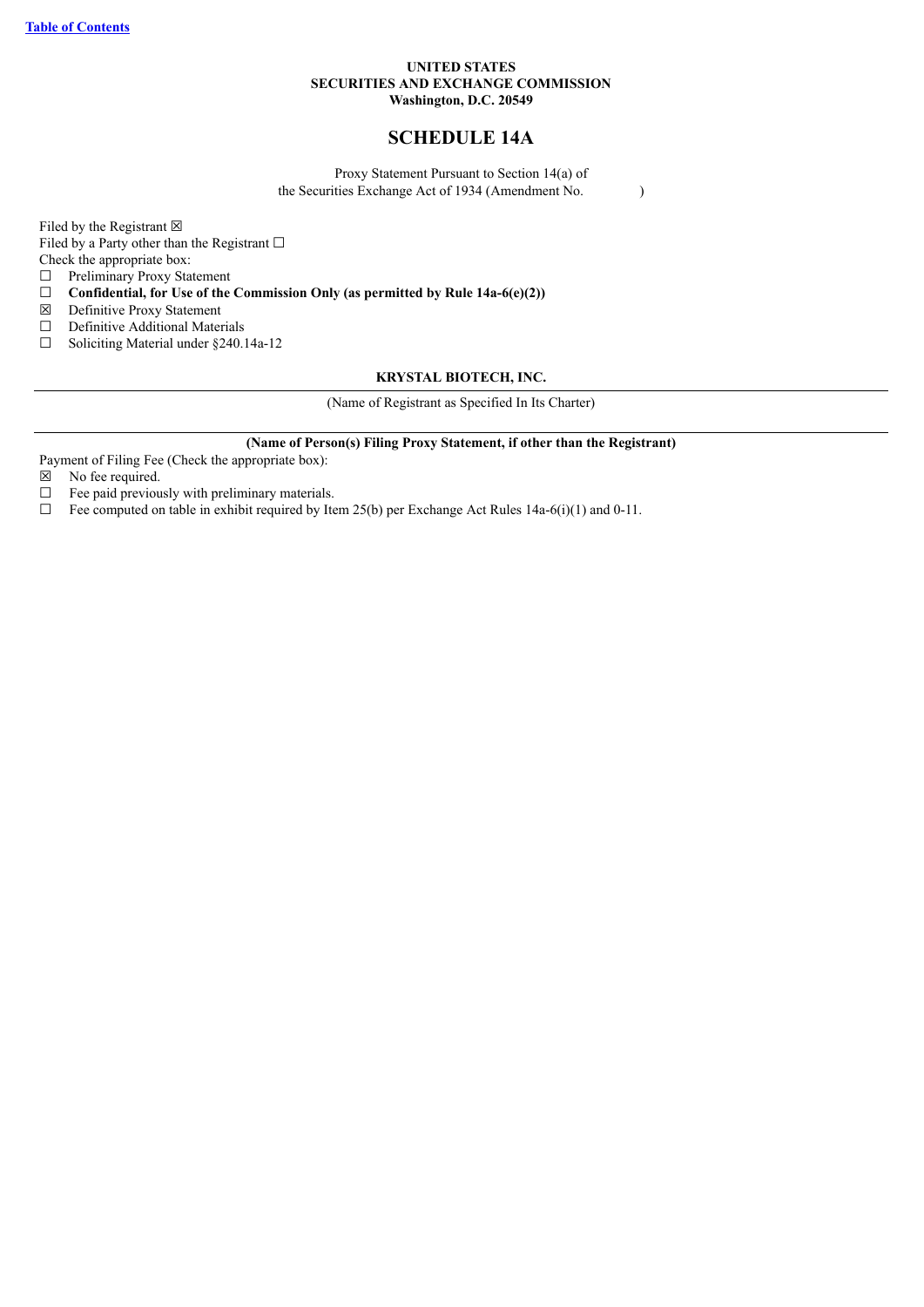

April 7, 2022

Dear Fellow Stockholders:

You are cordially invited to attend the 2022 Annual Meeting of Stockholders (the "Annual Meeting") of Krystal Biotech, Inc., which will be held virtually at www.virtualshareholdermeeting.com/KRYS2022, on May 20, 2022, at 4:00 p.m. Eastern Time.

The matters expected to be acted upon at the meeting are described in detail in the accompanying Notice of Annual Meeting of Stockholders and Proxy **Statement** 

In accordance with U.S. Securities and Exchange Commission "notice and access" rules, we are using the Internet as our primary means of furnishing proxy materials to our stockholders. Because we are using the Internet, most stockholders will not receive paper copies of our proxy materials. We will instead send our stockholders a notice with instructions for accessing the proxy materials and voting via the Internet. This notice also provides information on how our stockholders may obtain paper copies of our proxy materials if they so choose. We believe the use of the Internet makes the proxy distribution process more efficient and less costly and helps in conserving natural resources.

The Proxy Statement, the accompanying form of proxy card, the Notice of Annual Meeting of Stockholders and our Annual Report on Form 10-K for the fiscal year ended December 31, 2021 are available at http://www.proxyvote.com and may also be accessed through our website at www.krystalbio.com under the "SEC Filings" section of the "Investors" page. If you would like to receive a paper or e-mail copy of these documents, you must request one. There is no charge to you for requesting a copy.

Your vote is important. Please cast your vote as soon as possible over the Internet, by telephone, or by completing and returning the proxy card to ensure that your shares are represented. Your vote by written proxy will ensure your representation at the Annual Meeting regardless of whether or not you attend in person. Returning the proxy card does not deprive you of your right to attend the Annual Meeting and to vote your shares in person.

On behalf of our Board of Directors and our employees, we thank you for your continued interest in and support of our company. We look forward to your attendance at the meeting on May 20, 2022.

Sincerely, /s/ Krish S. Krishnan

Krish S. Krishnan *Chairman and Chief Executive Of icer*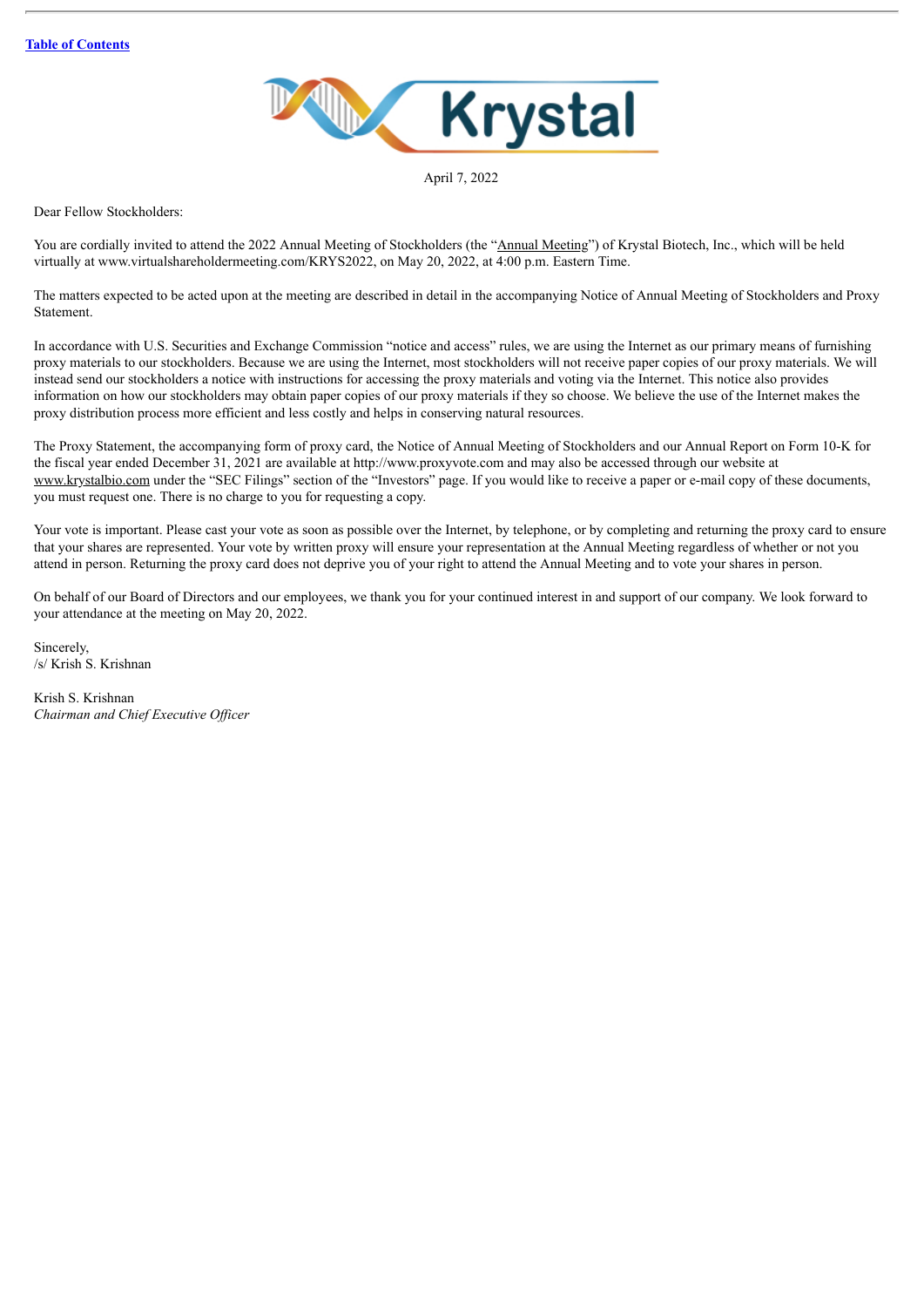

#### **KRYSTAL BIOTECH, INC.**

#### **2100 Wharton Street, Suite 701 Pittsburgh, Pennsylvania 15203**

## **NOTICE OF ANNUAL MEETING OF STOCKHOLDERS**

## **To Be Held on May 20, 2022**

NOTICE IS HEREBY GIVEN that the 2022 Annual Meeting of Stockholders (the "Annual Meeting") of Krystal Biotech, Inc. will be held virtually at www.virtualshareholdermeeting.com/KRYS2022, on May 20, 2022, at 4:00 p.m. Eastern Time, for the following purposes:

- (1) to elect the three Class II director nominees named in the Proxy Statement;
- (2) to ratify the appointment of Mayer Hoffman McCann P.C. as our independent registered public accounting firm for our fiscal year ending December 31, 2022;
- (3) to consider and act upon a non-binding, advisory vote on the compensation of our named executive officers;
- (4) to consider and act upon a non-binding, advisory vote on the frequency of future advisory votes on the compensation of our named executive officers; and
- (5) to transact such other business as may properly come before the Annual Meeting or any adjournment(s) or postponement(s) of the Annual Meeting.

The Proxy Statement accompanying this notice describes each of these items of business in detail. The Board of Directors has fixed the close of business on March 31, 2022 as the record date for the determination of stockholders entitled to notice of and to vote at the Annual Meeting and any adjournments or postponements of the Annual Meeting. Accordingly, only stockholders of record at the close of business on March 31, 2022 are entitled to notice of, and to vote at, the Annual Meeting and any adjournments or postponements of the Annual Meeting.

On or about April 7, 2022, we expect to mail to our stockholders a Notice of Internet Availability of Proxy Materials (the "Notice") containing instructions on how to access our Proxy Statement and Annual Report. The Notice provides instructions on how to vote via the Internet or by telephone and includes instructions on how to receive a paper copy of our proxy materials by mail.

## Your vote is important. Whether or not you expect to attend the virtual meeting, please vote via the Internet, by telephone, or complete, date, **sign and promptly return the proxy card so that your shares may be represented at the meeting.**

By Order of the Board of Directors,

/s/ John Thomas John Thomas *General Counsel and Corporate Secretary*

Pittsburgh, Pennsylvania April 7, 2022

## **IMPORTANT NOTICE REGARDING THE AVAILABILITY OF PROXY MATERIALS FOR THE ANNUAL MEETING OF STOCKHOLDERS TO BE HELD ON MAY 20, 2022.**

This Notice of Annual Meeting of Stockholders, the Proxy Statement, accompanying form of proxy card and our Annual Report on Form 10-K **for the fiscal year ended December 31, 2021 are available at www.proxyvote.com.**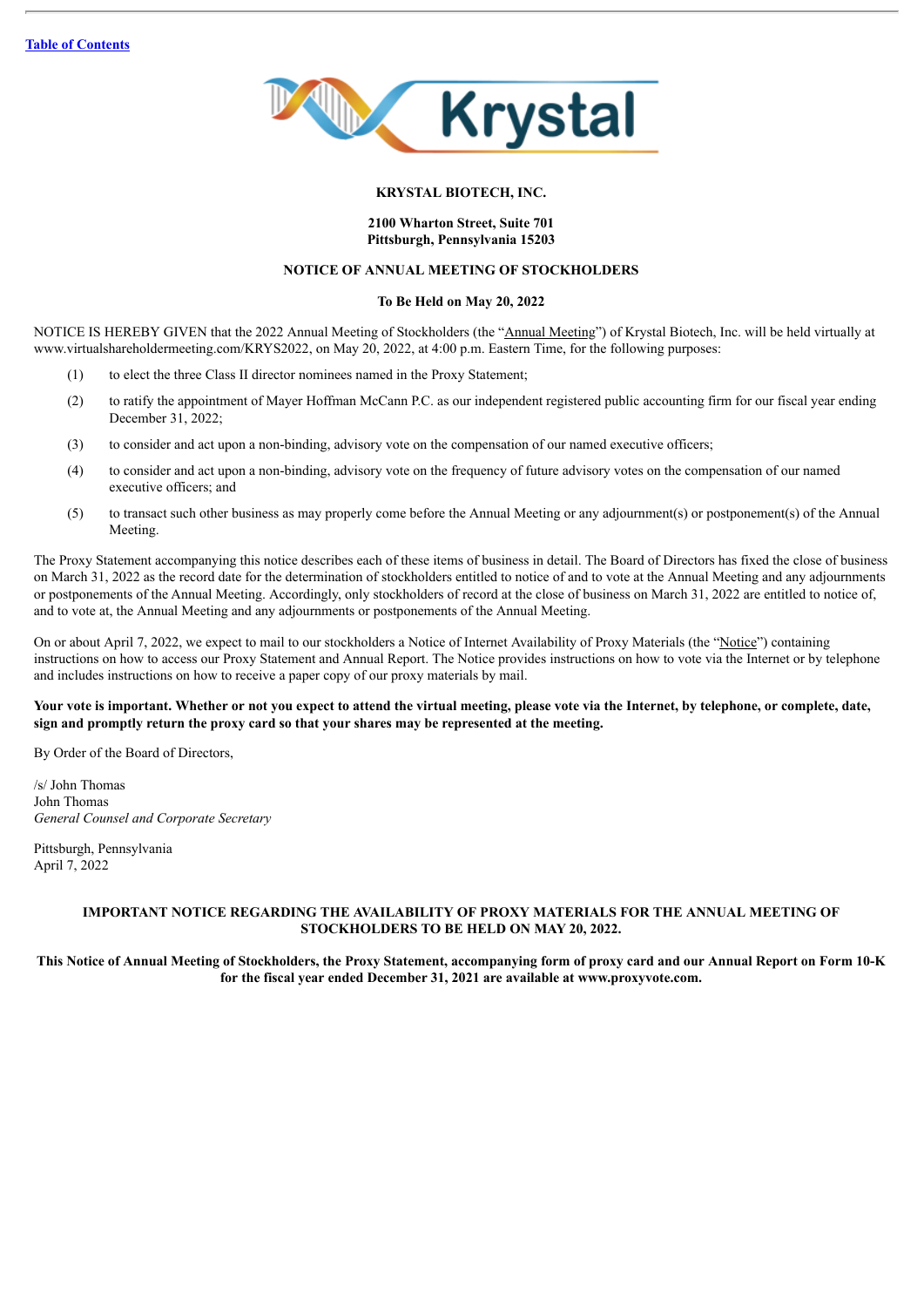ł.

# **TABLE OF CONTENTS**

<span id="page-3-0"></span>

|                                                                                                                   | Page |
|-------------------------------------------------------------------------------------------------------------------|------|
| <b>ABOUT THE MEETING</b>                                                                                          |      |
| PROPOSALS TO BE VOTED ON                                                                                          | 6    |
| <b>Proposal 1: Election of Class II Directors</b>                                                                 | 6    |
| Proposal 2: Ratification of Appointment of Independent Registered Public Accounting Firm                          | 9    |
| <u>Proposal 3: Non-Binding, Advisory Vote on Named Executive Officer Compensation</u>                             | 11   |
| Proposal 4: Non-Binding, Advisory Vote on the Frequency of Advisory Votes on Named Executive Officer Compensation | 12   |
| <b>CORPORATE GOVERNANCE AND BOARD MATTERS</b>                                                                     | 13   |
| <b>EXECUTIVE OFFICERS</b>                                                                                         | 20   |
| <b>COMPENSATION OF NAMED EXECUTIVE OFFICERS</b>                                                                   | 21   |
| <b>REPORT OF THE AUDIT COMMITTEE</b>                                                                              | 41   |
| PRINCIPAL STOCKHOLDERS                                                                                            | 42   |
| <b>EQUITY COMPENSATION PLAN INFORMATION</b>                                                                       | 44   |
| <b>CERTAIN RELATIONSHIPS AND RELATED PARTY TRANSACTIONS</b>                                                       | 45   |
| <b>OTHER MATTERS</b>                                                                                              | 46   |
|                                                                                                                   |      |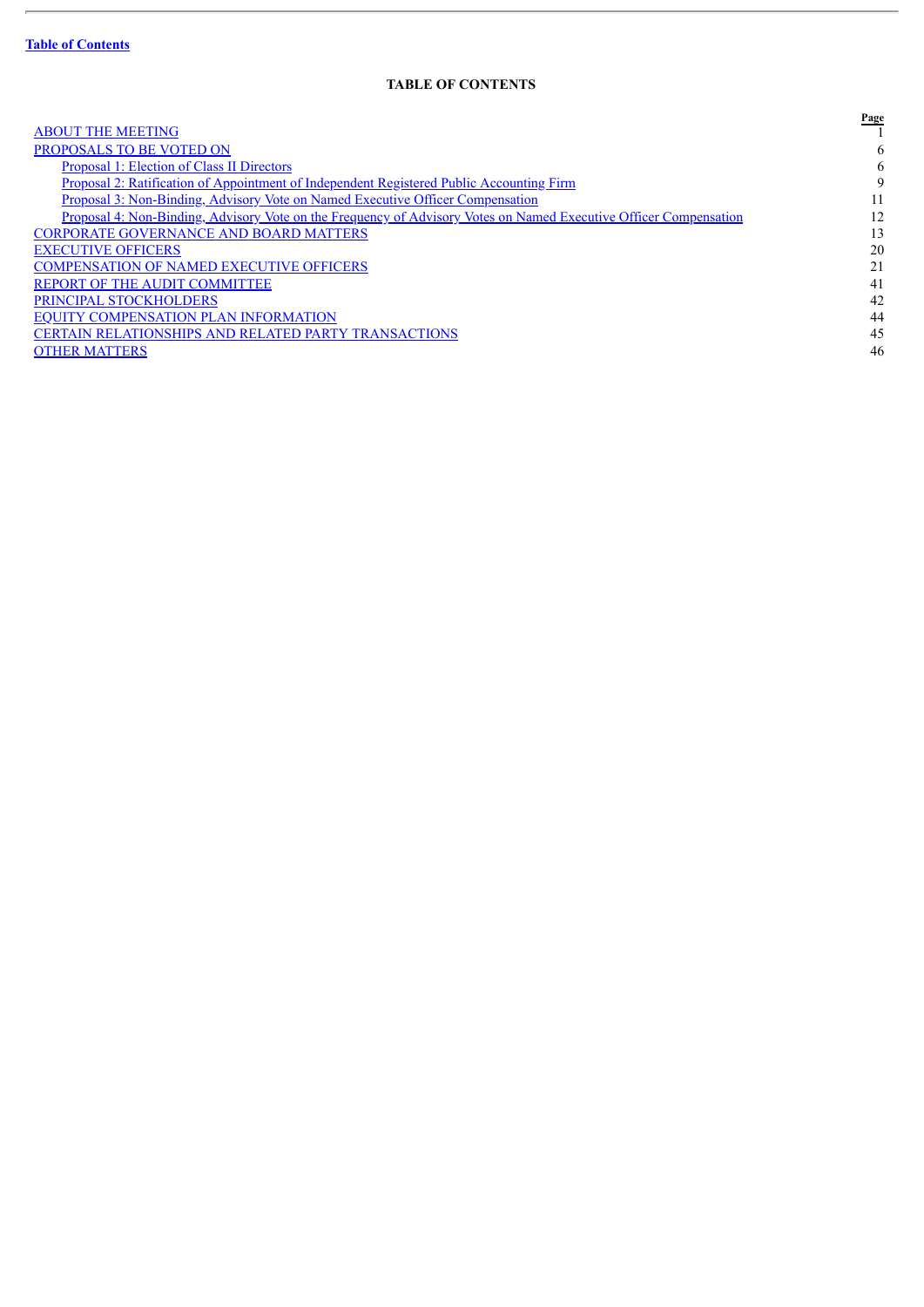#### **KRYSTAL BIOTECH, INC.**

#### **2100 Wharton Street, Suite 701 Pittsburgh, Pennsylvania 15203**

#### **PROXY STATEMENT**

## <span id="page-4-0"></span>**ABOUT THE MEETING**

## **Why am I receiving this Proxy Statement?**

This Proxy Statement (this "Proxy Statement") contains information related to the solicitation of proxies for use at our 2022 Annual Meeting of Stockholders (the "Annual Meeting"), to be held virtually at www.virtualshareholdermeeting.com/KRYS2022, on May 20, 2022, at 4:00 p.m. Eastern Time, for the purposes stated in the accompanying Notice of Annual Meeting of Stockholders. This solicitation is made by Krystal Biotech, Inc. on behalf of our Board of Directors (also referred to as the "Board" in this Proxy Statement). "We," "our," "us," "Krystal," and the "Company" refer to Krystal Biotech, Inc.

We have elected to provide access to our proxy materials over the Internet. Accordingly, we are sending to our stockholders of record as of the close of business on March 31, 2022, the record date for the Annual Meeting (the "Record Date"), a Notice of Internet Availability of Proxy Materials (the "Notice") relating to the Annual Meeting. All stockholders of record will have the ability to access the proxy materials on the website referred to in the Notice or to request to receive a printed set of the proxy materials. Instructions on how to request a printed copy by mail or electronically may be found on the Notice and on the website referred to in the Notice, including an option to request paper copies on an ongoing basis. On or about April 7, 2022, we intend to make this Proxy Statement and accompanying form of proxy card available on the Internet and to mail the Notice to all stockholders entitled to vote at the Annual Meeting. We intend to mail this Proxy Statement, together with a proxy card, to those stockholders entitled to vote at the Annual Meeting who have properly requested paper copies of such materials, within three business days of such request.

The Notice, this Proxy Statement, accompanying form of proxy card and our Annual Report to Stockholders on Form 10-K for the fiscal year ended December 31, 2021 are available at http://www.proxyvote.com. You are encouraged to access and review all the important information contained in the proxy materials before voting.

#### **What am I being asked to vote on?**

You are being asked to vote on the following proposals:

- **Proposal 1 (Election of Class II Directors)**: The election of the three Class II director nominees named in this Proxy Statement, each for a three-year term expiring at the 2025 annual meeting of stockholders (the "2025 Annual Meeting");
- **Proposal 2 (Ratification of Mayer Hoffman McCann P.C.)**: The ratification of Mayer Hoffman McCann P.C. ("Mayer Hoffman") as our independent registered public accounting firm for our fiscal year ending December 31, 2022;
- **Proposal 3 (Compensation of Our Named Executive Officers)**: The approval of the compensation of our named executive officers on a non-binding, advisory vote;
- Proposal 4 (Frequency of Future Advisory Votes on the Compensation of Our Named Executive Officers): The approval of the frequency of future advisory votes on the compensation of our named executive officers on a non-binding, advisory vote; and
- To transact any other business that may properly come before the Annual Meeting or any adjournment(s) or postponements of the Annual Meeting.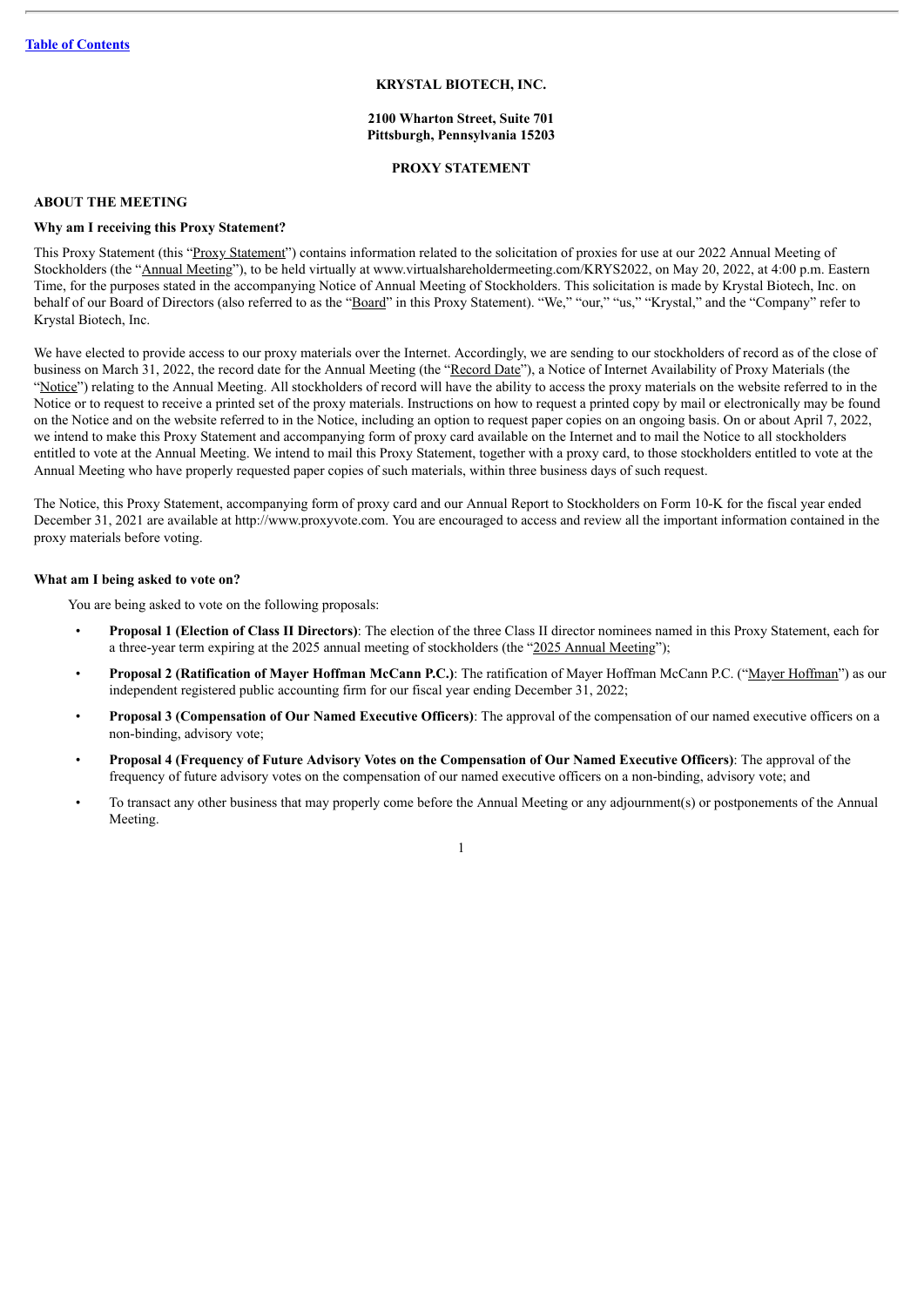#### **What are the Board's voting recommendations?**

The Board recommends that you vote as follows:

- **Proposal 1 (Election of Class II Directors)**: "**FOR**" each of the Board nominees for election as directors;
- **Proposal 2 (Ratification of Mayer Hoffman)**: "**FOR**" the ratification of Mayer Hoffman as our independent registered public accounting firm for our fiscal year ending December 31, 2022;
- **Proposal 3 (Compensation of Our Named Executive Officers)**: "**FOR**" the approval, on a non-binding, advisory basis, of the compensation of our named executive officers;
- Proposal 4 (Frequency of Future Advisory Votes on the Compensation of Our Named Executive Officers): for the approval, on a non-binding, advisory basis, that future votes on the compensation of our named executive officers be held "**EVERY YEAR**".

## **Who is entitled to vote at the Annual Meeting?**

Only holders of record of our common stock, par value \$0.00001 per share (our "Common Stock"), at the close of business on March 31, 2022, which is the Record Date, are entitled to receive notice of the Annual Meeting and to vote at the Annual Meeting. Our Common Stock constitutes the only class of securities entitled to vote at the Annual Meeting.

#### **What are the voting rights of stockholders?**

Each share of our Common Stock outstanding on the Record Date entitles its holder to cast one vote on each matter to be voted on at the Annual Meeting.

#### **Who can attend the Annual Meeting?**

All holders of our Common Stock as of the Record Date, or their duly appointed proxies, are authorized to attend the Annual Meeting.

## **What is the difference between holding shares as a stockholder of record and as a beneficial owner?**

Many stockholders hold their shares through a stockbroker, bank or other nominee rather than directly in their own name. As summarized below, there are some distinctions between shares held of record and those owned beneficially.

- **Stockholder of record.** If your shares are registered directly in your name with our transfer agent, Computershare, you are considered the stockholder of record of those shares and the Notice is being sent directly to you by us.
- **Beneficial owner of shares held in street name.** If your shares are held in a stock brokerage account or by a bank or other nominee, you are considered the "beneficial owner" of shares held in "street name," and the Notice is being forwarded to you by your broker or nominee, which is considered, with respect to those shares, the stockholder of record. As the beneficial owner, you have the right to direct your broker or nominee how to vote your shares and are also invited to attend the Annual Meeting. However, because you are not the stockholder of record, you may not vote these shares in person at the Annual Meeting unless you bring with you a legal proxy from the organization that holds your shares.

#### **What will constitute a quorum at the Annual Meeting?**

The presence at the Annual Meeting, in person or by proxy, of the holders of a majority of our Common Stock outstanding on the Record Date will constitute a quorum, permitting our stockholders to conduct business at the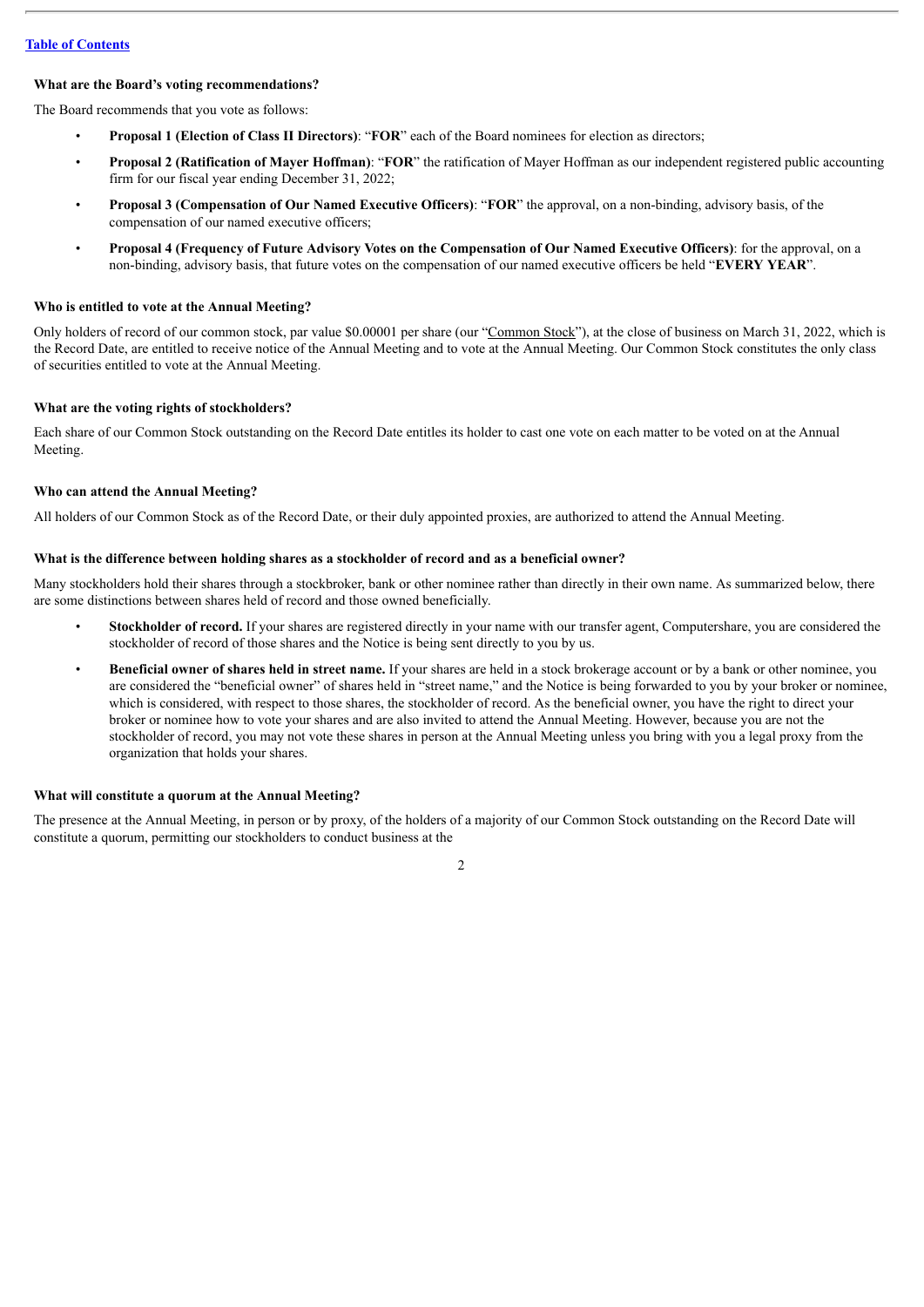Annual Meeting. We will include abstentions and broker non-votes in the calculation of the number of shares considered to be present at the meeting for purposes of determining the presence of a quorum at the meeting. As of the Record Date, there were 25,199,081 shares of our Common Stock outstanding.

If a quorum is not present to transact business at the Annual Meeting or if we do not receive sufficient votes in favor of the proposals by the date of the Annual Meeting, the persons named as proxies may propose one or more adjournments of the Annual Meeting to permit solicitation of additional proxies. The chairperson of the Annual Meeting shall have the power to adjourn the Annual Meeting.

## **What are broker non-votes?**

Broker non-votes occur when nominees, such as banks and brokers holding shares on behalf of beneficial owners, do not receive voting instructions from the beneficial owners. The ability for a broker or other nominee to vote those shares depends on whether the matter to be voted on is routine or non-routine.

Proposal 2 is the only routine proposal to be brought at the Annual Meeting. Thus, if you are a beneficial owner and your shares are held in the name of a broker or other nominee, the broker or other nominee is permitted to vote your shares on the ratification of the appointment of Mayer Hoffman as our independent registered public accounting firm for our fiscal year ending December 31, 2022, even if the broker or other nominee does not receive voting instructions from you.

Proposals 1, 3 and 4 are non-routine proposals. Thus, if you do not give your broker or other nominee voting instructions, your broker or other nominee will not be able to vote on those proposals.

#### **How many votes are needed for the proposals to pass?**

The proposals to be voted on at the Annual Meeting have the following voting requirements:

- Proposal 1 (Election of Class II Directors): Directors are elected by plurality vote. There is no cumulative voting in the election of directors. Therefore, the three director nominees receiving the highest number of "FOR" votes will be elected. For purposes of the election of directors, abstentions and broker non-votes will not be counted as votes cast and will have no effect on the result of the vote, although they will be considered present for the purpose of determining the presence of a quorum.
- Proposal 2 (Ratification of Mayer Hoffman): The affirmative vote of a majority of the votes cast once a quorum has been established is required to ratify the appointment of Mayer Hoffman as our independent registered public accounting firm for our fiscal year ending December 31, 2022. For purposes of the vote on the ratification of Mayer Hoffman as our independent registered public accounting firm, abstentions will not be counted as votes cast and will have no effect on the result of the vote, although they will be considered present for the purpose of determining the presence of a quorum.
- Proposal 3 (Compensation of Our Named Executive Officers): The approval of the compensation of our named executive officers, on a non-binding, advisory basis, requires the affirmative vote of a majority of the votes cast. Abstentions and broker non-votes will not be counted as votes cast and will have no effect on the result of the vote, although they will be considered present for the purpose of determining the presence of a quorum. Because your vote is advisory, it will not be binding on the Board or the compensation committee of the Board (the "Compensation Committee"), but the Board and Compensation Committee will review the voting results and take them into consideration when making future decisions about executive compensation.
- Proposal 4 (Frequency of Future Advisory Votes on the Compensation of Our Named Executive Officers): The non-binding, advisory approval of the frequency of future stockholder advisory votes on the compensation of our named executive officers as being held every one year, two years or three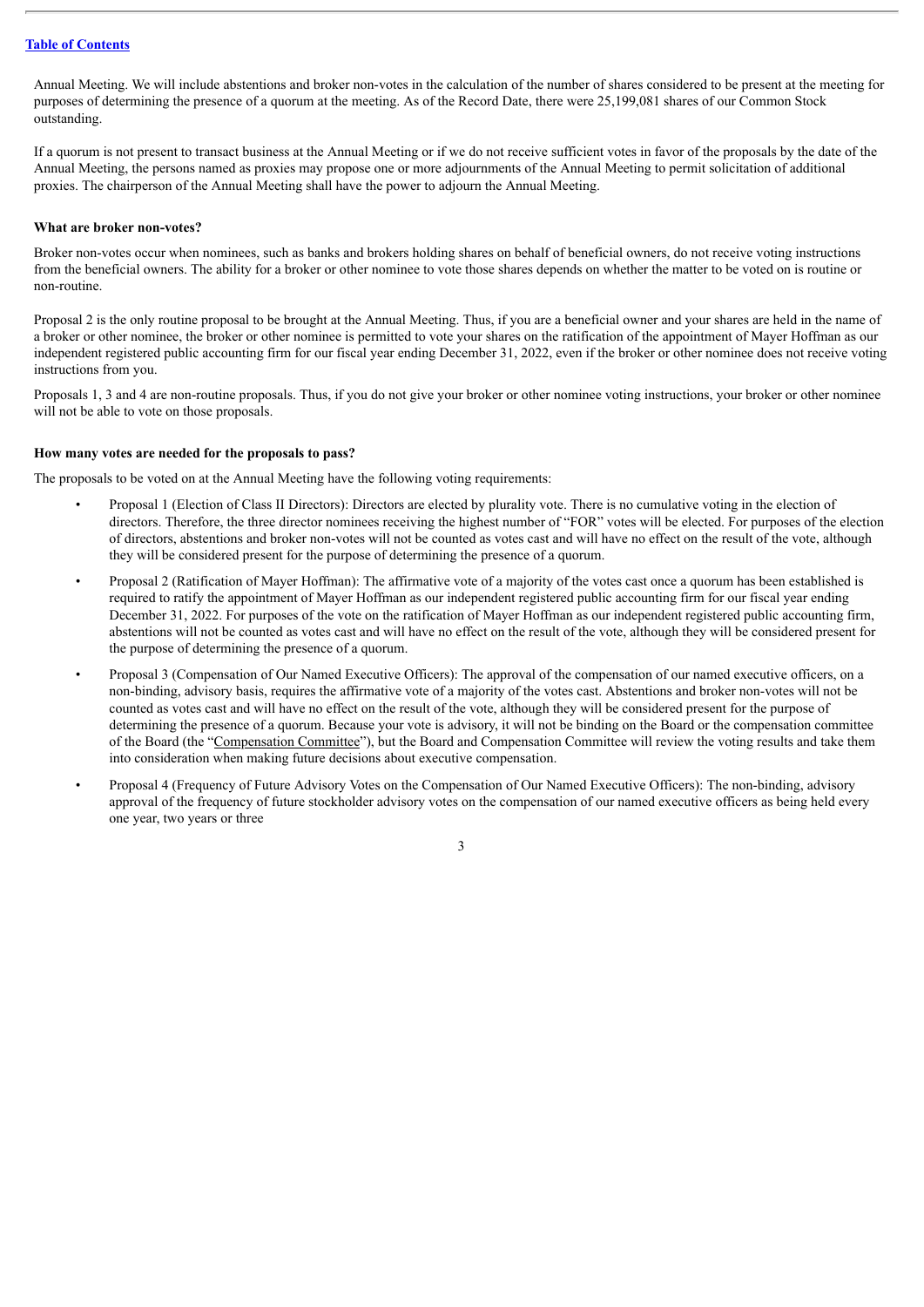years requires the affirmative vote of a majority of the votes cast. Abstentions and broker non-votes will not be counted as votes cast and will have no effect on the result of the vote, although they will be considered present for the purpose of determining the presence of a quorum. For this proposal, stockholders are entitled to vote for one of the four provided choices: every year, every two years, every three years, or abstain from voting. If none of these frequency alternatives receive a majority vote, we will consider the frequency that receives the highest number of votes by the stockholders to be the frequency that has been selected by the stockholders. However, because your vote is advisory and not binding on the Board or the Compensation Committee, the Board may decide that it is in our and our stockholders' best interests to hold an advisory vote on executive compensation more or less frequently than the alternative selected by our stockholders.

#### **Will any other matters be voted on?**

As of the date of this Proxy Statement, we are not aware of any matters that will come before the Annual Meeting other than those disclosed in this Proxy Statement. If any other matters are properly brought before the Annual Meeting, the persons named in the accompanying proxy card will vote the shares represented by the proxies on the other matters in the manner recommended by the Board, or, if no such recommendation is given, in the discretion of the proxy holders.

#### **How do I vote?**

If you are a registered stockholder as of the Record Date, you may submit your proxy by U.S. mail, Internet or telephone by following the instructions in the Notice. If you requested a paper copy of the proxy materials, you also may submit your completed proxy card by mail by following the instructions included with your proxy card. The deadline for submitting your vote by Internet or telephone is 11:59 p.m. Eastern Time on the day before the date of the Annual Meeting. The designated proxy holders named in the proxy card will vote according to your instructions. You may also attend the Annual Meeting and vote in person.

If you are a street name or beneficial stockholder because your shares are held in a brokerage account or by a bank or other nominee, your broker or nominee firm will provide you with the Notice. Follow the instructions on the Notice to access our proxy materials and vote by Internet or to request a paper or email copy of our proxy materials. If you receive these materials in paper form, the materials include a voting instruction card so that you can instruct your broker or nominee how to vote your shares.

If you sign and submit your proxy card without specifying how you would like your shares voted, your shares will be voted in accordance with the Board's recommendations specified above under "What are the Board's voting recommendations?" and in accordance with the discretion of the proxy holders with respect to any other matters that may be voted upon at the Annual Meeting.

#### **How do I access the Annual Meeting Online?**

The Annual Meeting will be conducted virtually via a webcast available at www.virtualshareholdermeeting.com/KRYS2022. You are entitled to participate in the Annual meeting via the webcast if you were a stockholder as of the close of business on the Record Date or hold a valid proxy for the meeting. To be admitted to the annual meeting at www.virtualshareholdermeeting.com/KRYS2022, you must enter the 16-digit control number found next to the label "Control Number" for postal mail recipients or within the body of the email sending you the Proxy Statement. If you do not have your 16-digit control number, you will be able to login as a guest but will not be able to vote your shares or submit questions during the meeting.

## **If I plan to attend the Annual Meeting, should I still vote by proxy?**

Yes. Voting in advance does not affect your right to attend the Annual Meeting. If you send in your proxy card and attend the Annual Meeting, you do not need to vote again at the Annual Meeting unless you want to change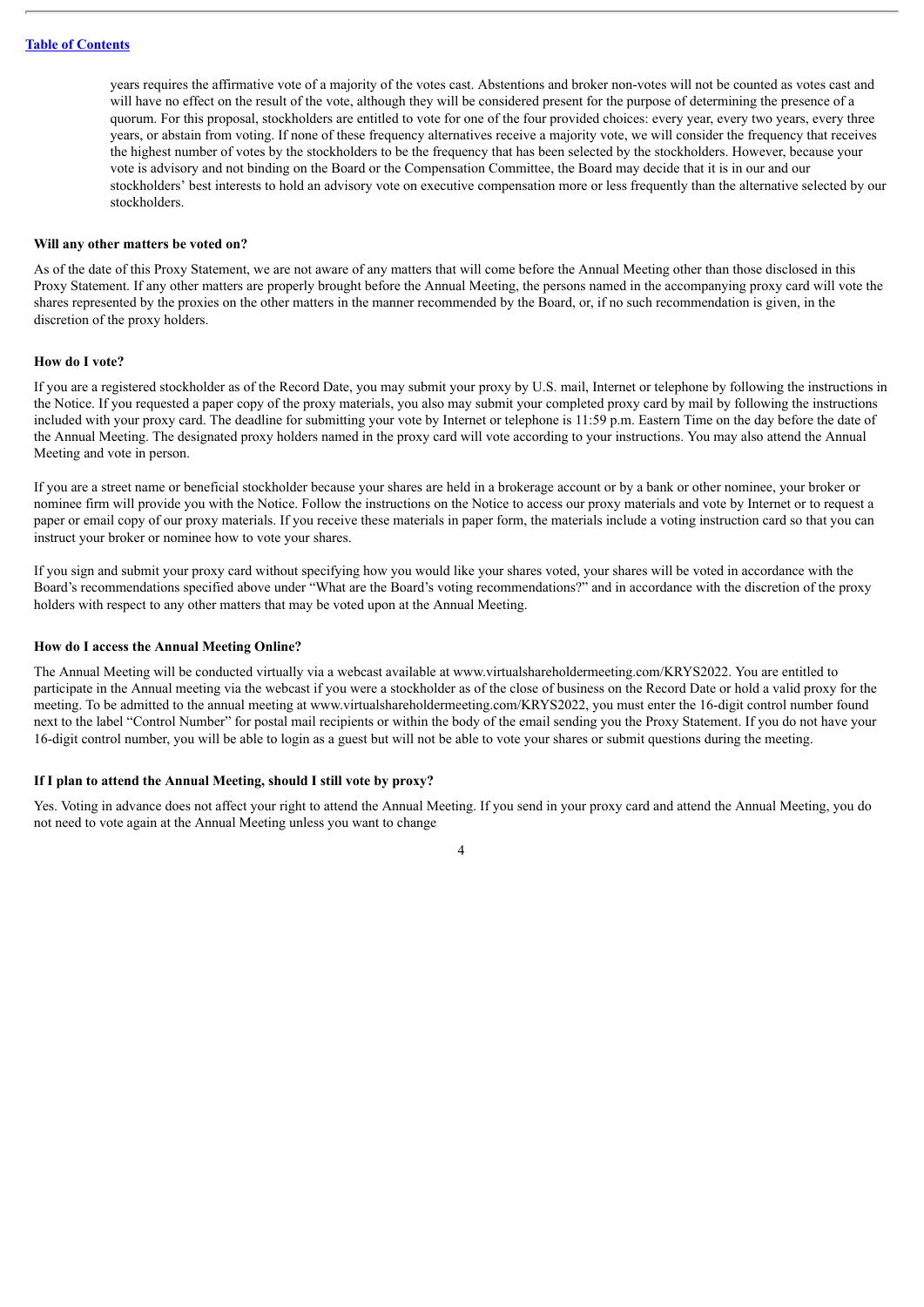your vote. You will be able to vote at the Annual Meeting using your 16-digit control number. Any votes cast with respect to a particular control number at the Annual Meeting will cancel any prior votes associated with that control number.

#### **How are proxy card votes counted?**

If the proxy card is properly signed and returned to us, and not subsequently revoked, it will be voted as directed by you. Unless contrary instructions are given, the persons designated as proxy holders on the proxy card will vote: "FOR" the election of all nominees for the Board named in this Proxy Statement; "FOR" the ratification of the appointment of Mayer Hoffman as our independent registered public accounting firm for the fiscal year ending December 31, 2022; "FOR" the approval, on a non-binding, advisory basis, of the compensation of our named executive officers; for the approval, on a non-binding, advisory basis, that future votes on the compensation of our named executive officers be held "EVERY YEAR"; and as recommended by the Board with regard to any other matters that may properly come before the Annual Meeting, or, if no such recommendation is given, in their own discretion.

#### **May I revoke my vote after I return my proxy card?**

Yes. You may revoke a previously granted proxy and change your vote at any time before the taking of the vote at the Annual Meeting by (i) filing with our Secretary a written notice of revocation or a duly executed proxy bearing a later date or (ii) attending the Annual Meeting and voting in person.

#### **Who pays the costs of soliciting proxies?**

We will pay the costs of soliciting proxies, including preparation and mailing of the Notice, preparation and assembly of this Proxy Statement, the proxy card and the Annual Report on Form 10-K for the fiscal year ended December 31, 2021, coordination of the Internet and telephone voting process, and any additional information furnished to you by the Company. Copies of solicitation materials will be furnished to banks, brokerage houses, fiduciaries and custodians holding in their names shares of our Common Stock beneficially owned by others to forward to such beneficial owners. We may reimburse persons representing beneficial owners of shares of our Common Stock for their costs of forwarding solicitation materials to such beneficial owners. Original solicitation of proxies by Internet and mail may be supplemented by telephone, facsimile, or personal solicitation by our directors, officers or other regular employees.

You should rely only on the information provided in this Proxy Statement. We have not authorized anyone to provide you with different or additional information. You should not assume that the information in this Proxy Statement is accurate as of any date other than the date of this Proxy Statement or, where information relates to another date set forth in this Proxy Statement, then as of that date.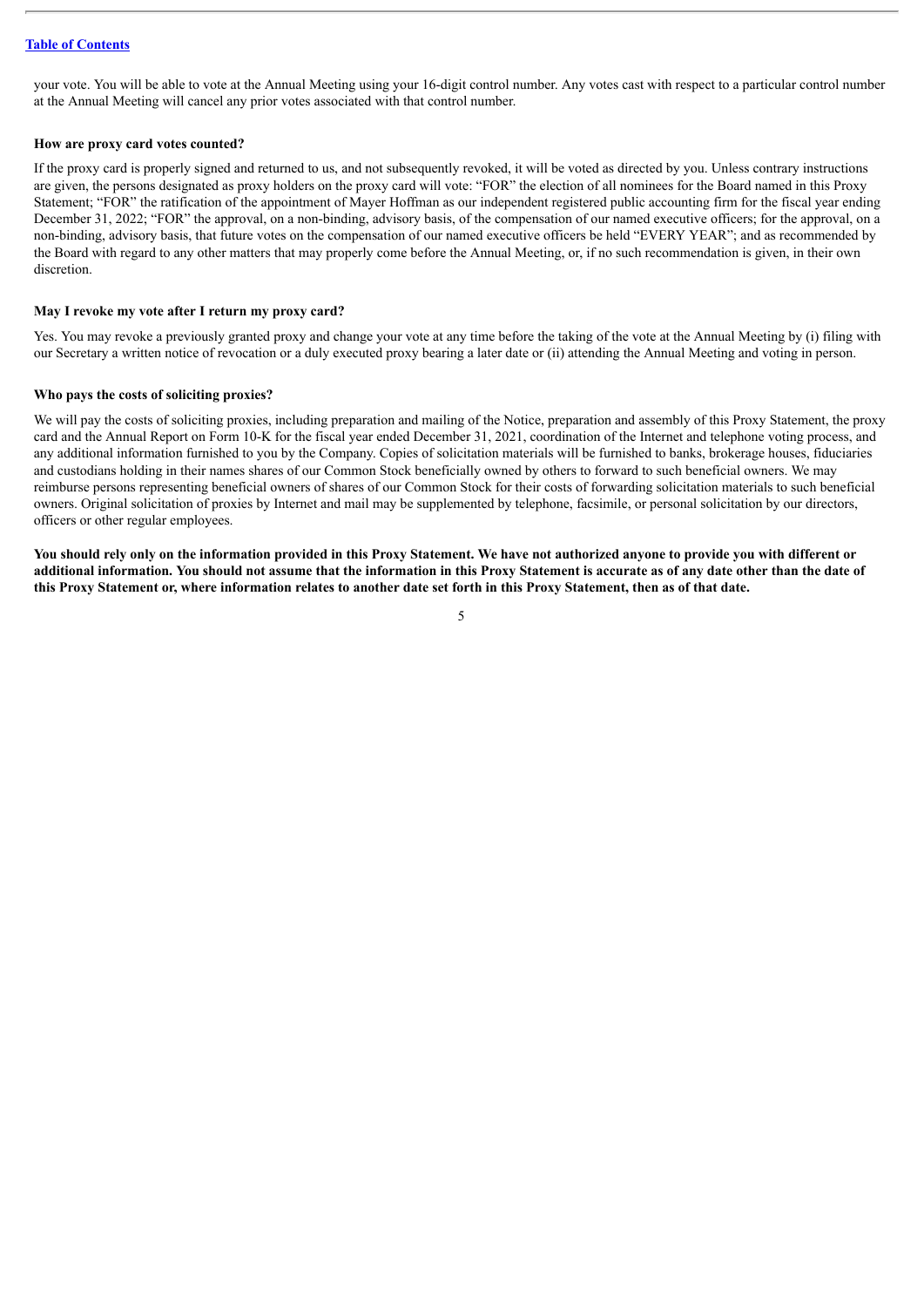## **PROPOSALS TO BE VOTED ON**

## <span id="page-9-1"></span><span id="page-9-0"></span>**PROPOSAL 1: ELECTION OF CLASS II DIRECTORS**

Our Board of Directors is divided into three classes of directors, each serving staggered three-year terms. The Board is currently comprised of eight directors, three of whom have terms expiring at the Annual Meeting. The nominees, each of whom is currently serving as a Class II director, have been recommended by the Board for re-election to serve as directors for three-year terms until the 2025 Annual Meeting and until their successors are duly elected and qualified.

The Board knows of no reason why the nominees would be unable to serve as a director. If the nominees are unavailable for election or service, the Board may designate a substitute nominee and the persons designated as proxy holders on the proxy card will vote for the substitute nominee recommended by the Board. Under these circumstances, the Board may also, as permitted by our bylaws, decrease the size of the Board.

### *Nominees for Election for a Three-Year Term Expiring at the 2025 Annual Meeting*

The following table sets forth the name and age of each nominee for director, indicating all positions and offices with us currently held by the director.

| <b>Name</b>        | Age (1) | Title    | <b>Director Since</b> |
|--------------------|---------|----------|-----------------------|
| Daniel S. Janney   | -56 -   | Director | 2016                  |
| Dino A. Rossi      | 67      | Director | 2017                  |
| E. Rand Sutherland | 52      | Director | 2022                  |

## (1) Age as of April 7, 2022.

Set forth below are descriptions of the backgrounds and principal occupations of each of Messrs. Janney and Rossi and Dr. Sutherland and the period during which he has served as a director.

*Daniel* S. *Janney* (56) has served as a member of our Board since November 2016 and is chairman of the Compensation Committee and a member of the Audit Committee and the Nominating and Corporate Governance Committee. Mr. Janney is a Managing Director at Alta Partners, a life sciences venture capital firm, which he joined in 1996. Prior to joining Alta, from 1993 to 1996, he was a Vice President in Montgomery Securities' healthcare and biotechnology investment banking group, focusing on life sciences companies. Mr. Janney is a director of several companies including Allakos, Inc. (Nasdaq: ALLK), Be Biopharma, Lassen Therapeutics, Novome Biotechnologies and Prolacta Bioscience, Inc. He holds a Bachelor of Arts in History from Georgetown University and an M.B.A. from the Anderson School of Management at the University of California, Los Angeles. We believe Mr. Janney's experience working with and serving on the boards of directors of life sciences companies and his experience working in the venture capital industry with a focus on the life sciences industry qualifies him to serve as a member of our Board.

*Dino A. Rossi* (67) has served as a member of our Board since June 2017 and is Chair of the Audit Committee and a member of the Compensation Committee and the Nominating and Corporate Governance Committee. Mr. Rossi was previously employed by Balchem Corporation, where he served as Executive Chairman from September 2015 to December 2016, Chief Executive Officer and President from October 1997 to April 2015, Chief Financial Officer from April 1996 to January 2004 and Treasurer from June 1996 to June 2003. Prior to Balchem, Mr. Rossi held senior finance and administration positions with Norit Americas Inc. and Oakite Products Inc. Mr. Rossi is a director of Chroma Color Concentrates, Polytek Development Corporation and Fenzi Holdings SPV S.p.A., where he serves as Chairman. Previously, Mr. Rossi served on the boards of directors of Elite Comfort Solutions and Scientific Learning Corporation. Mr. Rossi holds a BS in Accounting from West Virginia University. We believe that Mr. Rossi's extensive leadership experience as an executive officer of a publicly traded company, as well as his financial expertise, qualifies him to serve as a member of our Board.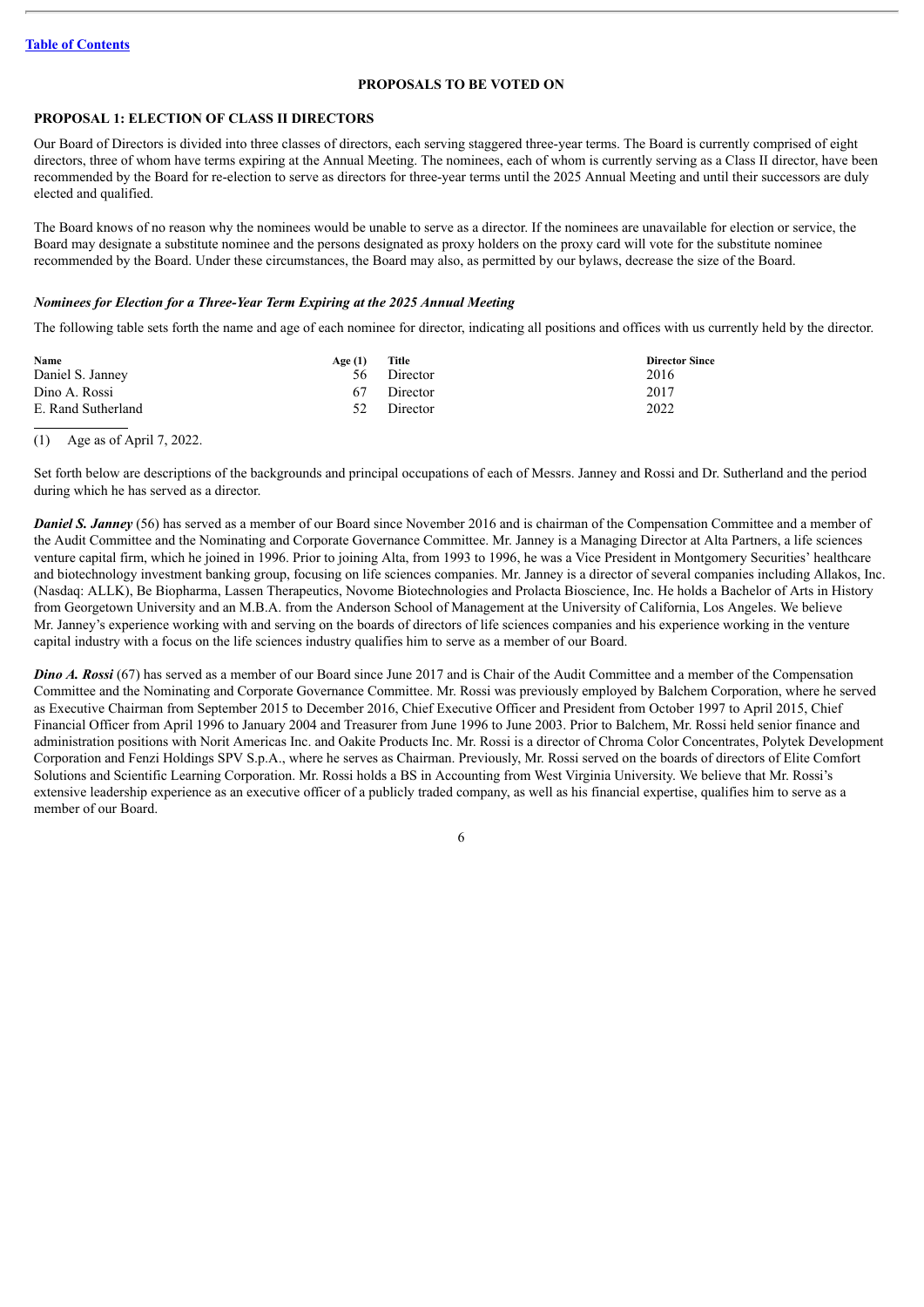**E. Rand Sutherland, MD** (52) has served as a member of our Board since January 2022. Dr. Sutherland was most recently President of Translate Bio, where he was responsible for research and development, corporate development, portfolio strategy and program management, until the company's acquisition in September 2021. Prior to joining Translate Bio, he served in research and development and medical affairs roles at Sanofi, including as Senior Vice President and Global Head of Medical Affairs for Sanofi Genzyme from 2018 to 2021, and as Vice President and Global Head of Rare Diseases Development for Sanofi from 2016 to 2018. From 2014 to 2016 he served as Global Clinical Head for dupilumab/Dupixent® in Immunology Development at Sanofi. Previously, Dr. Sutherland was Professor of Medicine at the University of Colorado and Chief of Pulmonary and Critical Care Medicine at National Jewish Health in Denver, where he cared for patients and led an NIH-funded translational research program in severe asthma. Dr. Sutherland holds a BA with honors from Oberlin College, an MPH from the Harvard School of Public Health, and an MD with honors from the University of Chicago. He completed his post-doctoral training in Internal Medicine at the University of California, San Francisco, where he also served as Chief Medical Resident, followed by a fellowship in Pulmonary and Critical Care Medicine at the University of Colorado. We believe that Dr. Sutherland's scientific and professional background qualifies him to serve as a member of our Board.

#### *Vote Required and Recommendation*

Directors are elected by plurality vote. For purposes of the vote on this proposal, abstentions and broker non-votes will not be counted as votes cast and will have no effect on the result of the vote.

## **THE BOARD RECOMMENDS A VOTE "FOR" EACH OF THE NOMINEES SET FORTH ABOVE.**

#### *Continuing Directors*

#### *Class I Directors with Terms Expiring at the 2024 Annual Meeting of Stockholders*

*Suma M. Krishnan* (57) is our founder and President, R&D and has served as a director and Chief Operating Officer since the Company's inception. Ms. Krishnan has over two decades of experience in drug development. She previously served as Senior Vice President and head of the Human Therapeutics Division, as well as Senior Vice President of Regulatory Affairs at Intrexon Corporation from 2012 to 2016. She previously served as Senior Vice President, Product Development at Pinnacle Pharmaceuticals, Inc. from 2009 to 2011. Prior to joining Pinnacle, Ms. Krishnan was Vice President, Product Development at New River Pharmaceuticals, Inc. from 2002 until its acquisition by Shire plc in 2007. Prior to New River, Ms. Krishnan held roles of increasing responsibility at Pfizer, Inc.; the Weinberg Group, a pharmaceutical and environmental consulting firm; and Janssen Pharmaceuticals, Inc. Ms. Krishnan received an M.S. in Organic Chemistry from Villanova University, an M.B.A. from Institute of Management and Research (India) and an undergraduate degree in Organic Chemistry from Ferguson University (India). Ms. Krishnan is the spouse of Krish Krishnan, our Chairman and Chief Executive Officer. We believe that Ms. Krishnan's extensive knowledge of our gene therapy products and proprietary platform and her significant drug development experience qualifies her to serve as a member of our Board.

**Julian S. Gangolli** (64) has served as a member of our Board since March 2019 and is Chair of the Nominating and Corporate Governance Committee and a member of the Compensation Committee and the Audit Committee. He was President, North America of Greenwich Biosciences, a GW Pharmaceuticals PLC company, from May 2015 to May 2019. Prior to joining GW Pharmaceuticals, Mr. Gangolli spent 17 years at Allergan, Inc., including serving as President of the North American Pharmaceutical division from January 2004 to May 2015. Prior to Allergan, Mr. Gangolli served in sales and marketing positions at VIVUS, Inc., Syntex Pharmaceuticals, Inc., and Ortho-Cilag Pharmaceuticals Ltd. Mr. Gangolli is a director of Revance Therapeutics, Inc. (Nasdaq: RVNC) and Outlook Therapeutics, Inc. (Nasdaq: OTLK). Mr. Gangolli received a BSc (Honors) degree in Applied Chemistry and Business Studies from Kingston University in England. We believe that Mr. Gangolli's extensive experience in the pharmaceutical industry, including the commercialization of numerous products, qualifies him to serve as a member of our Board.

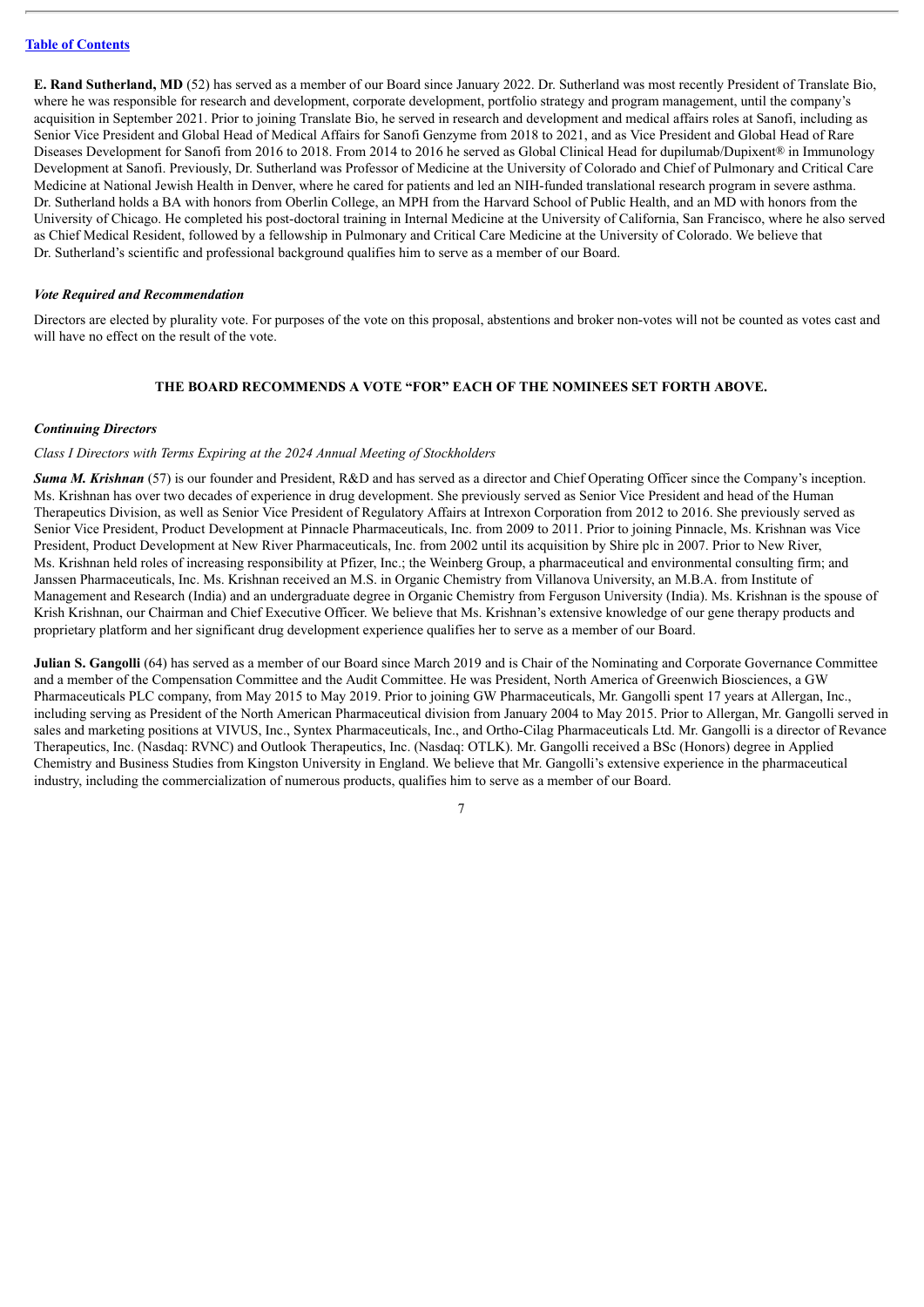#### *Class III Directors with Terms Expiring at the 2023 Annual Meeting of Stockholders*

**Krish S. Krishnan** (57) has served as our President and Chief Executive Officer and Chairman of our Board since our inception. Mr. Krishnan previously served as Chief Operating Officer of Intrexon Corporation (NYSE: XON) from 2011 to 2016, and as Chief Executive Officer and President of Pinnacle Pharmaceuticals, Inc. from 2009 to 2011. He also served as Chief Financial Officer and Chief Operating Officer of New River Pharmaceuticals, Inc. from 2004 to 2007 (previously listed on Nasdaq prior to its acquisition by Shire plc in 2007) and was a member of its board of directors from 2003 until 2007. He served as a Senior Managing Director of Third Security, LLC between 2001 and 2008 and as a board member of Biotie Therapies Oyj (BTH1V: Helsinki) between 2008 and 2009. He served as Managing Principal at Ariba before joining Third Security and served with the management consulting firm A.T. Kearney, where he advised Fortune 50 companies on business strategy. Mr. Krishnan started his career as an engineer with E.I. Dupont de Nemours in Wilmington, Delaware. He received a B.S. in Mechanical Engineering from the Indian Institute of Technology, an M.S. in Engineering from the University of Toledo, and an M.B.A. in Finance from The Wharton School at the University of Pennsylvania. Mr. Krishnan is the spouse of Suma Krishnan, our Founder and President, R&D. We believe that Mr. Krishnan's role as our principal executive officer and his extensive business experience, including significant pharmaceutical industry experience, qualifies him to serve as a member of our Board.

*Kirti Ganorkar* (55) has served as a member of our Board since September 2017. Mr. Ganorkar is currently the Executive Vice President of Sun Pharmaceutical Industries Ltd, a multinational pharmaceutical company and the largest pharmaceutical company headquartered in India. Mr. Ganorkar joined Sun Pharma in 1996 and has worked in several roles during his time there, most recently as head of Global Business Development & Portfolio Management. Prior to Sun Pharma, Mr. Ganorkar worked for German Remedies as a senior product manager, and with Rallis India Ltd. and Sudarshan Chemical Industries prior to that. Mr. Ganorkar has a Bachelor of Technology degree in chemical engineering from Nagpur University and an MBA in marketing management from Poona University. We believe that Mr. Ganorkar's broad experience in the pharmaceutical industry qualifies him to serve as a member of our Board.

*Christopher Mason, MD, PhD, FRCS, FRSB, FMedSci* (64) has served as a member of our Board since January 2021 and is Chair of the Science and Technology Committee. Dr. Mason is the Founder of AVROBIO, Inc. and has served as its Chief Scientific Officer since July 2015. Dr. Mason has been on the faculty of the Advanced Centre for Biochemical Engineering, University College London since 1999, including Full Professor of Regenerative Medicine Bioprocessing (2008-2017), and Full Professor of Cell and Gene Therapy since 2017. Dr. Mason also has served as founder and director of London Regenerative Medicine Network Ltd. and a director of OriBiotech Ltd. and a director of the Alliance for Regenerative Medicine since February 2008, September 2015, and October 2021, respectively. He previously served as founder and a director of Stem Cell Translation Ltd. from October 2006 to March 2018 and served as a trustee of the British Neurological Research Trust from May 2012 to May 2016 and the UK Stem Cell Foundation from September 2010 to May 2016. Dr. Mason earned an MBBS (MD) from the United Medical and Dental Schools of Guy's and St. Thomas's Hospitals (now King's College London), a BSc (Hons) in Clinical Sciences from the Imperial College London (St. Mary's Hospital Medical School / Royal Postgraduate Medical School), and a PhD from Advanced Center for Biochemical Engineering, University College London. He is an elected Fellow of the Academy of Medical Sciences, Royal College of Surgeons of England, Royal College of Surgeons in Ireland, and Royal Society of Biology. We believe that Dr. Mason's scientific and professional background, especially his extensive experience in gene therapy, qualifies him to serve as a member of our Board.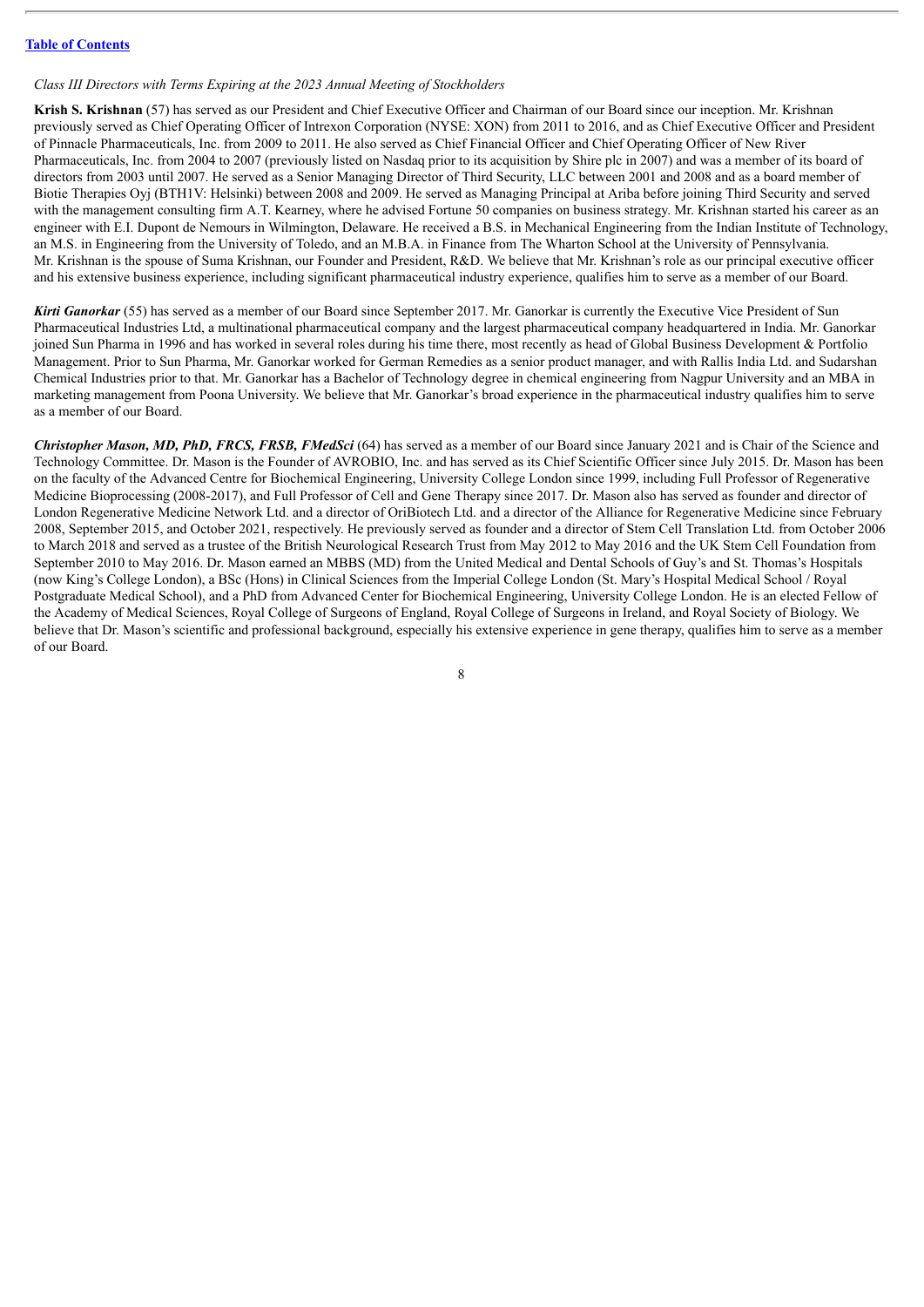## <span id="page-12-0"></span>**PROPOSAL 2: RATIFICATION OF APPOINTMENT OF INDEPENDENT REGISTERED PUBLIC ACCOUNTING FIRM**

The Audit Committee of the Board, which is composed entirely of independent directors, has appointed Mayer Hoffman as our independent registered public accounting firm for the fiscal year ending December 31, 2022. After careful consideration of the matter and in recognition of the importance of this matter to our stockholders, the Board has determined that it is in the best interests of the Company and our stockholders to seek the ratification by our stockholders of our Audit Committee's selection of our independent registered public accounting firm.

## *Vote Required and Recommendation*

The affirmative vote of the holders of a majority of all the votes cast at the Annual Meeting with respect to the matter is necessary for the approval of the ratification of the appointment of Mayer Hoffman as our independent registered public accounting firm. For purposes of voting on this proposal, abstentions will not be counted as votes cast and will have no effect on the result of the vote. Even if the appointment of Mayer Hoffman as our independent registered public accounting firm is ratified, the Audit Committee may, in its discretion, change that appointment at any time during the year should it determine such a change would be in our and our stockholders' best interests. In the event the appointment of Mayer Hoffman is not ratified, the Audit Committee will consider the appointment of another independent registered public accounting firm but will not be required to appoint a different firm. Representatives of Mayer Hoffman are expected to be present at the Annual Meeting. These representatives will be provided an opportunity to make a statement at the Annual Meeting if they desire to do so and will be available to respond to appropriate questions from stockholders.

## **THE BOARD RECOMMENDS A VOTE "FOR" THE RATIFICATION OF THE SELECTION OF MAYER HOFFMAN AS THE COMPANY'S INDEPENDENT REGISTERED PUBLIC ACCOUNTING FIRM FOR THE FISCAL YEAR ENDING DECEMBER 31, 2022.**

#### *Audit and Non-Audit Fees for 2021 and 2020*

Our consolidated financial statements for the fiscal years ended December 31, 2021 and December 31, 2020, respectively, have been audited by Mayer Hoffman, which served as our independent registered public accounting firm for those years.

The following summarizes the fees billed by Mayer Hoffman, our independent registered public accounting firm, for services performed for the Company for the fiscal years ended December 31, 2021 and December 31, 2020, respectively.

|                    | <b>Year Ended</b><br>December 31, 2021 |    | <b>Year Ended</b><br><b>December 31, 2020</b> |  |  |
|--------------------|----------------------------------------|----|-----------------------------------------------|--|--|
| Audit Fees (1)     | 529,408                                | Y. | 309,218                                       |  |  |
| Audit-Related Fees |                                        |    |                                               |  |  |
| Tax Fees           |                                        |    |                                               |  |  |
| All Other Fees     |                                        |    |                                               |  |  |
| Total              | 529,408                                | \$ | 309,218                                       |  |  |

(1) Audit Fees include fees for the 2020 and 2021 audit and review of our quarterly reports on Form 10-Q and fees for services associated with our shelf registration statement, follow-on public offering and the issuance of comfort letters and consents. Substantially all Mayer Hoffman's personnel, who work under the control of Mayer Hoffman's shareholders, are employees of wholly owned subsidiaries of CBIZ, Inc., which provides personnel and various services to Mayer Hoffman in an alternative practice structure.

 $\overline{9}$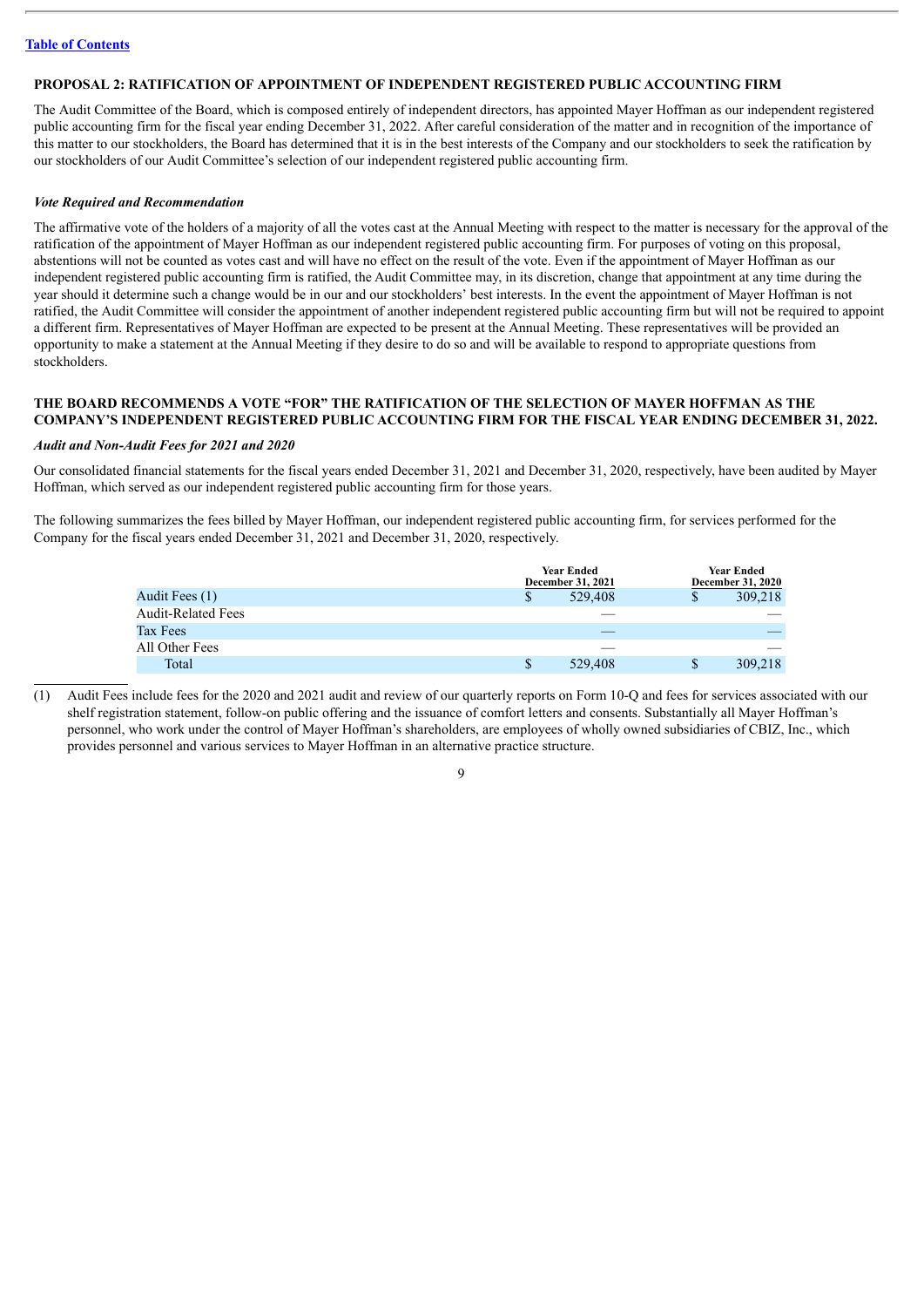#### *Pre-Approval Policies and Procedures*

The Audit Committee's policy is to review and pre-approve, either pursuant to the Company's Audit and Non-Audit Services Pre-Approval Policy (the "Pre-Approval Policy") or through a separate pre-approval by the Audit Committee, any engagement of the Company's independent auditor to provide any audit-related and non-audit services to the Company. Pursuant to the Pre-Approval Policy, which the Audit Committee reviews and reassesses periodically, a list of specific services within certain categories of services, including audit and audit-related services, are specifically pre-approved for the upcoming or current fiscal year, subject to an aggregate maximum annual fee payable by us for each category of pre-approved services. Any service that is not included in the approved list of services must be separately pre-approved by the Audit Committee. In addition, the Audit Committee may delegate authority to its chairman to pre-approve engagements for the performance of audit-related and non-audit services. Additionally, all audit-related and non-audit services in excess of the pre-approved fee level, whether or not included on the pre-approved list of services, must be separately pre-approved by the Audit Committee. The Audit Committee has delegated authority to its chairperson to pre-approve engagements for the performance of audit and non-audit services, for which the estimated cost for such services shall not exceed \$100,000 in the aggregate for any calendar year. The chairperson must report all pre-approval decisions to the Audit Committee at its next scheduled meeting and provide a description of the terms of the engagement. During each of the years ended December 31, 2021 and December 31, 2020, 100 percent of the services provided by Mayer Hoffman were pre-approved.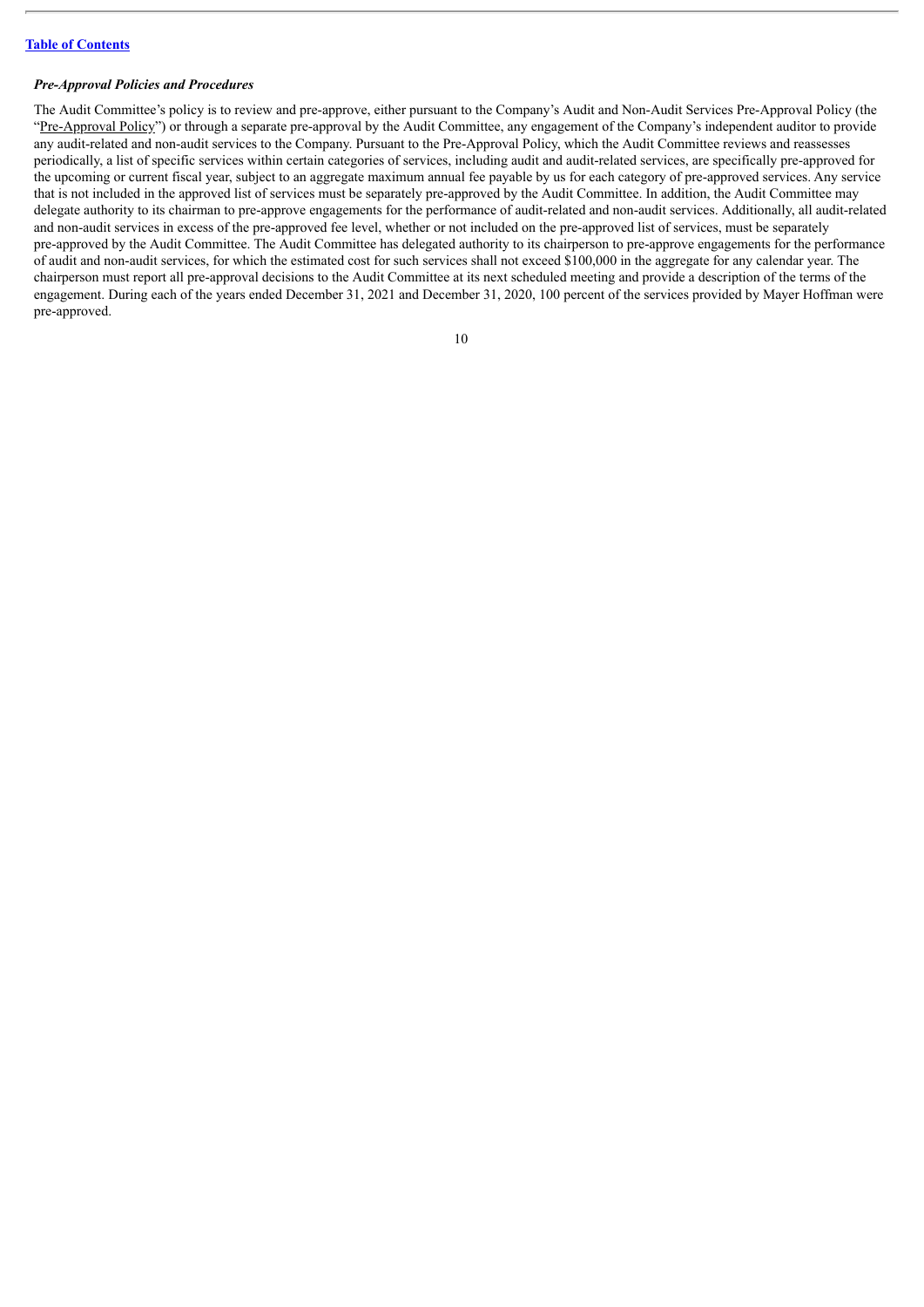## <span id="page-14-0"></span>**PROPOSAL 3: NON-BINDING, ADVISORY VOTE ON NAMED EXECUTIVE OFFICER COMPENSATION**

Our Board is providing our stockholders with an opportunity to cast a non-binding, advisory vote to approve the compensation of our named executive officers.

Section 14A of the Securities Exchange Act of 1934, as amended, (the "Exchange Act") enables our stockholders to vote to approve, on a non-binding, advisory basis, the compensation of our named executive officers as disclosed in this Proxy Statement in accordance with the rules of the Securities and Exchange Commission ("SEC"). As described below under "Compensation Discussion and Analysis," we have developed a compensation program that is designed to motivate employees to achieve short-term and long-term results that are in the best interests of our stockholders. We believe our compensation policy strikes an appropriate balance between the implementation of responsible, measured compensation practices and the effective provision of incentives for our named executive officers to exert their best efforts for our success.

We are asking for stockholder approval, on a non-binding, advisory basis, of the compensation of our named executive officers as disclosed in this Proxy Statement, which includes the disclosures under the Compensation Discussion and Analysis section below, including the compensation tables and the narrative discussion following the compensation tables in this Proxy Statement. This vote is not intended to address any specific item of compensation, but rather the overall compensation of our named executive officers and the policies and practices described in this Proxy Statement. Accordingly, our Board is asking our stockholders to cast a non-binding advisory vote "FOR" the following resolution at the Annual Meeting:

"BE IT RESOLVED, that the Company's stockholders hereby approve, on a non-binding, advisory basis, the compensation of the Company's named executive officers, as disclosed in the proxy statement for the 2022 Annual Meeting of Stockholders, including the Compensation Discussion and Analysis, the Summary Compensation Table, and the narrative disclosures that accompany the compensation tables."

As this vote is advisory, it will not be binding upon the Board or the Compensation Committee, and neither the Board nor the Compensation Committee will be required to take any action as a result of the outcome of this vote. However, the Compensation Committee will carefully consider the outcome of this vote when considering future executive compensation policies and decisions.

## *Vote Required and Recommendation*

For approval, this proposal must receive the affirmative vote of the majority of shares properly cast on the proposal. Abstentions and broker non-votes will not be counted as votes cast on this proposal.

## **THE BOARD RECOMMENDS A VOTE "FOR" PROPOSAL NO. 3 TO APPROVE, ON A NON-BINDING, ADVISORY BASIS, THE COMPENSATION OF THE NAMED EXECUTIVE OFFICERS, AS DISCLOSED IN THIS PROXY STATEMENT.**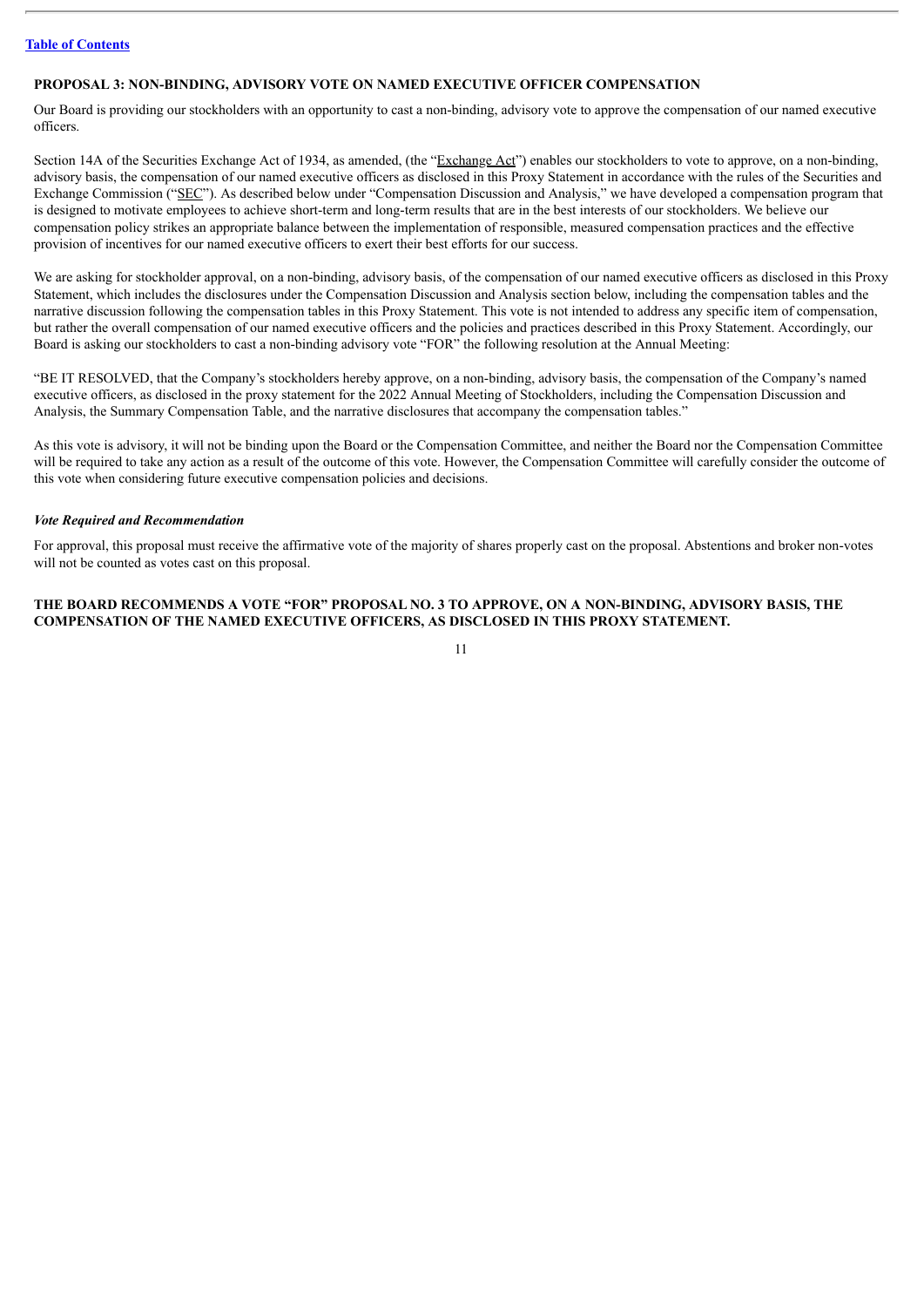## <span id="page-15-0"></span>**PROPOSAL 4: NON-BINDING, ADVISORY VOTE ON THE FREQUENCY OF ADVISORY VOTES ON NAMED EXECUTIVE OFFICER COMPENSATION**

Section 14A of the Exchange Act enables our stockholders to indicate how frequently they believe we should seek an advisory vote on the compensation of our named executive officers. We are seeking a non-binding, advisory determination from our stockholders as to the frequency with which stockholders would have an opportunity to provide a nonbinding, advisory approval of the compensation of our named executive officers. We are providing stockholders the option of selecting a frequency of every year ("EVERY YEAR" on the proxy card), every two years ("EVERY 2 YEARS" on the proxy card) or every three years ("EVERY 3 YEARS" on the proxy card), or to abstain on the matter.

After careful consideration, our Board recommends that an advisory vote on executive compensation should be held every year. Annual votes will provide the Board and the Compensation Committee with clearer feedback regarding the compensation of our named executive officers. The primary focus of the disclosure of the compensation of our named executive officers required to be included in our proxy statements is compensation granted in or for the prior fiscal year. Accordingly, an annual executive compensation advisory vote will complement the annual focus of our proxy statement disclosure and provide the Board and the Compensation Committee with the clearest and most timely feedback of the three frequency options. Additionally, an annual executive compensation advisory vote is consistent with our policy of reviewing our compensation programs annually, as well as considering input from our stockholders on corporate governance and executive compensation matters. This feedback may then be considered by the Board and the Compensation Committee in their annual decision-making process. For these reasons, we believe an annual vote would be the best governance practice for our Company at this time.

This vote is advisory, and therefore not binding on the Board or the Compensation Committee. However, the Board and the Compensation Committee value the opinions of our stockholders and intend to take into account the outcome of the vote when considering the frequency of holding future advisory votes on the compensation of our named executive officers.

#### *Vote Required and Recommendation*

This proposal requires a vote of the majority of the shares of common stock cast at the Annual Meeting. Abstentions and broker non-votes will not be counted as votes cast on this proposal. For this proposal, stockholders are entitled to vote for one of the four provided choices: every year, every two years, every three years, or abstain from voting. If none of these frequency alternatives receive a majority vote, we will consider the frequency that receives the highest number of votes by the stockholders to be the frequency that has been selected by the stockholders.

## **THE BOARD RECOMMENDS A VOTE, ON A NON-BINDING, ADVISORY BASIS, FOR EVERY YEAR ("EVERY YEAR" ON THE PROXY CARD) AS THE FREQUENCY FOR FUTURE NON-BINDING, ADVISORY STOCKHOLDER VOTES REGARDING THE COMPENSATION OF OUR NAMED EXECUTIVE OFFICERS.**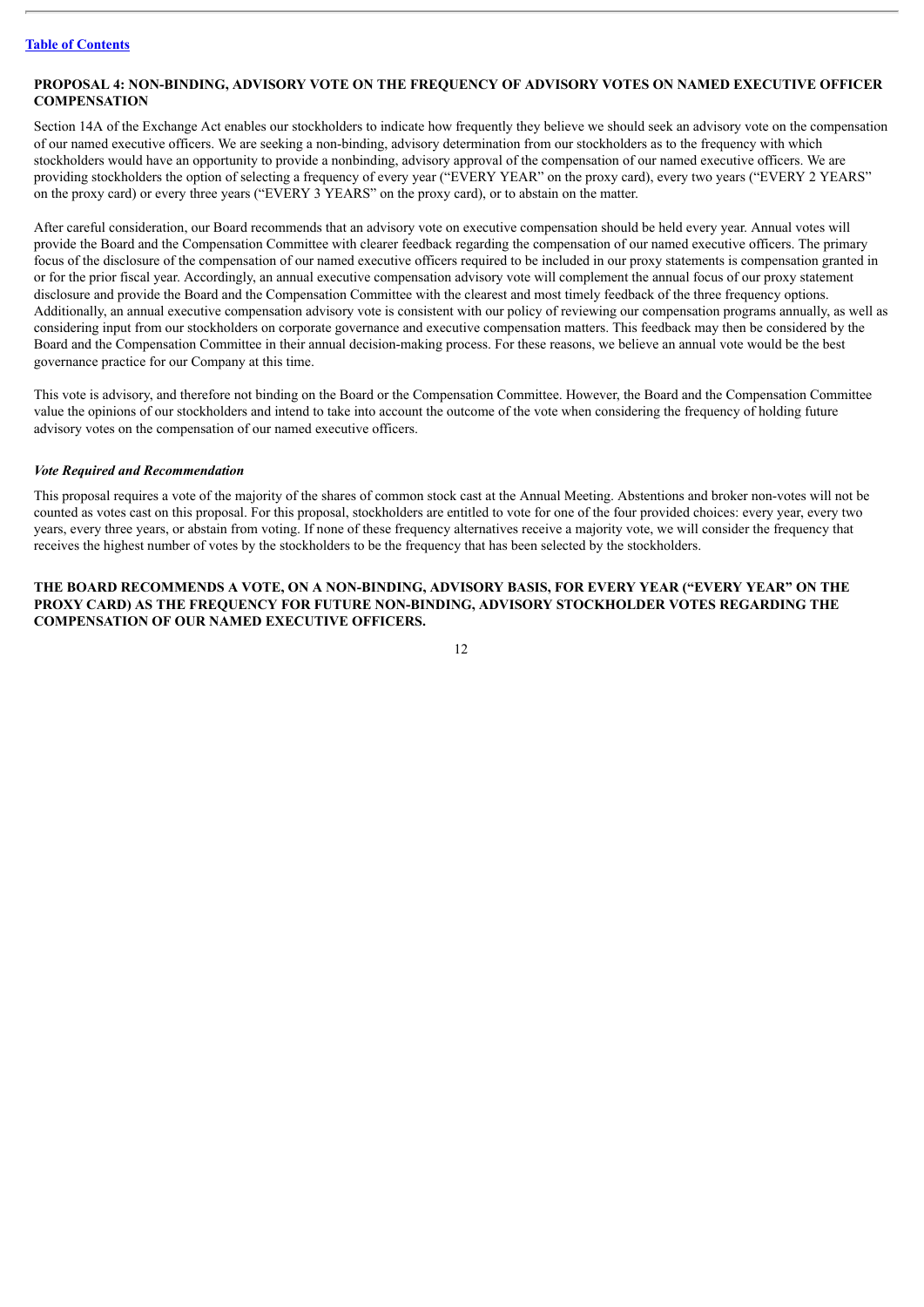## **CORPORATE GOVERNANCE AND BOARD MATTERS**

## <span id="page-16-0"></span>**Board Structure and Leadership**

Our second amended and restated certificate of incorporation and amended and restated bylaws provide for a classified board of directors consisting of three classes of directors, each serving staggered three-year terms. As a result, one class of directors will be elected at each annual meeting of our stockholders, with the other classes continuing for the remainder of their respective three-year terms. Our directors are divided among the three classes as follows.

- the Class II directors are Mr. Janney, Mr. Rossi and Dr. Sutherland and their terms will expire at the Annual Meeting and they will stand for reelection at the Annual Meeting;
- the Class I directors are Ms. Krishnan and Mr. Gangolli, and their terms will expire at the 2024 annual meeting of stockholders; and
- the Class III directors are Mr. Krishnan, Mr. Ganorkar and Dr. Mason, and their terms will expire at the 2023 annual meeting of stockholders.

Each director's term continues until the election and qualification of his or her successor, or his or her earlier death, resignation or removal. Our second amended and restated certificate of incorporation and amended and restated bylaws authorize only our Board to fill vacancies on our Board. Any increase or decrease in the number of directors will be distributed among the three classes so that, as nearly as possible, each class will consist of one-third of the directors.

## *Combined Chairman and Chief Executive Of icer Positions*

Mr. Krishnan serves as the Chairman of the Board and Chief Executive Officer. The Board has reviewed its current leadership structure and has determined that the use of the lead independent director, as described below, along with the combined Executive Chairman and Chief Executive Officer positions, is currently the most appropriate and effective leadership structure for the Company. As the individual primarily responsible for the day-to-day management of business operations, he is best positioned to chair regular Board meetings as the directors discuss key business and strategic issues. Coupled with a lead independent director, this leadership structure allows the Board to exercise independent oversight and enables the Board to have direct access to information related to the day-to-day management of business operations.

## *Lead Independent Director*

The Board believes that its governance structure ensures a strong, independent Board even though the Board does not have an independent Chairman. To strengthen the role of our independent directors and encourage independent Board leadership, the Board also has established the position of lead independent director, which currently is held by Mr. Janney. The responsibilities of the lead independent director include, among others:

- presiding at all meetings of the Board at which the Chairman of the Board is not present;
- scheduling meetings of the independent directors from time to time;
- developing the agendas for, and presiding at, executive sessions of the independent directors of the Board;
- communicating the sense of the Board to the Chief Executive Officer of the Company;
- assisting the Chairman of the Board to review and set the agenda and schedule for each of the Board's meetings, including bringing to the attention of the Chairman of the Board particular issues for the Board's attention and consideration and assuring there is sufficient time for discussion of all agenda items;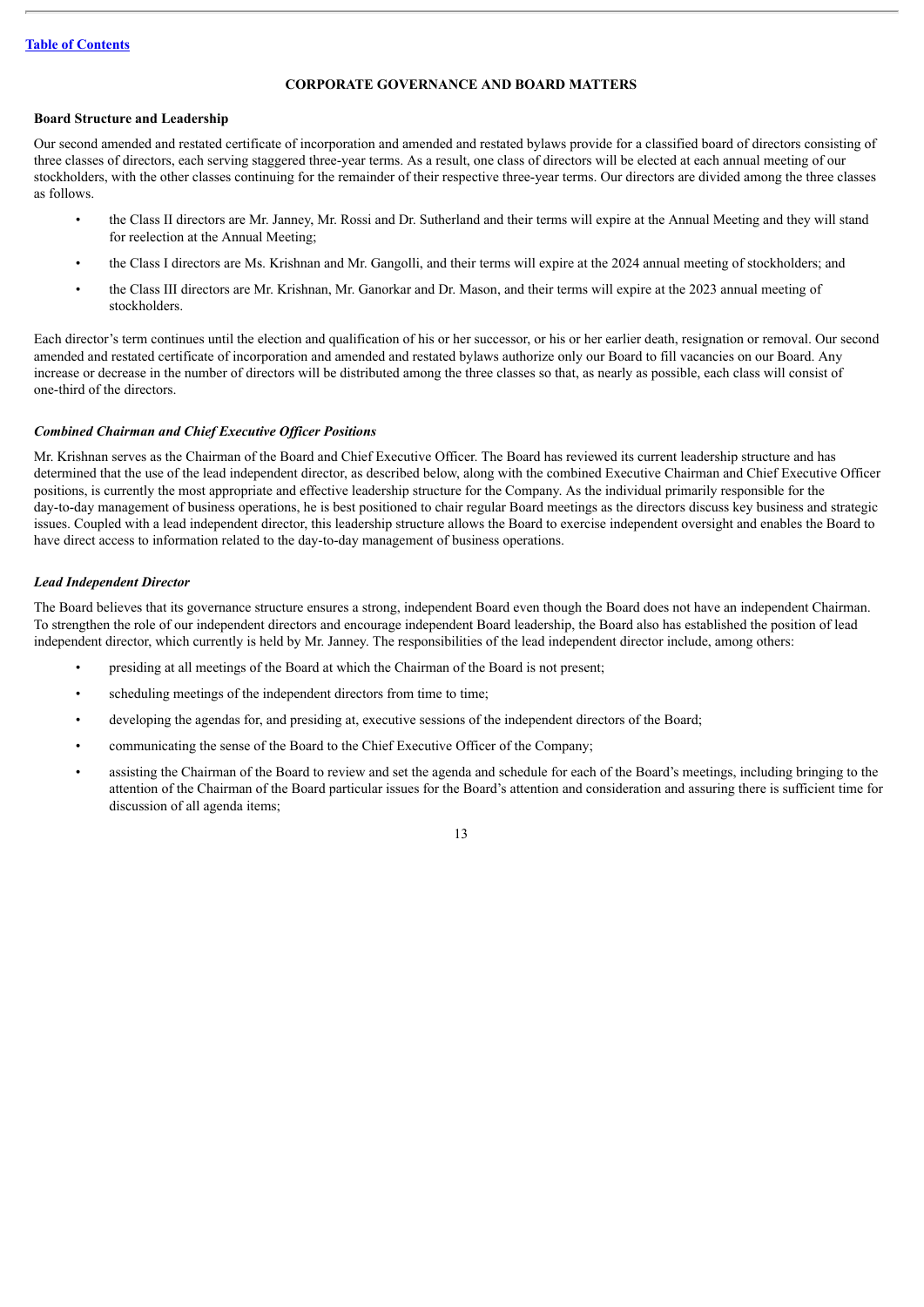- assisting in improving the effectiveness of Board meetings;
- assisting the Chairman of the Board in the review and approval of information and materials to be sent to the Board, including in particular providing input as to the quality, quantity and timeliness of the information submitted by the Company's management that is necessary or appropriate for the independent directors to effectively and responsibly perform their duties; and
- coordinating with committee chairmen with respect to self-evaluations.

## **Director Independence**

As required under Nasdaq listing standards, a majority of the members of a listed company's board of directors must qualify as "independent," as affirmatively determined by the board of directors. The Board consults with the Company's counsel to ensure that the Board's determinations are consistent with relevant securities and other laws and regulations regarding the definition of "independent," including those set forth in pertinent listing standards of Nasdaq, as in effect from time to time.

Consistent with these considerations, after review of all relevant identified transactions or relationships between each director, or any of his or her family members, and the Company, its senior management and its independent registered public accounting firms, the Board has affirmatively determined that the following six current directors are independent directors within the meaning of the applicable Nasdaq listing standards: Messrs. Janney, Gangolli, Rossi and Ganorkar and Drs. Sutherland and Mason. In making this determination, the Board found that none of these directors or nominees for director had a material or other disqualifying relationship with the Company. The Board considered all relationships and transactions that occurred during any 12-month period within the last three fiscal years and determined that there were not relationships that would interfere with their exercise of independent judgment in carrying out their responsibilities as directors.

#### **Role of the Board in Risk Oversight**

One of the key functions of the Board is informed oversight of our risk management process. The Board administers this oversight function directly, with support from its three standing committees, the Audit Committee, the Nominating and Corporate Governance Committee and the Compensation Committee, each of which addresses risks specific to their respective areas of oversight. In particular, our Audit Committee has the responsibility to consider and discuss our major financial risk exposures and the steps our management has taken to monitor and control these exposures, including guidelines and policies to govern the process by which risk assessment and management is undertaken. The Audit Committee also monitors compliance with legal and regulatory requirements, in addition to oversight of the performance of our internal audit function. Our Nominating and Corporate Governance Committee monitors the effectiveness of our corporate governance guidelines, including whether they are successful in preventing illegal or improper liability-creating conduct. Our Compensation Committee assesses and monitors whether any of our compensation policies and programs has the potential to encourage excessive risk-taking.

#### **Board Committees**

Our Board traditionally had three standing committees: an Audit Committee, a Compensation Committee and a Nominating and Corporate Governance Committee. We comply with the listing requirements and other rules and regulations of Nasdaq, as amended or modified from time to time, and each of these three committees is comprised exclusively of independent directors. Additionally, our Board may from time to time establish certain other committees to facilitate the management of our company. In February 2021, our Board established two additional committees, the Commercial Advisory Committee and the Science and Technology Committee. In January 2022 when Jing Marantz resigned from the Board to join the Company as Chief Business Officer, the Board determined to dissolve the Commercial Advisory Committee. The principal functions of each committee of the Board are described below.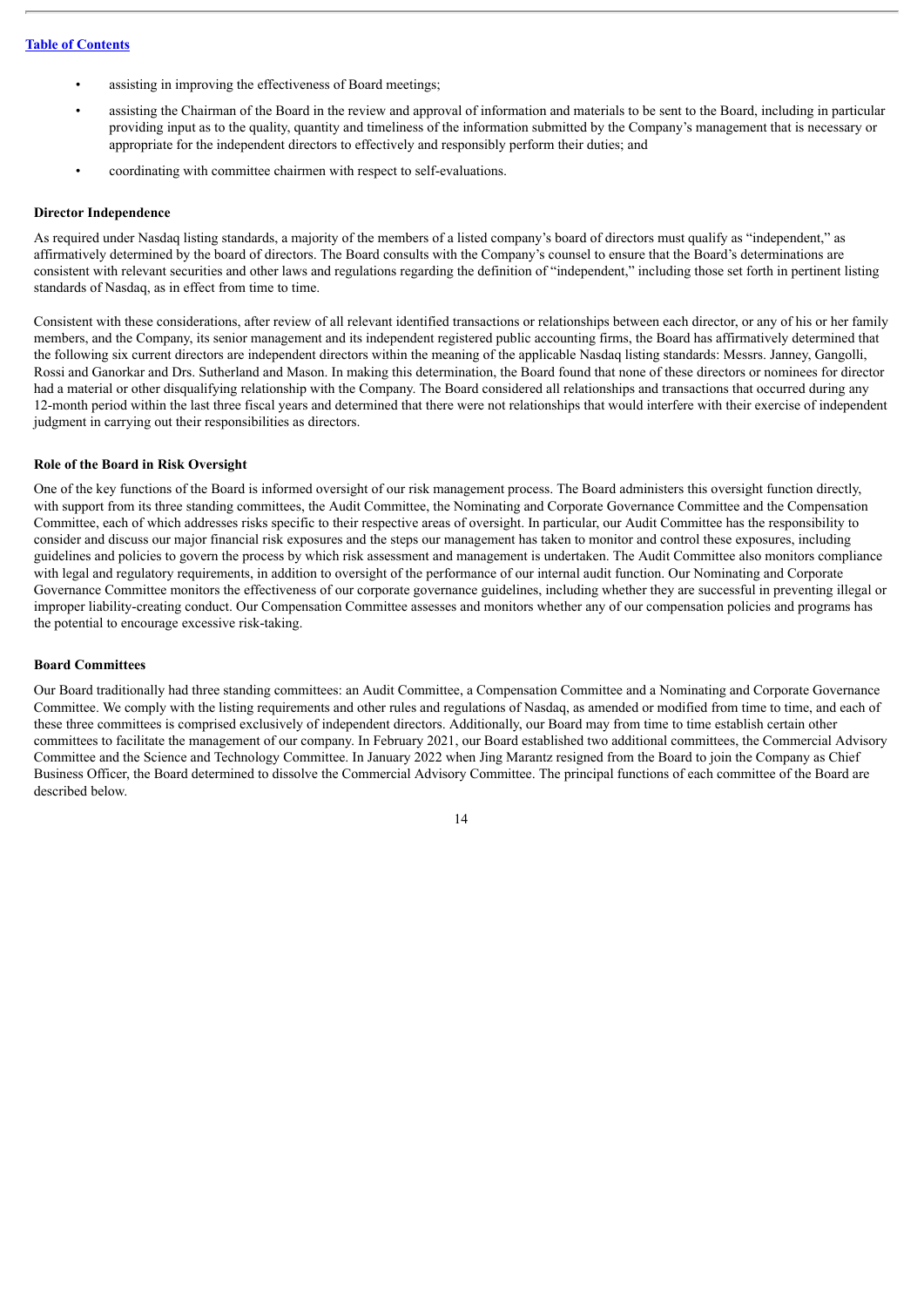The table below provides membership information for each of the Board committees as of the date of this Proxy Statement:

| Member               | Audit<br>Committee | Compensation<br>Committee | Nominating and<br>Corporate<br>Governance<br>Committee | <b>Science and</b><br><b>Technology</b><br>Committee |
|----------------------|--------------------|---------------------------|--------------------------------------------------------|------------------------------------------------------|
| Daniel S. Janney*    | X                  | X(Chair)                  | Χ                                                      |                                                      |
| Julian S. Gangolli   | Χ                  | Х                         | X(Chair)                                               |                                                      |
| Dino A. Rossi**      | X(Chair)           | $\boldsymbol{X}$          | Χ                                                      |                                                      |
| Christopher Mason    |                    |                           |                                                        | X(Chair)                                             |
| E. Rand Sutherland   |                    |                           |                                                        |                                                      |
| Krish S. Krishnan*** |                    |                           |                                                        |                                                      |
| Suma M. Krishnan     |                    |                           |                                                        | X                                                    |

Lead independent director.

\*\* Audit committee financial expert.

Chairman of the Board of Directors

#### *Audit Committee*

Our Audit Committee is composed of Messrs. Rossi, Janney and Gangolli. Mr. Rossi is the chairperson of our Audit Committee. Messrs. Rossi, Janney and Gangolli each meet the requirements for independence for audit committee members under the Nasdaq listing standards and SEC rules and regulations. Each member of our Audit Committee is financially literate. In addition, our Board has determined that Mr. Rossi is an "audit committee financial expert" as defined in applicable SEC rules. This designation does not impose any duties, obligations or liabilities that are greater than are generally imposed on members of our Audit Committee and our Board. Our Audit Committee is responsible for, among other things:

- our accounting and financial reporting processes, including our financial statement audits and the integrity of our financial statements;
- our compliance with legal and regulatory requirements;
- reviewing and approving related party transactions;
- selecting and hiring our registered independent public accounting firm;
- the qualifications, independence and performance of our independent auditors; and
- the preparation of the audit committee report to be included in our annual proxy statement.

During the fiscal year ended December 31, 2021, the Audit Committee met four times.

## *Compensation Committee*

Our Compensation Committee is composed of Messrs. Janney, Rossi and Gangolli. Mr. Janney is the chairperson of our Compensation Committee. The composition of our Compensation Committee meets the requirements for independence under the Nasdaq listing standards and SEC rules and regulations. Our Compensation Committee is responsible for, among other things:

- evaluating, recommending, approving and reviewing executive officer compensation arrangements, plans, policies and programs;
- administering our cash-based and equity-based compensation plans; and
- making recommendations to the Board regarding any other Board responsibilities relating to executive compensation.

During the fiscal year ended December 31, 2021, the Compensation Committee met five times.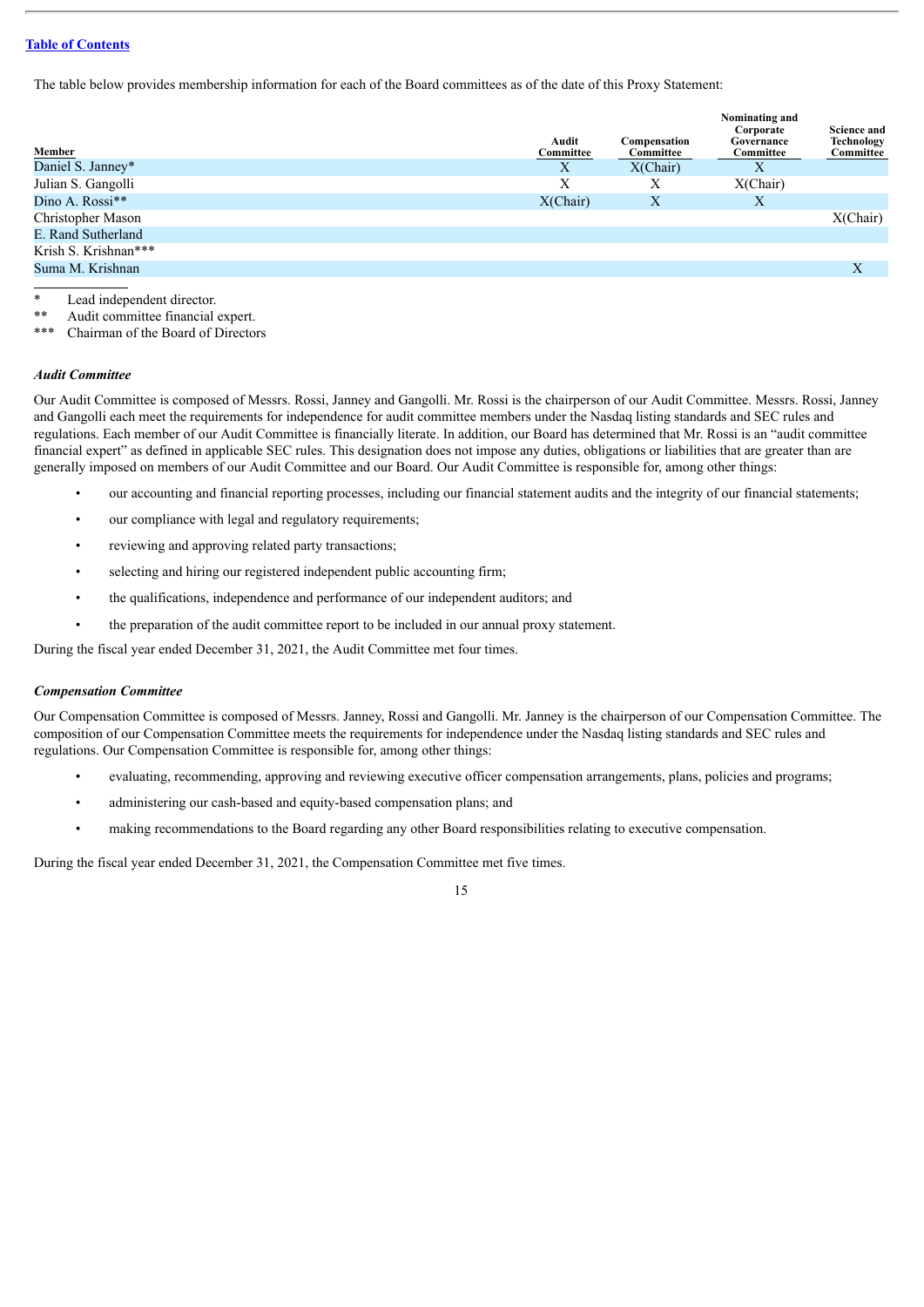#### *Nominating and Corporate Governance Committee*

Our Nominating and Corporate Governance Committee is composed of Messrs. Gangolli, Janney and Rossi. Mr. Gangolli is the chairperson of our Nominating and Corporate Governance Committee. The composition of our Nominating and Corporate Governance Committee meets the requirements for independence under the Nasdaq listing standards and SEC rules and regulations. Our Nominating and Corporate Governance Committee is responsible for, among other things:

- identifying, considering and recommending candidates for membership on our Board;
- overseeing the process of evaluating the performance of our Board; and
- advising our Board on other corporate governance matters.

During the fiscal year ended December 31, 2021, the Nominating and Corporate Governance Committee met four times.

#### *Science and Technology Committee*

Our Science and Technology Committee is composed of Dr. Mason and Ms. Krishnan. Dr. Mason is the chairperson of our Science and Technology Committee. Our Science and Technology Committee is responsible for, among other things:

- providing feedback to our Board concerning any aspects of our research and development strategy and execution;
- advising our Board and management regarding long-term research and development strategic goals and objectives;
- reviewing matters relating to scientific capabilities and programs;
- reviewing the Company's R&D pipeline; and
- evaluating scientific and medical aspects of proposed transactions requiring Board action.

## *Commercial Advisory Committee*

Our Commercial Advisory Committee, which was dissolved in January 2022, was composed of Dr. Marantz and Mr. Krishnan. Dr. Marantz was the chairperson of our Commercial Advisory Committee. Our Commercial Advisory Committee was responsible for, among other things:

- serving as a resource and providing feedback to our Board concerning any aspects of our commercial and medical affairs strategy and execution;
- assisting our management and commercial teams with strategic planning, market development, and commercialization;
- assisting management and medical affairs teams on medical affairs strategy and activities;
- assessing the capabilities of and evaluating the performance of our key commercial personnel and resources; and
- reviewing activities and performance of our sales, marketing, market access, alliance and similar functions.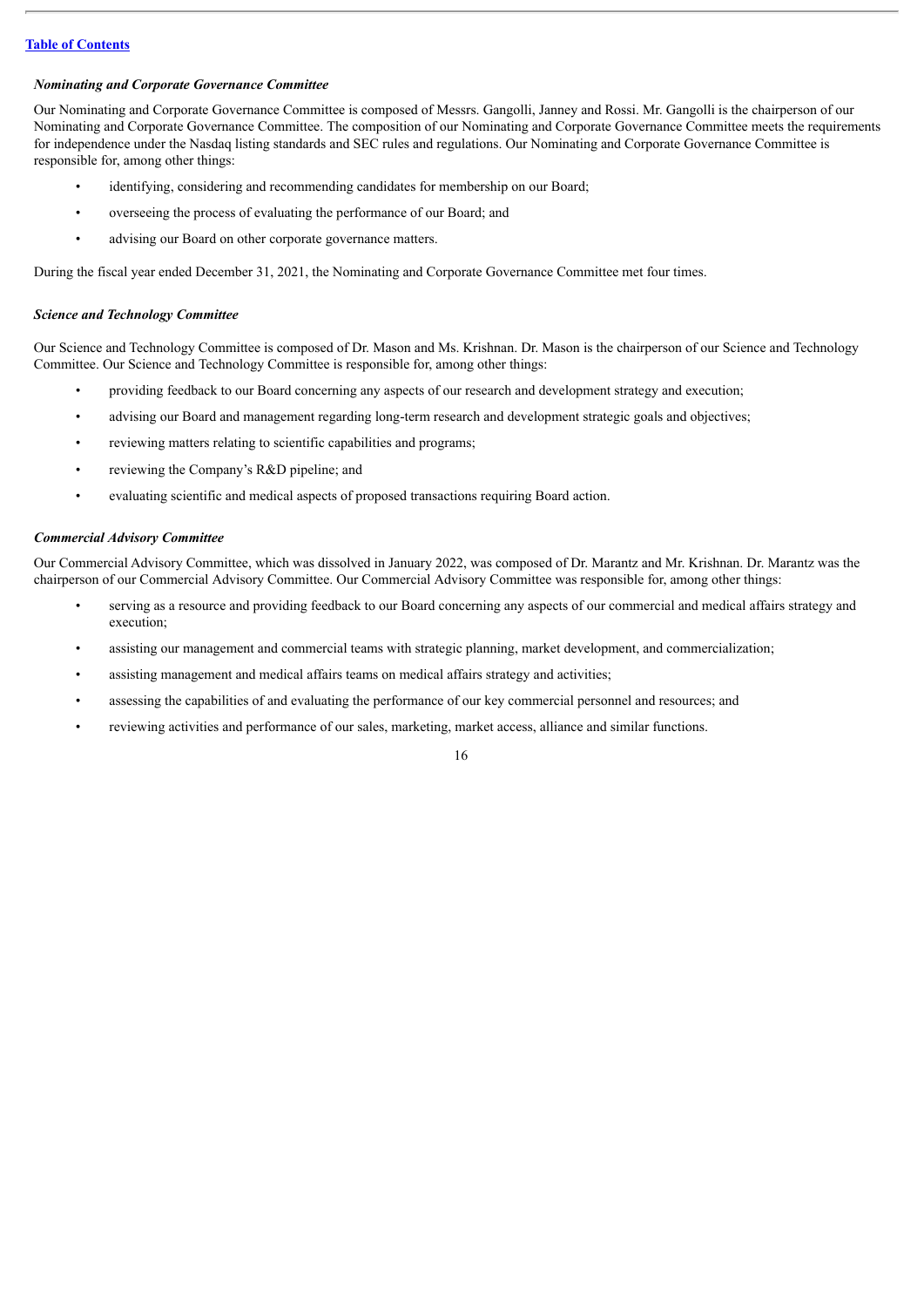#### **Director Selection Process**

The Nominating and Corporate Governance Committee is responsible for, among other things, the selection and recommendation to the Board of nominees for election as directors. In accordance with the Nominating and Corporate Governance Committee charter and our Corporate Governance Guidelines, the Nominating and Corporate Governance Committee develops guidelines and criteria for the selection of candidates for directors of the Board. The Nominating and Corporate Governance Committee considers whether a potential candidate for director has the time available, in light of other business and personal commitments, to perform the responsibilities required for effective service on the Board, along with their personal and professional integrity, demonstrated ability and judgement, experience, familiarity with the Company, diversity (of both experience and background, including gender, age, race, national origin, sexual orientation, and ethnicity) as well as certain other relevant factors. Applying these criteria, the Nominating and Corporate Governance Committee considers candidates for Board membership suggested by its members and the chairman of the Board and chief executive officer as well as stockholders. After completing the identification and evaluation process described above, the Nominating and Corporate Governance Committee recommends the nominees for directorship to the Board. Taking the Nominating and Corporate Governance Committee's recommendation into consideration, the Board then approves the nominees for directorship for stockholders to consider and vote upon at the annual stockholders' meeting.

Stockholders wishing to recommend individuals for consideration as directors must follow the procedures described in Article II, Section 9 of the Company's bylaws, including (among other requirements) the giving of written notice of the nomination to our Secretary no later than 120 days prior to the first anniversary of the date of the proxy statement for the previous year's annual meeting. The stockholder's notice must set forth as to each nominee all information relating to the person that would be required to be disclosed in a solicitation of proxies for election of directors pursuant to Regulation 14A under the Exchange Act if the candidate had been nominated by or on behalf of the Board. Recommendations by stockholders that are made in this manner will be evaluated in the same manner as other candidates. See "Other Matters—Stockholders Proposals and Nominations for the 2023 Annual Meeting."

The table below provides certain information on the composition of our Board. Each of the categories listed in the table below has the meaning as it is used in Nasdaq Rule 5605(f).

|                                         | Board Diversity Matrix (As of April 7, 2022) |      |                   |                                   |
|-----------------------------------------|----------------------------------------------|------|-------------------|-----------------------------------|
| <b>Total Number of Directors:</b>       |                                              |      | 8                 |                                   |
|                                         | Female                                       | Male | <b>Non-Binary</b> | <b>Did Not Disclose</b><br>Gender |
| Part I: Gender Identity                 |                                              |      |                   |                                   |
| Directors                               |                                              |      |                   |                                   |
| Part II: Demographic Background         |                                              |      |                   |                                   |
| African American or Black               | 0                                            | 0    |                   |                                   |
| Alaskan Native or Native American       | 0                                            |      |                   |                                   |
| $\text{Asian}(1)$                       |                                              |      |                   |                                   |
| Hispanic or Latinx                      |                                              |      |                   |                                   |
| Native Hawaiian or Pacific Islander     |                                              |      |                   |                                   |
| White                                   | $\Omega$                                     | 4    | $\theta$          |                                   |
| Two or More Races or Ethnicities        |                                              |      |                   |                                   |
| LGBTO+                                  |                                              |      | 0                 |                                   |
| Did Not Disclose Demographic Background |                                              |      |                   |                                   |
| Identifies as Indian.<br>(1)            |                                              |      |                   |                                   |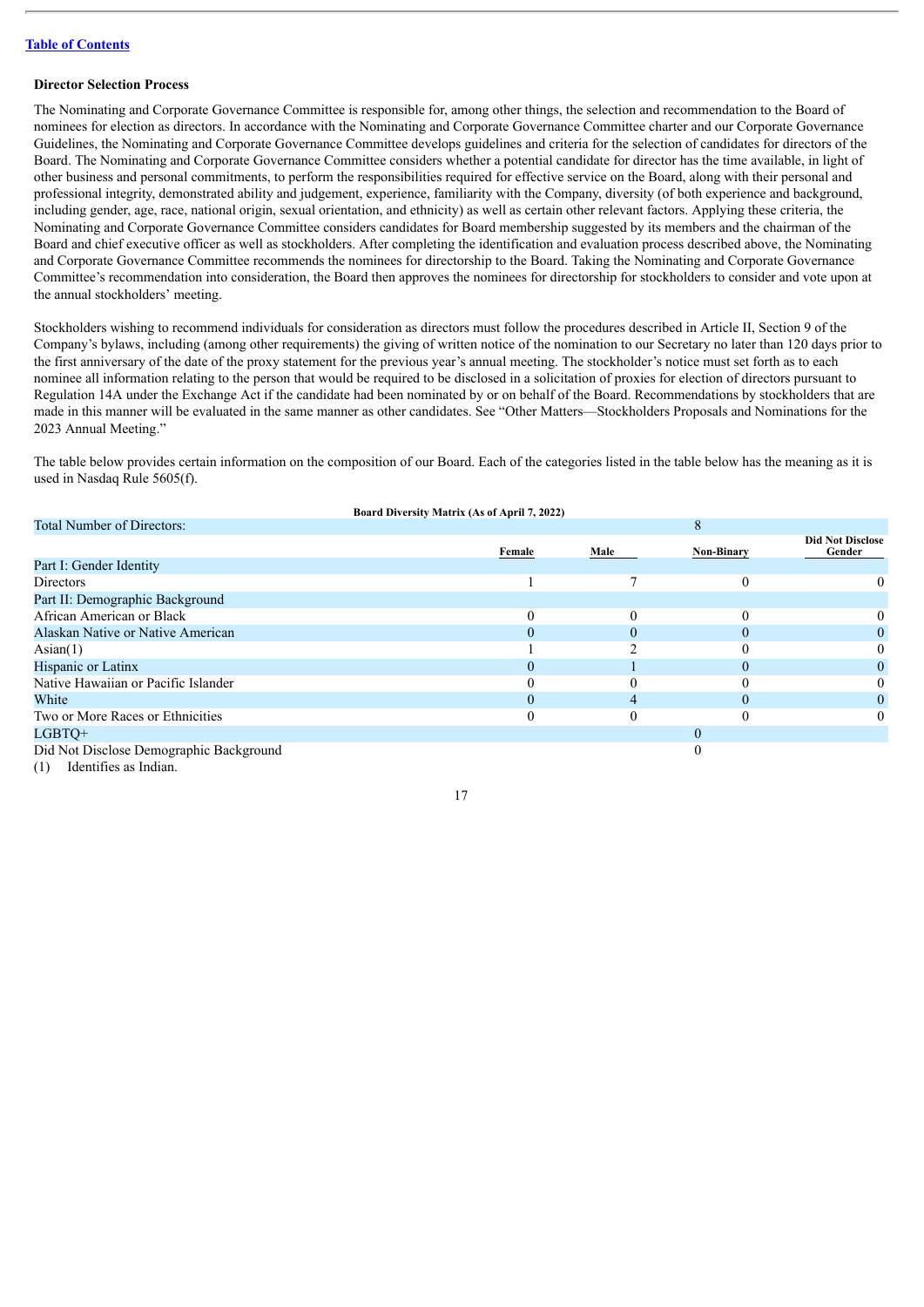## **Code of Business Conduct and Ethics**

The Board has established a code of business conduct and ethics that applies to our officers, directors and employees. Among other matters, our code of business conduct and ethics is designed to deter wrongdoing and to promote:

- honest and ethical conduct, including the ethical handling of actual or apparent conflicts of interest between personal and professional relationships;
- full, fair, accurate, timely and understandable disclosure in the reports and documents the Company files with, or submits to, the SEC and in other public communications made by the Company;
- compliance with applicable governmental laws, rules and regulations;
- the prompt internal reporting to the appropriate person of violations of the code of business conduct and ethics; and
- accountability for adherence to the code of business conduct and ethics.

Any waiver of the code of business conduct and ethics for our executive officers or directors must be approved by the Board, and any such waiver shall be promptly disclosed to the stockholders.

#### **Availability of Corporate Governance Materials**

Stockholders may view our corporate governance materials, including the charters of the Audit Committee, Compensation Committee and Nominating and Corporate Governance Committee, our Corporate Governance Guidelines and our Code of Business Conduct and Ethics, on our website at www.krystalbio.com under "Corporate Governance" on the "Investors" page, and these documents are available in print to any stockholder who sends a written request to such effect to Krystal Biotech, Inc., 2100 Wharton Street, Suite 701, Pittsburgh, Pennsylvania 15203, Attention: Corporate Secretary. Information on or accessible from our website is not and should not be considered a part of this Proxy Statement.

## **Anti-Hedging Policies**

Our insider trading policy prohibits employees, officers and directors from engaging in short-term or speculative securities transactions, including derivative transactions relating to our securities, such as exchanged traded options and hedging transactions.

## **Board Meetings**

During the fiscal year ended December 31, 2021, the Board met five times. Each director attended at least 75% of the aggregate total of board meetings and the total number of committee meetings on which he or she served. The Board voted by unanimous written consent in several instances during the fiscal year ended December 31, 2021.

## **Annual Meeting Attendance**

We do not have a policy requiring our directors to attend the Annual Meeting. Two directors attended our 2021 annual meeting of stockholders.

#### **Executive Sessions of Non-Management Directors**

Pursuant to our Corporate Governance Guidelines and the Nasdaq listing standards, in order to promote open discussion among non-management directors, our non-management directors meet in executive sessions without management participation regularly. The lead independent director presides at these sessions.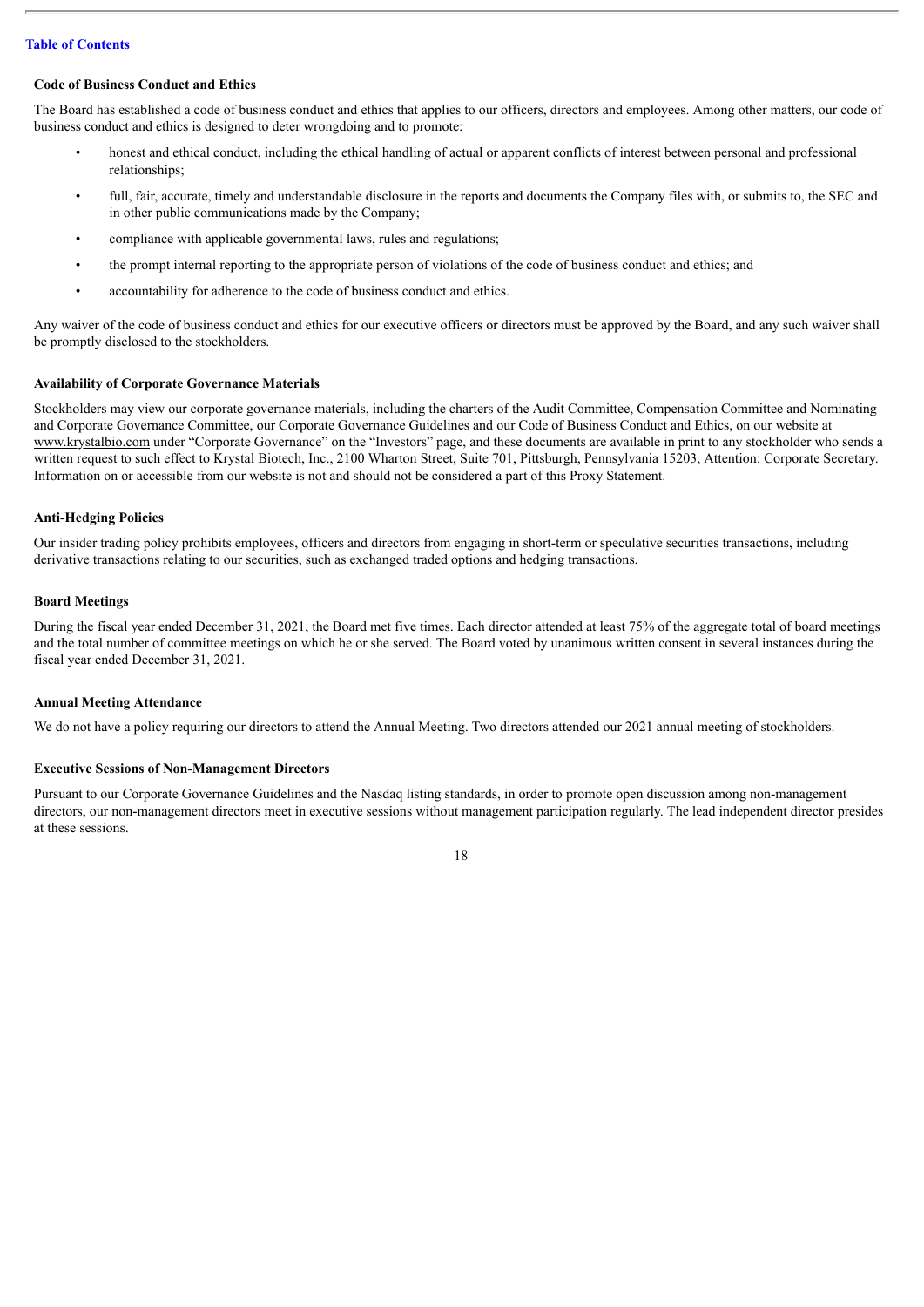#### **Communications with the Board**

Stockholders and other interested parties may communicate with the Board by sending written correspondence to the "Lead Independent Director" c/o the Corporate Secretary of Krystal Biotech, Inc., 2100 Wharton Street, Suite 701, Pittsburgh, Pennsylvania 15203, who will then directly forward such correspondence to the lead independent director. The lead independent director will decide what action should be taken with respect to the communication, including whether such communication should be reported to the full Board.

## **Director Compensation**

Effective February 2022, as compensation for serving on the Board, each of our independent directors receives: (1) an annual cash fee of \$40,000; (2) an annual cash fee of \$17,000 (previously, \$15,000) for the Audit Committee Chair, an annual cash fee of \$12,500 (previously, \$10,000) for the Compensation Committee Chair and an annual cash fee of \$10,000 (previously, \$8,000) for the Nominating and Corporate Governance Committee Chair; and (3) annual cash fees for service as a non-Chair member of the Audit Committee, Compensation Committee and Nominating and Corporate Governance Committee of \$8,500, \$6,250 and \$5,000, respectively (previously, \$7,500, \$5,000 and \$4,000, respectively). Mr. Janney, our lead independent director, receives an additional \$24,000 (previously, \$15,000) per year. When our Board established the Science and Technology Committee and the Commercial Advisory Committee in February 2021, it approved an annual cash fee of \$8,000 for the Chair of both committees and agreed that non-Chair members would not receive any additional compensation. We also reimburse our directors for reasonable travel and related fees and expenses incurred in connection with their participation in Board or Board committee meetings and other related activities, such as site visits in which they engage as directors.

Our Board also approved an initial grant of options for 13,600 shares of our common stock for each director upon their initial election to the Board. Such initial option grant shall vest in 36 equal monthly installments starting on the first monthly anniversary of the grant. Our Board also approved an annual grant of options to each director for 6,800 shares following the Annual Meeting. Such annual option grant shall vest in 12 equal monthly installments starting on the first monthly anniversary of the grant.

Mr. Krishnan and Ms. Krishnan do not receive any additional compensation for their service on the Board.

#### *Director Compensation Table*

The following table provides information on the compensation of our directors for the fiscal year ended December 31, 2021, other than Mr. Krishnan and Ms. Krishnan, each of whom received no separate compensation for their service as directors. For information related to the compensation of Mr. Krishnan and Ms. Krishnan, please refer to "Compensation of Named Executive Officers—Summary Compensation Table."

|                       | Fees        |            |                               |           |
|-----------------------|-------------|------------|-------------------------------|-----------|
|                       | Paid in     | Option     | All Other                     |           |
| <b>Name</b>           | <b>Cash</b> | Awards (1) | Compensation                  | Total     |
| Daniel S. Janney      | \$76,500    | \$283,969  |                               | \$360,469 |
| Dino A. Rossi         | \$64,000    | \$283,969  |                               | \$347,969 |
| Kirti Ganorkar (2)    |             |            |                               |           |
| Julian S. Gangolli    | \$60,500    | \$283,969  | $\overbrace{\phantom{12333}}$ | \$344,469 |
| Christopher Mason     | \$46,700    | \$787,674  |                               | \$834,374 |
| Jing L. Marantz $(3)$ | \$46,700    | \$787,674  |                               | \$834,374 |

(1) Represents the grant date fair value of the option awards. The options vest monthly ranging from one year to three years.

(2) Mr. Ganorkar has declined to receive any compensation for his service as a director.

(3) On January 18, 2022, Dr. Marantz resigned from her position as a director and joined the Company as Chief Business Officer.

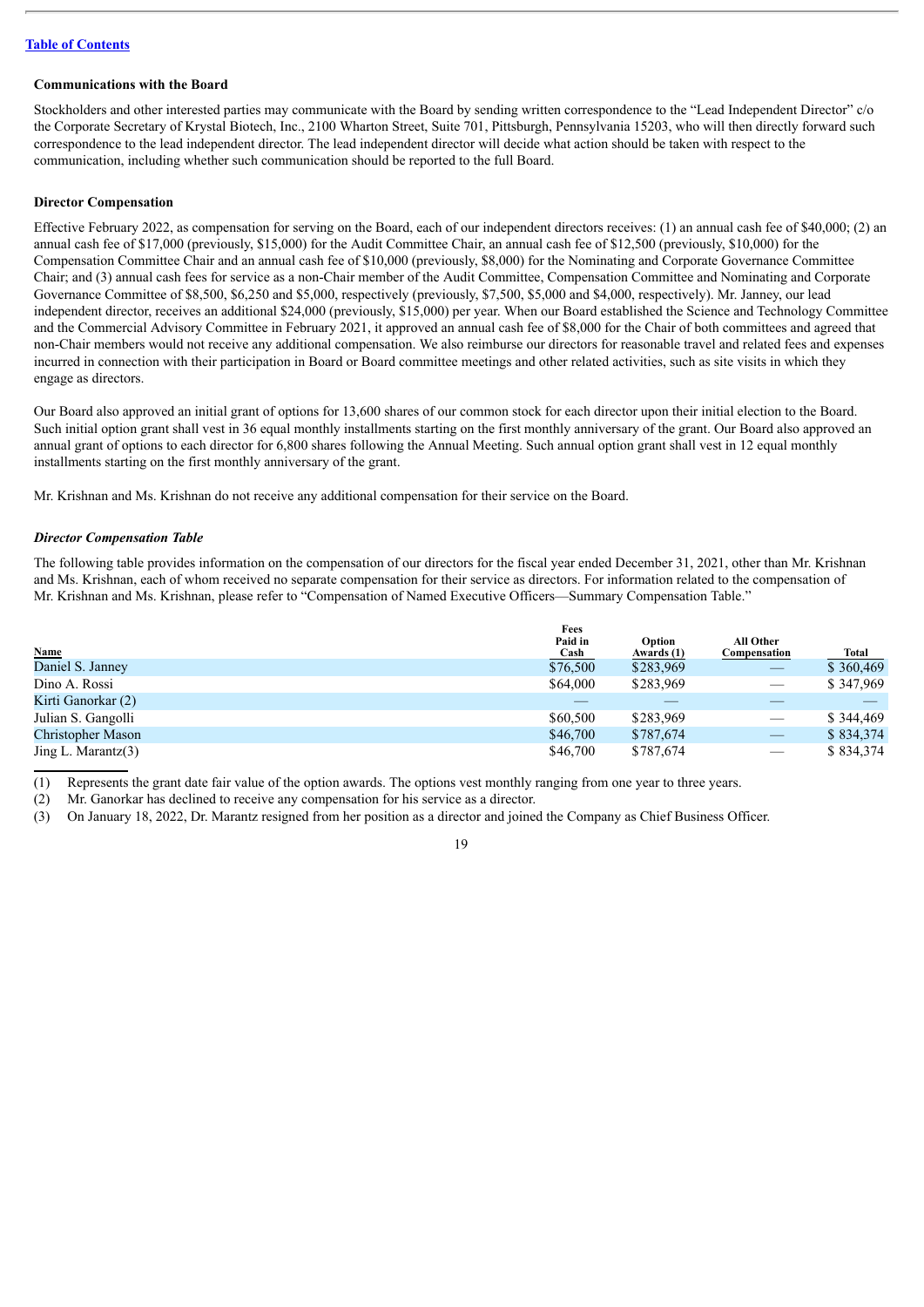## **EXECUTIVE OFFICERS**

<span id="page-23-0"></span>The following table sets forth information concerning our executive officers during 2021. Executive officers are elected annually by the Board and serve at the Board's discretion.

| Name                 | Age $(1)$ | Title                                |
|----------------------|-----------|--------------------------------------|
| Krish S. Krishnan    | 57        | Chairman and Chief Executive Officer |
| Suma M. Krishnan     | 57        | Founder and President, R&D           |
| Kathryn A. Romano    | 41        | Chief Accounting Officer             |
| Andrew C. Orth $(2)$ | 52        | Chief Commercial Officer             |

(1) Age as of April 7, 2022

(2) Mr. Orth's employment with the Company commenced on May 3, 2021.

Set forth below are descriptions of the background of our executive officers. The biographies of our Chairman and Chief Executive Officer, Krish S. Krishnan, can be found under the heading "Continuing Directors—Class III Directors with Terms Expiring at the 2023 Annual Meeting of Stockholders" and our Founder and President, R&D, Suma M. Krishnan, can be found under the heading "Continuing Directors—Class I Directors with Terms Expiring at the 2024 Annual Meeting of Stockholders" above.

*Kathryn A. Romano* has served as our Chief Accounting Officer since January 2020. Ms. Romano most recently held the position of Corporate Controller at CNX Resources Corporation from April 2018 to December 2019. Prior to joining CNX, she was the Corporate Controller of Rice Energy from January 2013 until the company was acquired by EQT in November 2017, staying on to assist the company through the transition until March 2018. Prior to joining Rice Energy, Ms. Romano worked in a variety of accounting and auditing roles at Black Box Corporation and Deloitte. Ms. Romano is a Certified Public Accountant and holds a Bachelor of Science in Accounting from Penn State University.

*Andrew C. Orth* has served as our Chief Commercial Officer since May 2021 where he leads global commercial strategy and execution. Mr. Orth most recently held the position of head of the U.S. Region at Alnylam Pharmaceuticals from 2016 to 2021 where he launched three genetic medicines for rare diseases. Mr. Orth also built Alnylam's commercial infrastructure in the U.S. and Europe. Prior to joining Alnylam, Mr. Orth was the VP of Global Commercial Strategy with Biogen from 2009 to 2016. Prior to joining Biogen, Mr. Orth worked in a variety of global commercial strategy, commercial operations, corporate strategy and finance positions at Russell Reynolds, Genzyme, Amgen and the University of California San Francisco (UCSF). Mr. Orth holds a Bachelor of Science degree from the University of Wisconsin and an MBA from Cornell.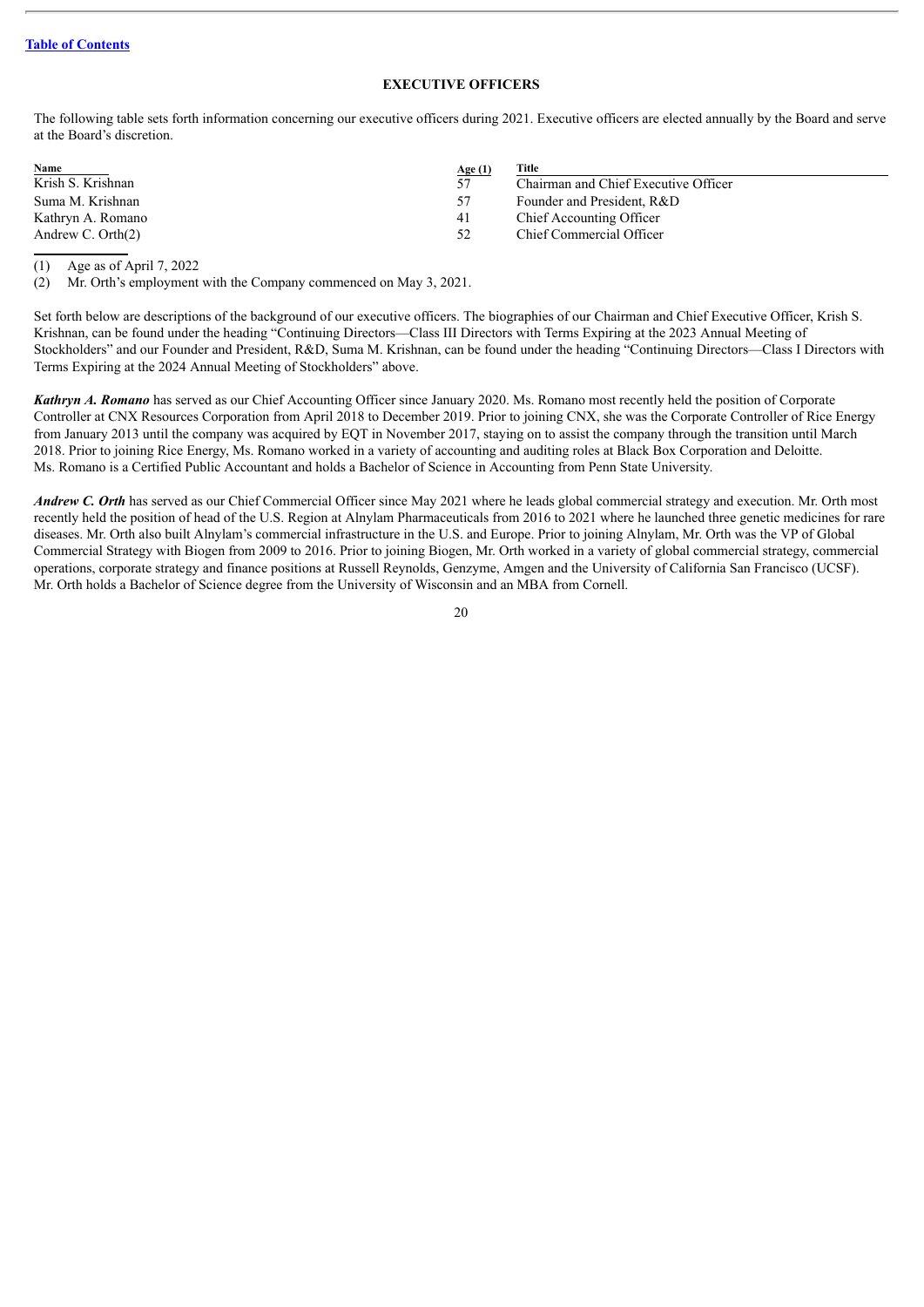## **COMPENSATION OF NAMED EXECUTIVE OFFICERS**

## <span id="page-24-0"></span>**Compensation Discussion and Analysis**

This Compensation Discussion and Analysis provides information regarding the 2021 compensation program for our principal executive officer, our principal financial officer, and the two executive officers (other than our principal executive officer and principal financial officer) at fiscal year-end who were our most highly compensated executive officers (our "Named Executive Officers"). For 2021, our Named Executive Officers were:

- Krish S. Krishnan, our Chairman of the Board of Directors and Chief Executive Officer (our "CEO");
- Suma M. Krishnan, our Founder and President, R&D;
- Kathryn A. Romano, our Chief Accounting Officer; and
- Andrew C. Orth, our Executive Vice President and Chief Commercial Officer.

## *Management Transitions*

Mr. Orth was appointed as our Chief Commercial Officer effective May 3, 2021.

This Compensation Discussion and Analysis describes the material elements of our executive compensation program during 2021. It also provides an overview of our executive compensation philosophy, including our principal compensation policies and practices. Finally, it analyzes how and why the compensation committee of our Board of Directors (the "Compensation Committee") arrived at the specific compensation decisions for our Named Executive Officers in 2021 and discusses the key factors that the Compensation Committee considered in determining their compensation.

#### *Executive Summary*

#### *Who We Are*

We are a clinical stage biotechnology company leading the field of redosable gene delivery. Using our patented platform that is based on engineered HSV-1, we create vectors that efficiently deliver therapeutic transgenes to cells of interest in multiple organ systems. The cell's own machinery then transcribes and translates the encoded effector to treat or prevent disease. We formulate our vectors for non-invasive or minimally invasive routes of administration at a doctor's office or potentially in the patient's home by a healthcare professional. Our goal is to develop easy-to-use medicines to dramatically improve the lives of patients living with rare diseases and chronic conditions. Our innovative technology platform is supported by in-house, commercial scale cGMP manufacturing capabilities.

## *Business Highlights*

In fiscal 2021, we achieved significant business results, including:

- announced positive topline results from the pivotal GEM-3 trial of beremagene geperpavec (previously KB103), now known as VyjuvekTM;
- continued to progress our pipeline of other products in addition to Vyjuvek;
	- announced data from the fourth patient dosed in the randomized, placebo-controlled Phase 1/2 study of KB105 for the treatment of Autosomal Recessive Congenital Ichthyosis, showing repeat topical KB105 dosing continued to be well tolerated with no adverse events or evidence of immune response;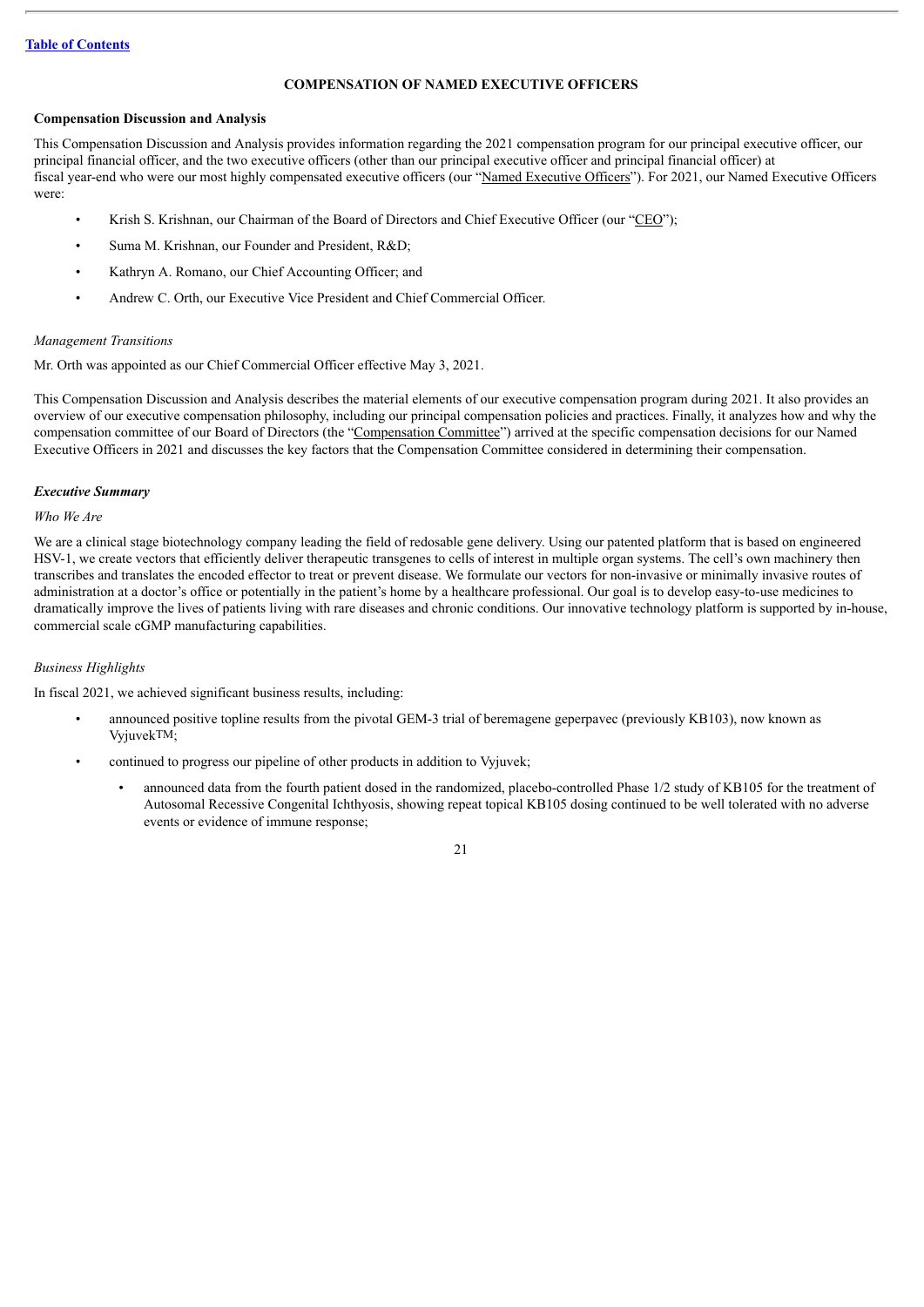- the Bellberry Human Research Ethics Committee in Australia granted approval for us to conduct a Phase 1 clinical study of inhaled KB407 in patients with cystic fibrosis, and we made significant progress towards opening the trial for enrollment;
- announced positive data from the first cohort in the Phase 1 PEARL-1 trial of intradermal KB301 for aesthetic skin conditions; initiated and completed enrollment in the second cohort of the PEARL-1 trial.
- strengthened our balance sheet; successfully raised approximately \$336 million in net proceeds from financings and ended 2021 with cash, cash equivalents, and investments of \$502.5 million;
- made significant progress toward completion of our second cGMP certified manufacturing facility, which we expect to be completed and validated during 2022; and
- continued to build on our existing capabilities, growing our organization from 70 employees at the beginning of the year to 112 employees by the end of the year.

#### *Executive Compensation Highlights*

Based on our overall operating environment and these results, the Compensation Committee took the following key actions with respect to the compensation of our Named Executive Officers for and during 2021:

- *Base Salaries*. Paid an annual base salary of \$580,997 for our CEO and approved annual base salary increases ranging from 15.6% to 48.7% for our other incumbent Named Executive Officers.
- *Performance-Based Annual Cash Bonus Opportunities.* Approved target annual cash bonus opportunities for our incumbent Named Executive Officers under our performance-based annual cash bonus plan in amounts equal to 50% of their 2021 annual base salaries.
- *Performance-Based Annual Cash Bonus Awards*. Under the 2021 annual bonus plan, participants were eligible to earn cash bonus awards based 75% on our corporate performance (100% in the case of our CEO) and 25% on individual performance. Based on our achieving 100% of corporate performance and 120% of individual performance for Ms. Krishnan and 120% of individual performance for Ms. Romano, our incumbent Named Executive Officers who were participants in our 2021 Annual Bonus Plan earned on average 103% of their target annual incentive bonus opportunities, which consisted of \$309,535 for our CEO, \$243,600 for Ms. Krishnan and \$157,500 for Ms. Romano.
- *Long-Term Incentive Compensation*. Granted long-term incentive compensation opportunities in the form of options to purchase shares of our common stock and restricted stock awards ("RSAs") with grant date fair values of \$6,342,047 for our CEO and ranging in the aggregate from \$3,046,669 to \$4,414,562 for our other incumbent Named Executive Officers.
- *Appointment of Chief Commercial Of icer.* In connection with his appointment as our Executive Vice President and Chief Commercial Officer effective May 3, 2021, we entered into an employment agreement dated April 2, 2021 (the "Employment Agreement") with Mr. Orth. Pursuant to the Employment Agreement, our compensation arrangements with Mr. Orth in his role as our Chief Commercial Officer were as follows:
	- an initial annual base salary of \$425,000;
	- a target annual cash bonus opportunity equal to 45% of his annual base salary (subject to meeting corporate and individual goals);
	- an option to purchase 205,000 shares of our common stock, vesting in four equal annual installments commencing on the first anniversary of his employment start date; and
	- eligibility to participate in our standard benefit plans as in effect from time to time and made generally available to similarly-situated employees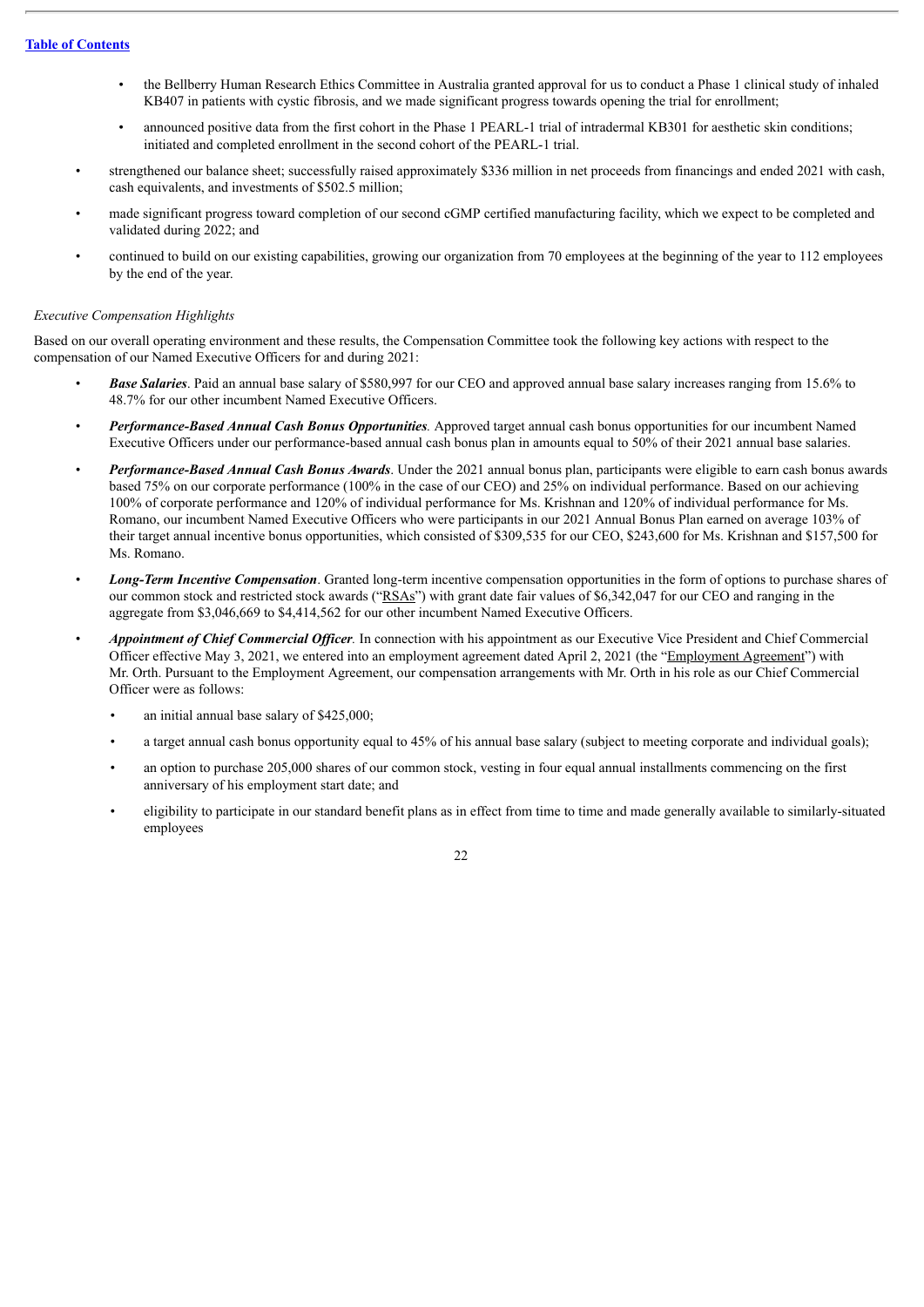Mr. Orth's Employment Agreement was negotiated on our behalf by our Chief Executive Officer and approved by the Compensation Committee. In establishing his initial compensation arrangements, we took into consideration the requisite experience and skills that a qualified candidate would need to manage a growing business in a dynamic and ever-changing environment, the competitive market for similar positions at other comparable companies based on a review of compensation survey data, and the need to integrate him into the executive compensation structure that we had developed since our initial public offering of our equity securities, balancing both competitive and internal equity considerations. For a summary of the material terms and conditions of Mr. Orth's Employment Agreement, see "*Employment Agreements*" below.

#### *Relationship Between Pay and Performance*

We believe our executive compensation program is reasonable, competitive, and appropriately balances the goals of attracting, motivating, rewarding, and retaining our executive officers with the goal of aligning their interests with those of our stockholders. To ensure this alignment and to motivate and reward individual initiative and effort, we seek to ensure that a meaningful portion of our executive officers' target annual total direct compensation opportunity is both variable in nature and "at-risk."

We emphasize variable compensation that appropriately rewards our Named Executive Officers through two separate compensation elements:

- First, we provide the opportunity to participate in our performance-based annual cash bonus plan which provides cash payments if we produce short-term financial, operational, and strategic results that meet or exceed pre-established corporate goals as determined by our Board of Directors and includes the evaluation of certain individual contributions in achieving those goals.
- In addition, we grant both options to purchase shares of our common stock and RSAs, which in the aggregate comprise a majority of their target total direct compensation opportunities. The value of these equity awards depends entirely on the value of our common stock, thereby incentivizing our Named Executive Officers to build sustainable long-term value for the benefit of our stockholders.

These variable pay elements ensure that, each year, a substantial portion of our Named Executive Officers' target total direct compensation is contingent (rather than fixed) in nature, with the amounts ultimately payable subject to variability above or below target levels commensurate with our actual performance.

In 2021, approximately 92% of our CEO's and of our other Named Executive Officers total direct compensation (excluding Mr. Orth) consisted of "at risk," variable compensation.

We believe that this design provides balanced incentives for our executive officers to execute our operational objectives and drive long-term growth. To ensure that we remain faithful to our compensation philosophy, the Compensation Committee regularly evaluates the relationship between the reported values of the equity awards granted to our Named Executive Officers, the amount of compensation realizable (and, ultimately, realized) from such awards in subsequent years, and performance over this period.

#### *Executive Compensation Policies and Practices*

We endeavor to maintain sound governance standards consistent with our executive compensation policies and practices. The Compensation Committee reviews our executive compensation program on an annual basis to ensure consistency with our short-term and long-term goals given the dynamic nature of our business and the market in which we compete for executive talent. The following summarizes our executive compensation-related policies and practices that were in effect during 2021:

## **What We Do:**

• *Maintain Independent Compensation Committee*. The Compensation Committee is comprised solely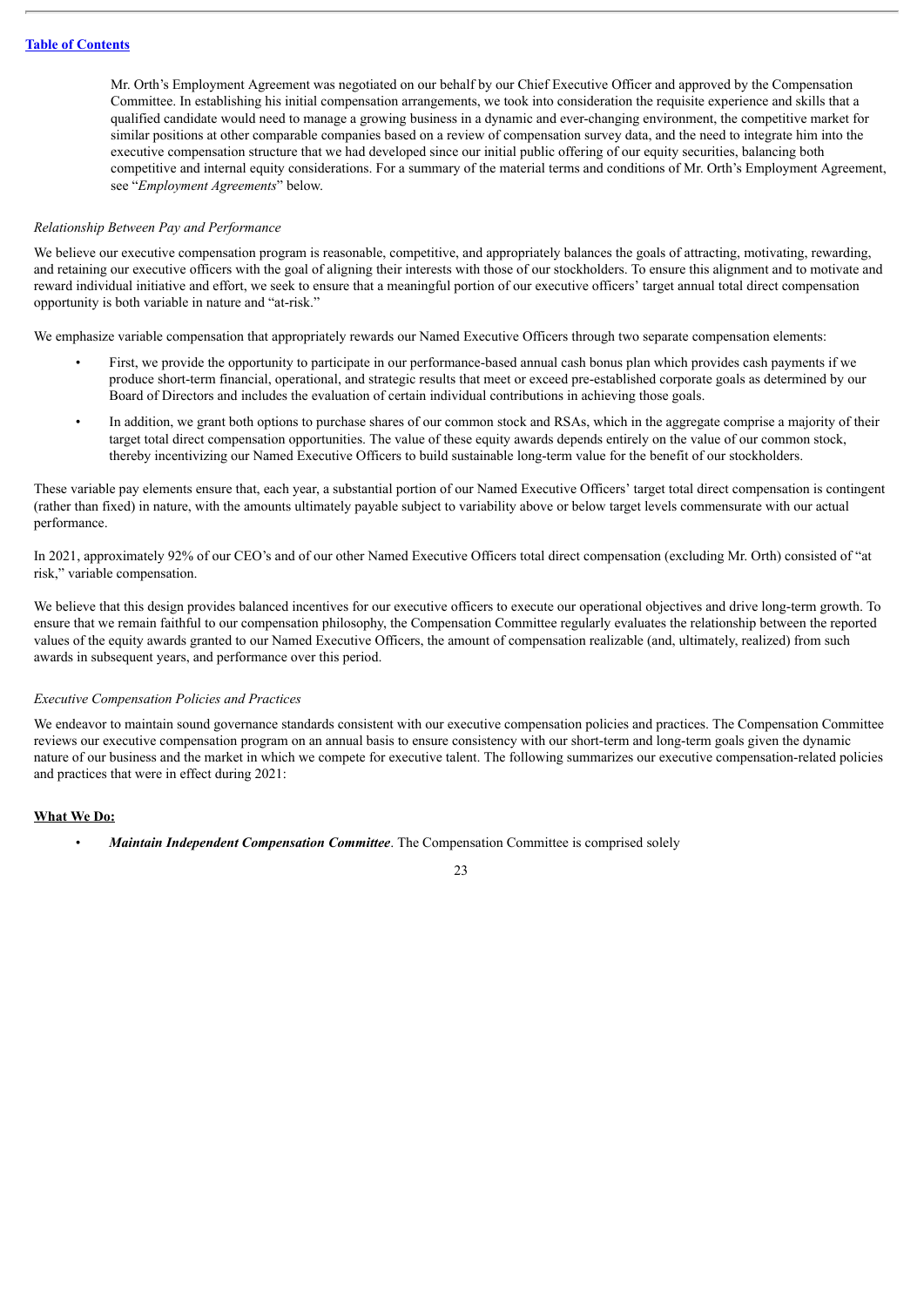of independent directors who determine our compensation policies and practices and who have established effective means for communicating with our stockholders regarding their executive compensation views and concerns, as described in this Proxy Statement.

- *Retain an Independent Compensation Adviser*. The Compensation Committee engaged its own compensation consultant to provide information and analysis with its 2021 compensation review, and other advice on executive compensation independent of management.
- *Annual Executive Compensation Review*. The Compensation Committee reviews and approves our compensation strategy annually, including a review of our compensation peer group used for comparative purposes and a review of our compensation-related risk profile to ensure that our compensation programs do not encourage excessive or inappropriate risk-taking and that the level of risk that they do encourage is not reasonably likely to have a material adverse effect on the Company.
- *Compensation At-Risk*. Our executive compensation program is designed so that a significant portion of our Named Executive Officers' compensation is "at risk" based on corporate performance, as well as equity-based, to align the interests of our Named Executive Officers and stockholders.
- *Multi-Year Vesting Requirements*. The annual equity awards granted to our Named Executive Officers vest over multi-year periods, consistent with current market practice and our retention objectives.
- *Health and Welfare Benefits*. Our Named Executive Officers participate in broad-based Company-sponsored health and welfare benefit programs on the same basis as our other full-time, salaried employees.

## **What We Don't Do:**

- *No Executive Pension Plans*. We do not currently offer, nor do we have plans to offer, defined benefit pension plans or any non-qualified deferred compensation plans or arrangements to our Named Executive Officers other than the plans and arrangements that are available to all employees. Our Named Executive Officers are eligible to participate in our Section 401(k) retirement plan on the same basis as our other employees.
- *No Guaranteed Cash Payments.* We do not provide our Named Executive Officers with guaranteed base salary increases or performancebased annual bonus increases.
- *Limited Perquisites*. We provide minimal perquisites and other personal benefits to our Named Executive Officers.
- *No Tax Payments on Perquisites*. We do not provide any tax reimbursement payments (including "gross-ups") on any perquisites or other personal benefits, other than on standard relocation benefits.
- *No Tax Payments on Change-in-Control Arrangements*. We do not provide any excise tax reimbursement payments (including "gross-ups") on payments or benefits contingent upon a change in control of the Company.
- *No Hedging or Pledging of our Equity Securities*. We maintain a policy that prohibits our employees, including our Named Executive Officers, and the non-employee members of our Board of Directors from hedging or pledging our equity securities.

## *Stockholder Advisory Votes on Named Executive Of icer Compensation*

At the Annual Meeting to which this Proxy Statement relates, we will be conducting the following stockholder advisory votes:

• a non-binding vote on the compensation of our Named Executive Officers (commonly known as a "Say-on-Pay" vote); and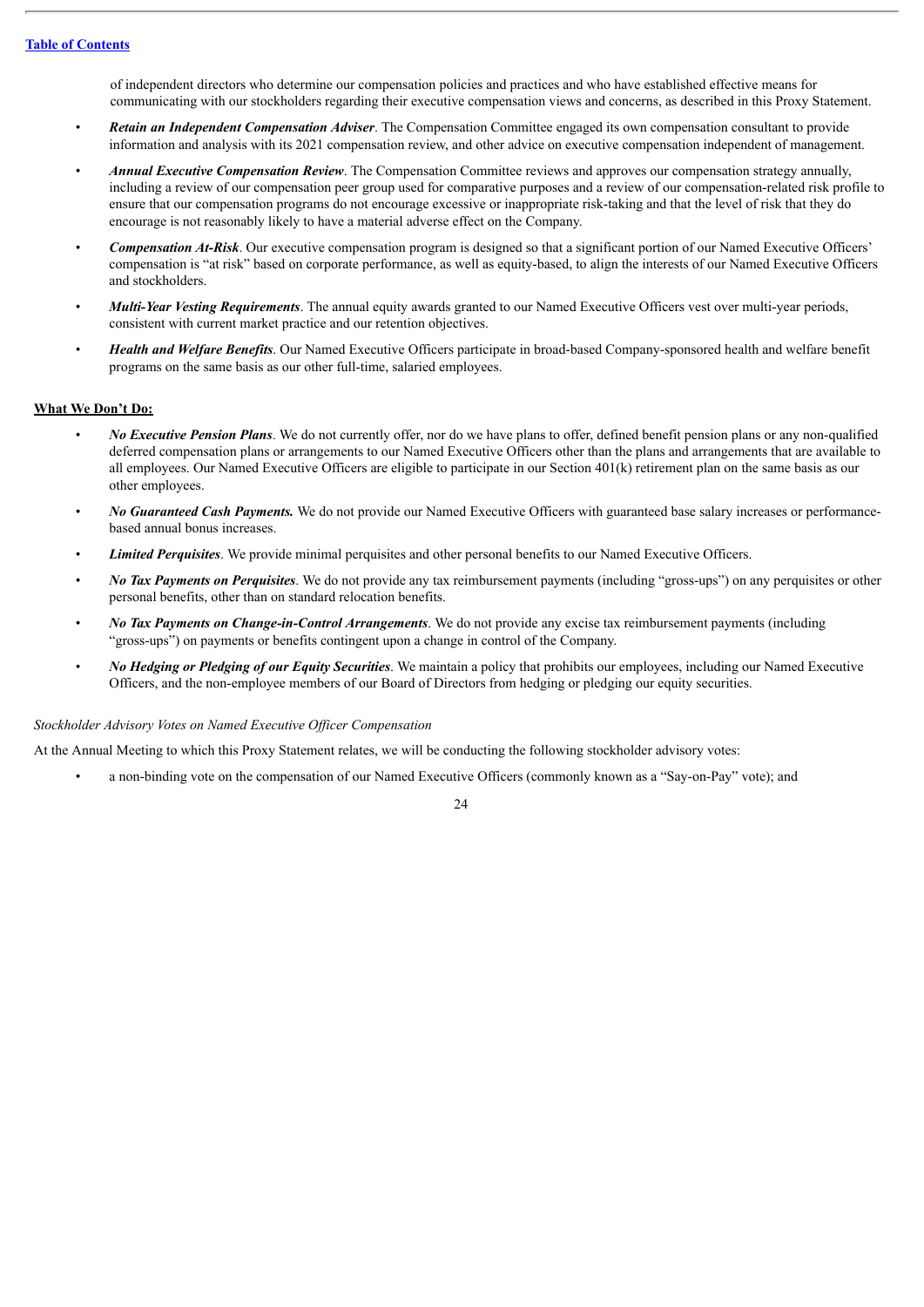• a non-binding vote on the frequency of future Say-on-Pay votes (commonly known as a "Say-When-on-Pay" vote).

See Proposals 3 and 4, respectively, in this Proxy Statement.

We value the opinions of our stockholders. Our Board of Directors and the Compensation Committee will consider the outcome of the Say-on-Pay vote. as well as feedback received throughout the year, when making compensation decisions for our Named Executive Officers.

Our Board of Directors is recommending that we hold future "Say-on-Pay" votes on an annual basis. For additional information about the Say-When-on-Pay vote, see Proposal 4 above.

## *Executive Compensation Philosophy and Objectives*

Our executive compensation program is guided by our overarching philosophy of paying for demonstrable performance. We strive to provide an executive compensation program that is competitive, rewards achievement of our business objectives, and aligns our executive officers' interests with those of our stockholders. Consistent with this philosophy, we have designed our executive compensation program to achieve the following primary objectives:

- provide market competitive compensation and benefit levels that will attract, motivate, reward, and retain a highly talented team of executives within the context of responsible cost management;
- motivate and reward behavior consistent with our corporate performance objectives; and
- ensure that our compensation is meaningfully tied to the creation of sustainable long-term stockholder value through the development of "best-in-class" gene therapies.

#### *Executive Compensation Design*

We structure the annual compensation of our Named Executive Officers using three principal elements: base salary, performance-based annual cash bonus opportunities, and long-term incentive compensation opportunities in the form of equity awards. The design of our executive compensation program is influenced by a variety of factors, with the primary goals being to align the interests of our Named Executive Officers and stockholders and to link pay with performance.

We emphasize the use of equity awards to provide incentives for our Named Executive Officers to focus on the growth of our overall enterprise value and, correspondingly, to create value for our stockholders. The longer-term nature of these equity awards mirror the long-term investment in bringing new therapies to market, and incentivize continuity of leadership over the long-term. Our Board of Directors and the Compensation Committee believe that options to purchase shares of our common stock and RSAs are key tools in serving to align the interests of our Named Executive Officers and our stockholders.

Stock options and RSAs are inherently performance based, and automatically link executive pay to stockholder return. Our long-term incentive compensation opportunities include stock options. With stock options, our Named Executive Officers will receive value from their awards only if the market price of our common stock increases above the exercise price and remains above the exercise price as the stock options vest, which focuses our Named Executive Officers on long-term stockholder value creation. Stock options also do not offer downside protection, and, thus, will not provide value to our Named Executive Officers when the market price of our common stock is below the grant price. Our long-term incentive compensation opportunities also include RSAs. RSAs provide our Named Executive Officers with an economic benefit equal to the portion of the RSA that vests annually. This provides incentives for our Named Executive Officers to continue to create stockholder value over time and with the downside protection that the RSA will retain some value, it also provides an incentive for our Named Executive Officers to continue providing services to us through the vesting period.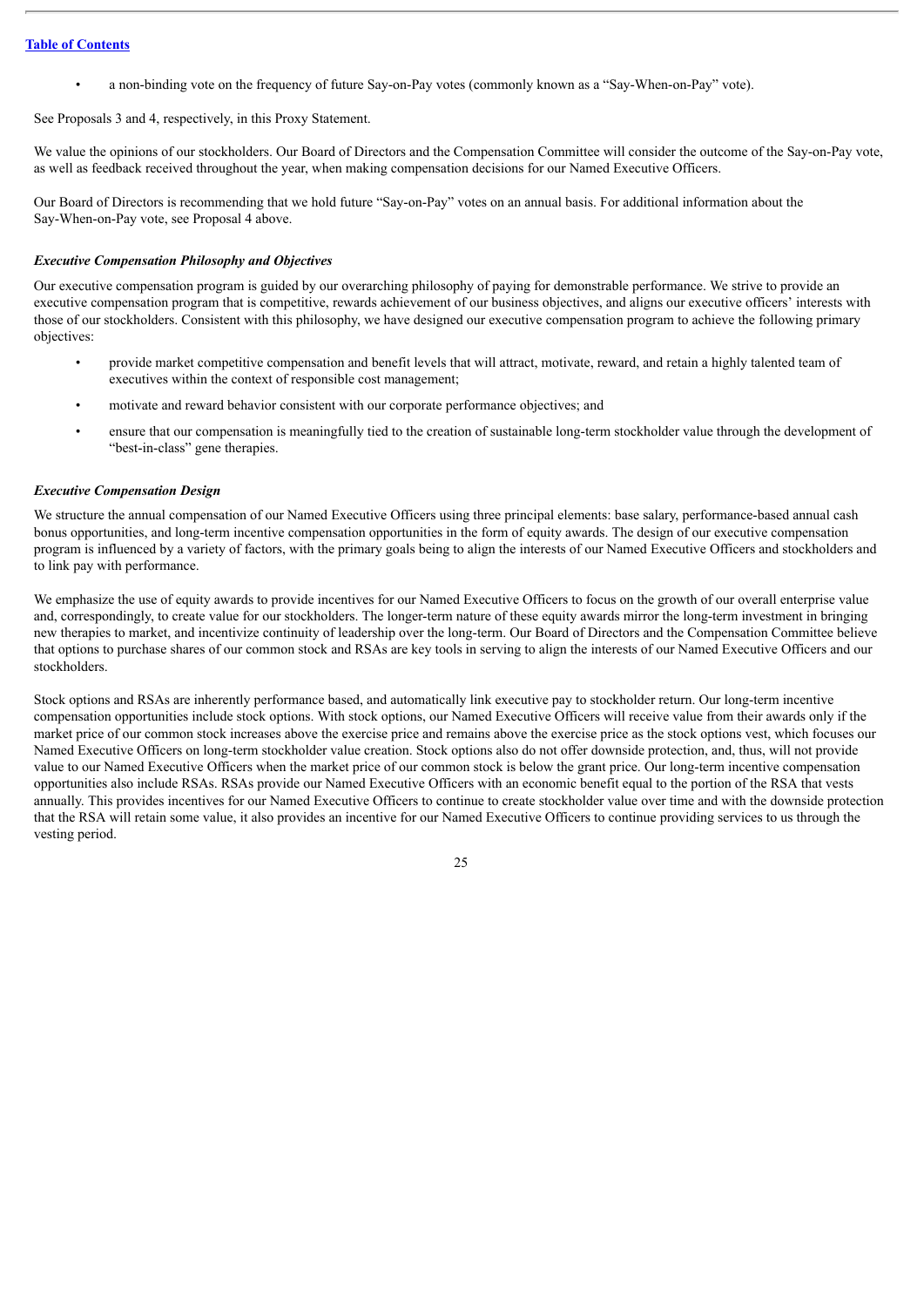We have not adopted policies or employed guidelines for allocating compensation between current and long-term compensation, between cash and non-cash compensation or among different forms of non-cash compensation. As described below, the Compensation Committee considers a variety of factors in determining the appropriate yearly mix among such compensatory elements, including our compensation philosophy and the value of outstanding equity awards granted in prior years.

## *Compensation-Setting Process*

#### *Role of Compensation Committee*

The Compensation Committee discharges the responsibilities of our Board of Directors relating to the compensation of our Named Executive Officers and the non-employee members of our Board of Directors. The Compensation Committee has the overall responsibility for overseeing our compensation and benefits policies generally, and overseeing and evaluating the compensation plans, policies, and practices applicable to our Named Executive Officers.

In carrying out its responsibilities, the Compensation Committee evaluates our compensation policies and practices with a focus on the degree to which these policies and practices reflect our executive compensation philosophy, develops strategies and makes decisions that it believes further our philosophy or align with developments in best compensation practices, and reviews the performance of our Named Executive Officers when making decisions with respect to their compensation.

The Compensation Committee's authority, duties, and responsibilities are further described in its charter, which is available on our website at www.krystalbio.com under "Corporate Governance" on the "Investors" page.

The Compensation Committee retains a compensation consultant (as described below) to provide support in its review and assessment of our executive compensation program; however, the Compensation Committee exercises its own judgment in making final decisions with respect to the compensation of our Named Executive Officers.

The Compensation Committee reviews our executive compensation program annually. As part of this review process, the Compensation Committee applies the objectives described above within the context of our overall compensation philosophy while simultaneously considering the compensation levels needed to ensure our executive compensation program remains competitive based on input from and market data provided by the Compensation Committee's compensation consultant. The Compensation Committee also evaluates whether we are meeting our retention objectives and the potential cost of replacing key Named Executive Officers.

## *Setting Target Total Direct Compensation*

Each year, the Compensation Committee conducts an annual review of the compensation arrangements of our Named Executive Officers, typically during the first quarter of the fiscal year. As part of this review, the Compensation Committee evaluates the base salary levels, performance-based annual cash bonus opportunities, and long-term incentive compensation opportunities of our Named Executive Officers and all related performance criteria.

The Compensation Committee does not establish a specific target for formulating the target total direct compensation opportunities of our Named Executive Officers. Instead, it evaluates both performance and compensation to ensure that the compensation provided to our Named Executive Officers is competitive relative to the compensation paid by similar companies in the biotechnology and pharmaceuticals sectors, with particular emphasis on our peer companies as described below.

In making decisions about the compensation of our Named Executive Officers, the members of the Compensation Committee rely primarily on their general experience and subjective considerations of various factors, including the following:

our executive compensation program objectives;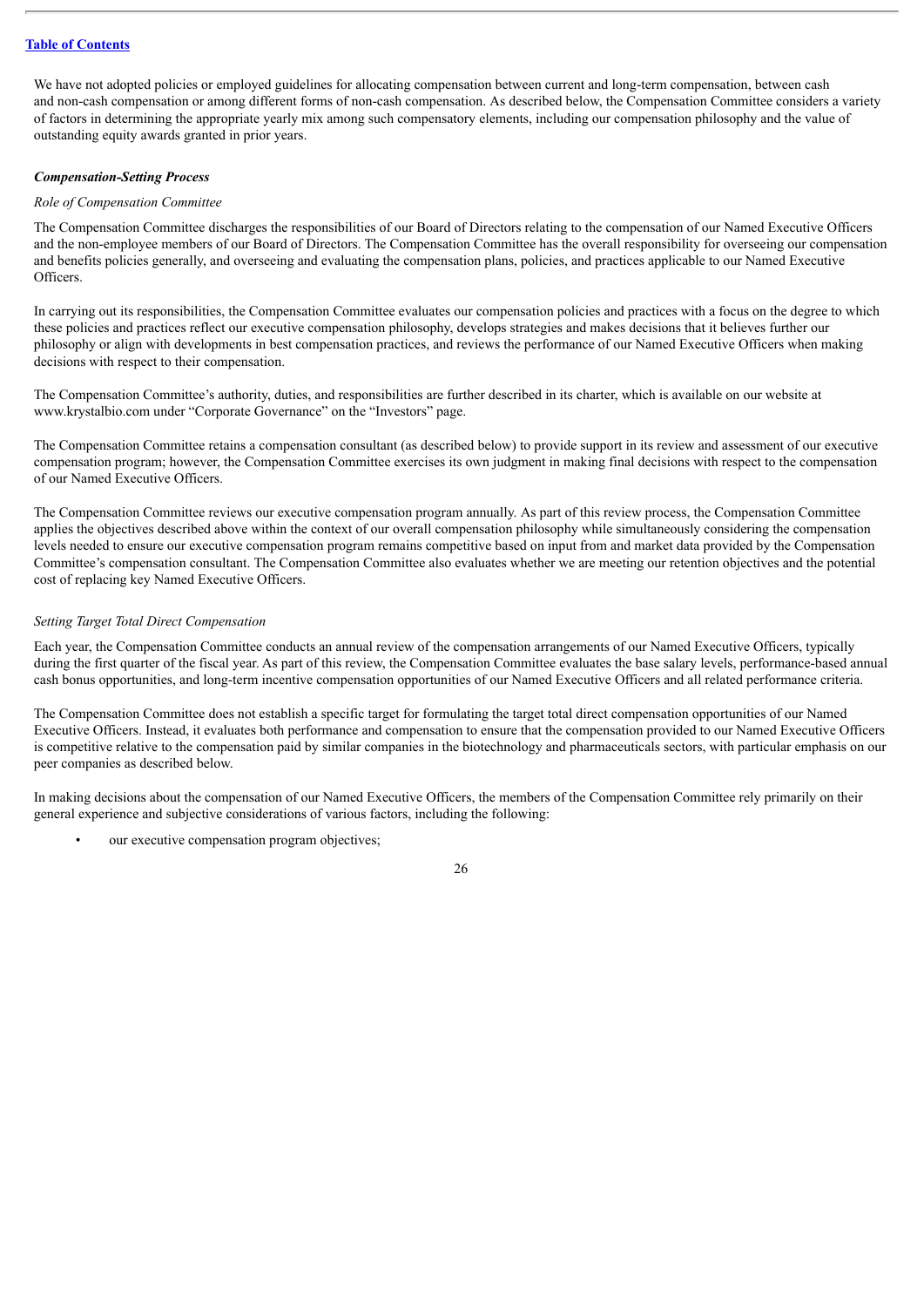- our performance against the financial, operational, and strategic objectives established by the Compensation Committee and our Board of Directors;
- each individual Named Executive Officer's knowledge, skills, experience, qualifications, and tenure relative to other similarly situated executives at the companies in our compensation peer group and/or the proprietary database of the Compensation Committee's compensation consultant;
- the scope of each Named Executive Officer's role and responsibilities compared to other similarly situated executives at the companies in our compensation peer group and/or the proprietary database of the Compensation Committee's compensation consultant;
- the prior performance of each individual Named Executive Officer, based on a subjective assessment of his or her contributions to our overall performance, ability to lead his or her business unit or function and work as part of a team, all of which reflect our core values;
- the potential of each individual Named Executive Officer to contribute to our long-term financial, operational, and strategic objectives;
- our CEO's compensation relative to that of our other Named Executive Officers, and compensation parity among our executive officers;
- the compensation practices of our compensation peer group and the companies in selected broad-based compensation surveys and the positioning of each Named Executive Officer's compensation in a ranking of peer company compensation levels based on an analysis of competitive market data; and
- the recommendations of our CEO with respect to the compensation of our Named Executive Officers (except with respect to his own compensation).

These factors provide the framework for compensation decision-making and final decisions regarding the compensation opportunity for each Named Executive Officer. No single factor is determinative in setting compensation levels, nor is the impact of any individual factor on the determination of pay levels quantifiable.

The Compensation Committee does not weight these factors in any predetermined manner, nor does it apply any formulas in developing its compensation decisions. The members of the Compensation Committee consider this information in light of their individual experience, knowledge of the Company, knowledge of the competitive market, knowledge of each Named Executive Officer, and business judgment in making their decisions.

The Compensation Committee does not engage in formal benchmarking against other companies' compensation programs or practices to establish our compensation levels or make specific compensation decisions with respect to our Named Executive Officers. Instead, in making its determinations, the Compensation Committee reviews information summarizing the compensation paid at a representative group of peer companies, to the extent that the executive positions at these companies are considered comparable to our positions and informative of the competitive environment and more broadbased compensation surveys to gain a general understanding of market compensation levels.

## *Role of Management*

In discharging its responsibilities, the Compensation Committee works with members of our management, including our CEO. Our management assists the Compensation Committee by providing information on corporate and individual performance, market compensation data, and management's perspective on compensation matters. The Compensation Committee solicits and reviews our CEO's proposals with respect to program structures, as well as his recommendations for adjustments to annual cash compensation, long-term incentive compensation opportunities, and other compensationrelated matters for our Named Executive Officers (except with respect to his own compensation) based on his evaluation of their performance for the prior year.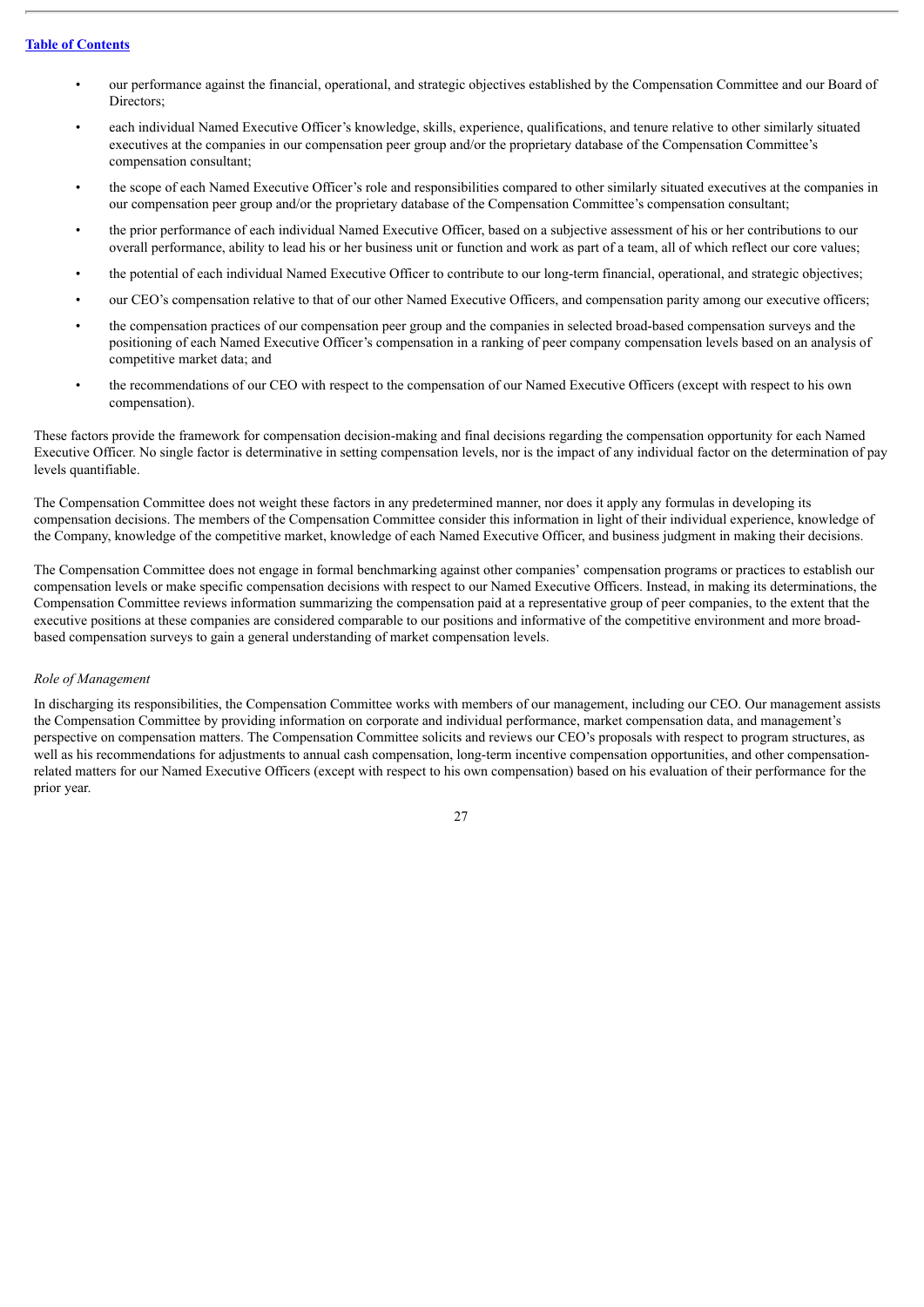At the beginning of each year, our CEO reviews the performance of our other Named Executive Officers, based on such individual's level of success in accomplishing the business objectives established for him or her for the prior year and his or her overall performance during that year, and then shares these evaluations with, and makes recommendations to, the Compensation Committee for each element of compensation as described above. The annual business objectives for each Named Executive Officer are developed through mutual discussion and agreement between our CEO and the Named Executive Officers and take into account our business objectives, which are reviewed with the Compensation Committee.

The Compensation Committee reviews and discusses his proposals and recommendations with our CEO and considers them as one factor in determining and approving the compensation of our Named Executive Officers. Our CEO also attends meetings of our Board of Directors and the Compensation Committee at which executive compensation matters are addressed, except with respect to discussions involving his own compensation.

#### *Role of Compensation Consultant*

The Compensation Committee has the sole authority to retain an external compensation consultant to assist it by providing information, analysis, and other advice relating to our executive compensation program and the decisions resulting from its annual executive compensation review, including the authority to approve the consultant's reasonable fees and other retention terms. The compensation consultant reports directly to the Compensation Committee and its chair, and serves at the discretion of the Compensation Committee, which reviews the engagement annually.

In 2021, the Compensation Committee engaged Compensia, Inc. ("Compensia"), a national compensation consulting firm, to serve as its compensation consultant to advise on executive compensation matters, including competitive market pay practices for our Named Executive Officers, and with the data analysis and selection of the compensation peer group.

During 2021, Compensia provided various services including the following:

- the review, analysis, and updating of our compensation peer group;
- the review and analysis of the base salary levels, performance-based annual cash bonus opportunities, and long-term incentive compensation opportunities of our Named Executive Officers against competitive market data based on the companies in our compensation peer group and its proprietary database;
- the review and analysis of the compensation for the non-employee members of our Board of Directors;
- consultation with the Compensation Committee chair; and
- support on other ad hoc matters throughout the year.

Compensia also coordinated with our management for data collection and informal market comparisons for our Named Executive Officers. In 2021, Compensia did not provide any other services to us.

The Compensation Committee has evaluated its relationship with Compensia to ensure that it believes that such firm is independent from management. This review process included a review of the services that such compensation consultant provided, the quality of those services and the fees associated with the services provided during 2021. Based on this review, as well as consideration of the factors affecting independence set forth in Exchange Act Rule  $10C-1(b)(4)$ , Rule  $5605(d)(3)(D)$  of the NASDAQ Marketplace Rules, and such other factors as were deemed relevant under the circumstances, the Compensation Committee has determined that no conflict of interest was raised as a result of the work performed by Compensia.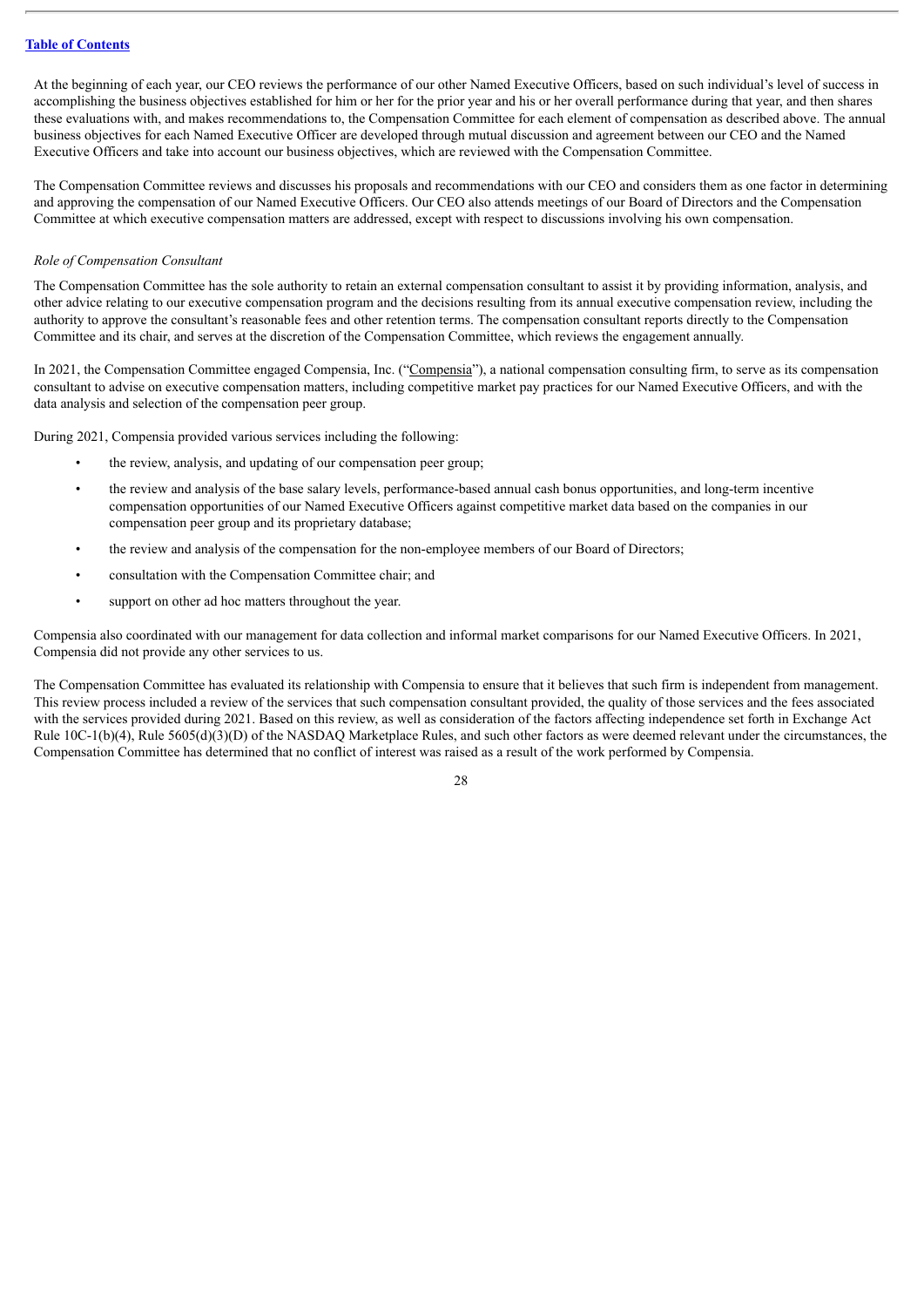## *Competitive Positioning*

The Compensation Committee believes that peer group comparisons are useful guides to evaluate the competitiveness of our executive compensation program and related policies and practices. For purposes of assessing our executive compensation against the competitive market, the Compensation Committee reviews and considers the compensation levels and practices of a select group of peer companies. This compensation peer group consists of biotechnology and pharmaceutical companies that are similar to us in terms of market capitalization and stage of development. The competitive data drawn from this compensation peer group is one of several factors that the Compensation Committee considers in making its decisions with respect to the compensation of our Named Executive Officers.

The compensation peer group for 2021, which was updated in May 2020 with the assistance of Compensia, to analyze the compensation of our Named Executive Officers was comprised of publicly traded biotechnology and pharmaceutical companies against which we compete for executive talent. In identifying and selecting the companies to comprise the compensation peer group, Compensia considered the following primary criteria:

- publicly-traded companies headquartered in the United States;
- similar industry companies with a primary focus in the biotechnology and pharmaceutical sectors;
- similar market capitalization within a range of  $\sim 0.33x$  to  $\sim 3.0x$  of our then-market capitalization of approximately \$1.0 billion; and
- FDA Phase companies in Phase II and Phase III development.

After evaluating the current peer companies against these criteria, the Compensation Committee replaced all of the companies in our prior peer group except one, Dicerna Pharmaceuticals, as being below our market capitalization range, outside our phase of development, or having been acquired. The compensation peer group for 2021 consisted of the following companies:

- Atara Pharmaceuticals and the Magenta Therapeutics and the REGENXBIO AVROBIO MeiraGTx Holdings plc Rocket Pharmaceuticals **Constellation Pharmaceuticals** Precigen Precigen Sangamo Therapeutics Sangamo Therapeutics Crinetics Pharmaceuticals Precision BioSciences Springworks Therapeutics Dicerna Pharmaceuticals Prevail Therapeutics Translate Bio Homology Medicines Principia Biopharma Xencor Inovio Pharmaceuticals
	-

The Compensation Committee used data drawn from the companies in our compensation peer group, as well as data drawn from Compensia's proprietary database, to evaluate the competitive market when determining the total direct compensation packages for our Named Executive Officers, including base salary, target performance-based annual cash bonus opportunities, and long-term incentive compensation opportunities.

The Compensation Committee reviews our compensation peer group at least annually and makes adjustments to its composition if warranted, taking into account changes in both our business and the businesses of the companies in the peer group.

## *Compensation Elements*

Generally, our executive compensation program consists of three principal elements – base salary, performance-based annual cash bonus opportunities, and long-term incentive compensation in the form of equity awards. It also includes participation in our broad-based health and welfare benefit programs.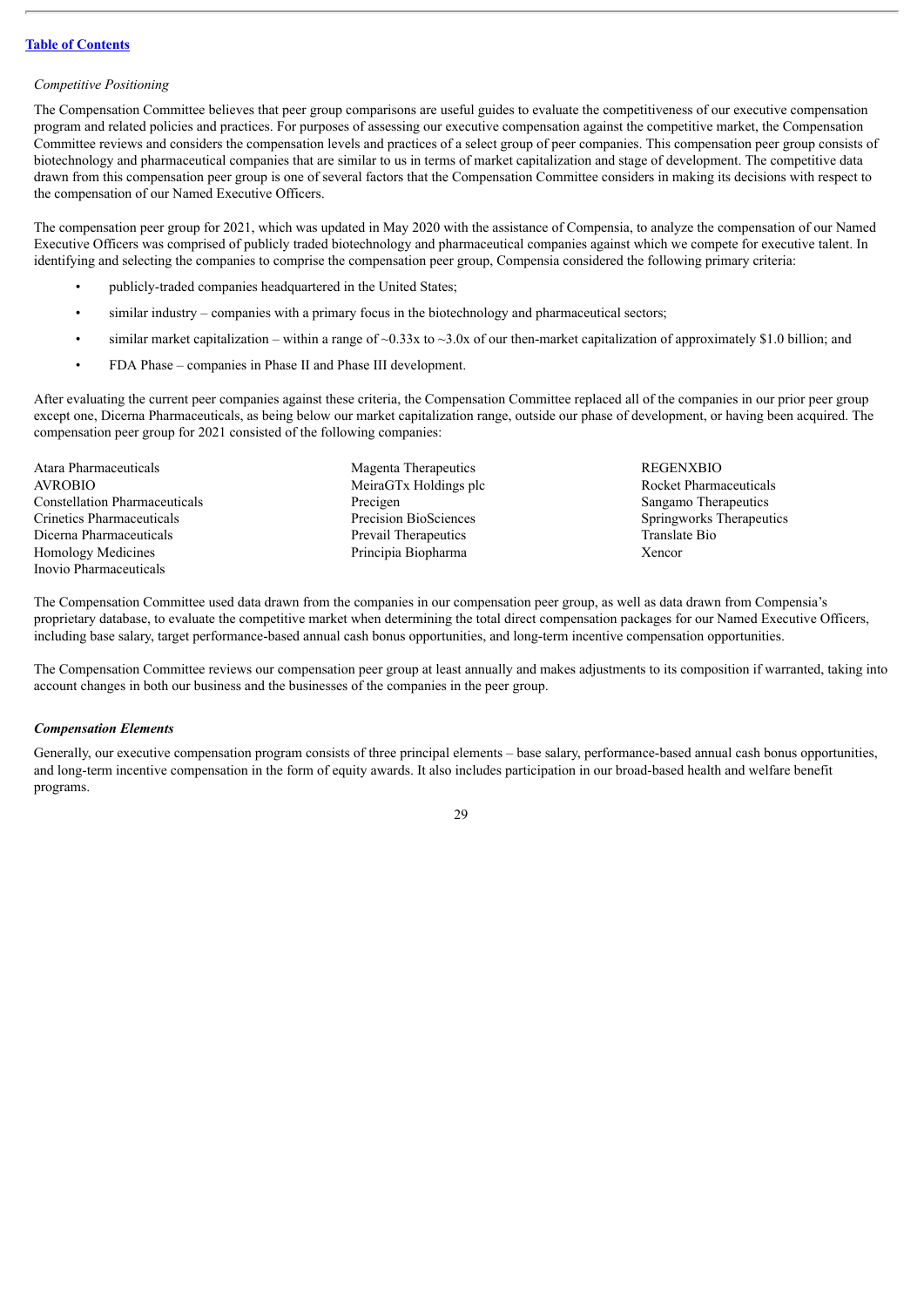| Element<br><b>Base Salary</b>                   | <b>Type of Element</b><br>Fixed | <b>Compensation Element</b><br>Cash                                                           | <b>Objective</b><br>Designed to attract and retain executives by providing fixed<br>compensation amounts that are competitive in the market<br>and reward performance          |
|-------------------------------------------------|---------------------------------|-----------------------------------------------------------------------------------------------|--------------------------------------------------------------------------------------------------------------------------------------------------------------------------------|
| Performance-Based Annual Cash<br><b>Bonuses</b> | Variable                        | Cash                                                                                          | Designed to motivate our executives to achieve annual<br>business and individual objectives and provide financial<br>incentives when we meet or exceed these annual objectives |
| Long Term Incentive Compensation                | Variable                        | Equity awards in the<br>form of options to<br>purchase shares of our<br>common stock and RSAs | Designed to align the interests of our executives and our<br>stockholders by motivating them to create sustainable long-<br>term stockholder value                             |

#### *Base Salary*

Base salary represents the fixed portion of the compensation of our Named Executive Officers, and is an important element of compensation intended to attract and retain highly talented individuals. We use base salary to provide each Named Executive Officer with a specified level of cash compensation during the year with the expectation that he or she will perform his or her responsibilities to the best of his or her ability and in our best interests.

Generally, we establish the initial base salaries of our Named Executive Officers through arm's-length negotiation at the time we hire the individual, taking into account his or her position, qualifications, experience, prior salary level, and the base salaries of our other executive officers. Thereafter, the Compensation Committee reviews the base salaries of our Named Executive Officers each year as part of its annual review of our executive compensation program, with input from our CEO (except with respect to his own base salary) and makes adjustments as it determines to be reasonable and necessary to reflect the scope of a Named Executive Officer's performance, individual contributions and responsibilities, position in the case of a promotion, and market conditions.

In February 2021, the Compensation Committee reviewed the base salaries of our then-incumbent Named Executive Officers, taking into consideration a competitive market analysis prepared by its compensation consultant and the recommendations of our CEO (except with respect to his own base salary), as well as the other factors described in *"Compensation-Setting Process – Setting Target Total Direct Compensation"* above. Following this review, the Compensation Committee determined to adjust the base salaries of each of our Named Executive Officers to reflect the 50th percentile of the competitive market, other than the base salary of Ms. Krishnan. In the case of Ms. Krishnan, the Compensation Committee determined that her responsibilities were materially more substantial than those of a typical chief operating officer, and that it would be appropriate to establish her 2021 base salary at the 75th percentile of the competitive market.

The base salaries of our then-incumbent Named Executive Officers as paid for 2020 and 2021 were as follows:

| <b>Named Executive Officer</b> | 2020 Base Salary | 2021 Base Salary | Percentage Adjustment |
|--------------------------------|------------------|------------------|-----------------------|
| Mr. Krishnan                   | 498.220          | 580,997          | 16.6%                 |
| Ms. Krishnan                   | 392.215          | 453.359          | $15.6\%$              |
| Ms. Romano                     | 190.580          | 283.333          | 48.7%                 |

<sup>30</sup>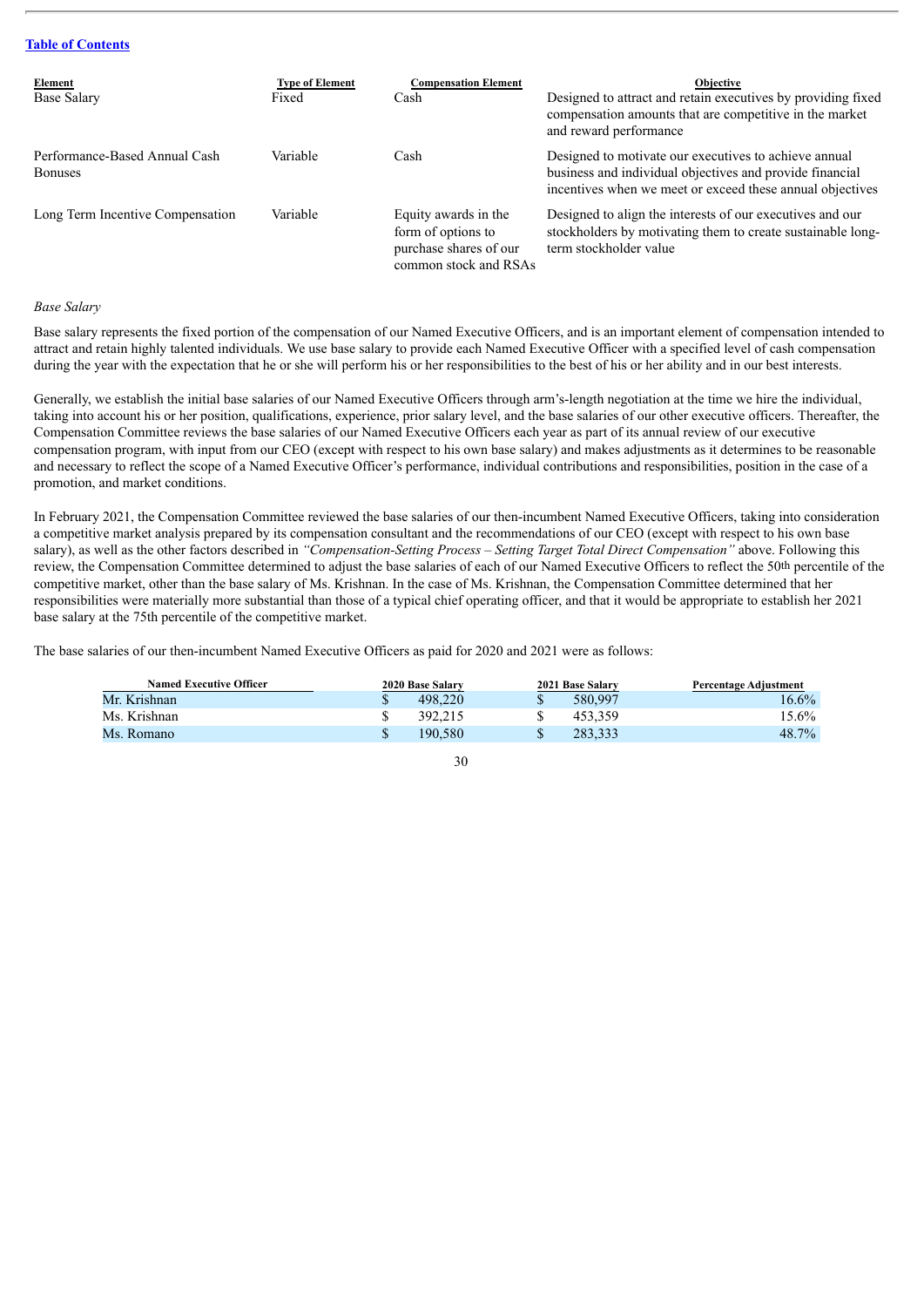Subsequently, in connection with his appointment as our Chief Commercial Officer effective May 3, 2021, the Compensation Committee approved an initial annual base salary for Mr. Orth of \$425,000.

The base salaries paid to our Named Executive Officers during 2021 are set forth in the *"Summary Compensation Table"* below.

## *Performance-Based Annual Cash Bonuses*

We provide our Named Executive Officers with the opportunity to earn annual cash bonuses that are intended to encourage the achievement of corporate performance goals, in particular, corporate performance goals related to advancing the clinical pipeline, building our research and development and manufacturing infrastructure, and growing and sustaining the Company. Cash bonuses were based 75% on our corporate performance (100% in the case of our CEO) and 25% on individual performance. To be eligible to receive an annual cash bonus payment, a Named Executive Officer must be employed by us through the time of the bonus payment.

## Target Annual Cash Bonus Opportunities

In February 2021, the Compensation Committee reviewed the target annual cash bonus opportunities of our then-incumbent Named Executive Officers as part of its annual review of our executive compensation program. For purposes of this review, the Compensation Committee took into consideration a competitive market analysis prepared by its compensation consultant and the recommendations of our CEO (except with respect to his own target annual cash bonus opportunity), as well as the other factors described in "*Compensation-Setting Process – Setting Target Total Direct Compensation*" above.

The target annual cash bonus opportunities of our then-incumbent Named Executive Officers for 2021, both as a percentage of annual base salary and in dollars are set forth below.

| <b>Named Executive</b><br>Officer | 2021 Target Annual Cash Bonus<br><b>Opportunity</b><br>(as a percentage of base salary) | 2021 Target Annual Cash Bonus<br><b>Opportunity</b> |
|-----------------------------------|-----------------------------------------------------------------------------------------|-----------------------------------------------------|
| Mr. Krishnan                      | 50%                                                                                     | 309,535                                             |
| Ms. Krishnan                      | 50%                                                                                     | 232,000                                             |
| Ms. Romano                        | 50%                                                                                     | 150.000                                             |

Subsequently, in connection with his appointment as our Chief Commercial Officer effective May 3, 2021, the Compensation Committee approved an initial target annual cash bonus opportunity for Mr. Orth equal to 45% of his annual base salary, or \$127,325, as pro-rated for his partial year of service in 2021.

#### Corporate Performance Goals

Our Named Executive Officers were eligible to receive an annual cash bonus payment based upon the attainment of corporate performance goals that were approved by the Compensation Committee in March 2021 and which related to operational and strategic objectives that were important to us. These goals were as follows:

- Focusing on the on-going GEM-3 pivotal trial;
- Investing in innovative research and development programs to support development of medicines for serious diseases;
- Investing in getting our commercial function ready for a successful Vyjuvek launch;
- Establishing a necessary operational infrastructure; and
- Strengthening our balance sheet.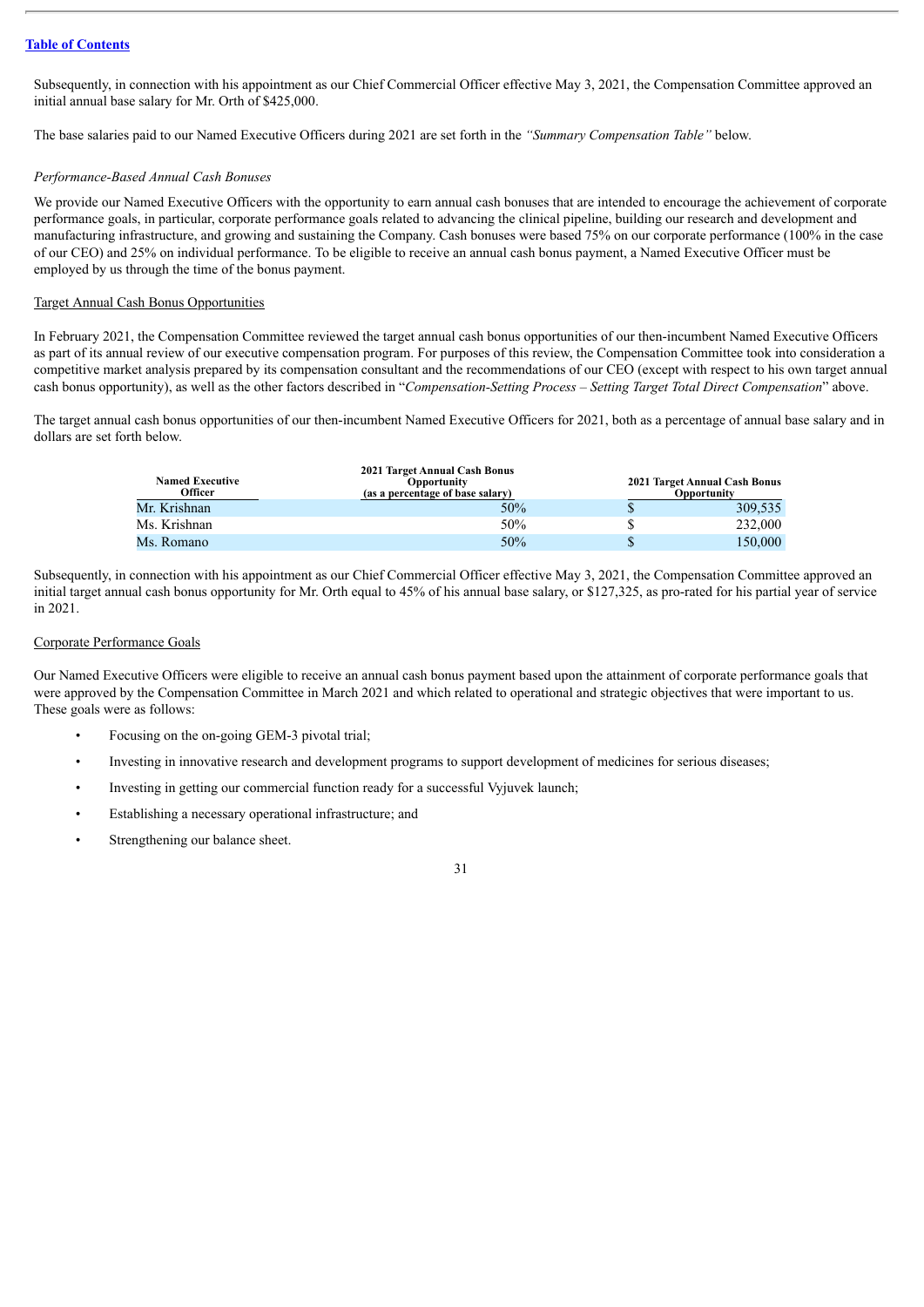## Annual Cash Bonus Payments

In January 2022, the Compensation Committee evaluated our actual performance against the corporate performance goals and determined that we had achieved such goals at 100% of their target level, resulting in a Company performance multiplier of 100%.

In addition, our CEO assessed the individual performance of each of our incumbent Named Executive Officers and provided these assessments to the Compensation Committee. The Compensation Committee reviewed our CEOs assessments and determined that, for individual performance: Ms. Krishnan had achieved 120% of her target individual performance goals, Ms. Romano had achieved 120% of her target individual performance goals, and Mr. Orth had achieved 110% of his target individual performance goals.

For each of our Named Executive Officers (other than our CEO), their annual bonus payment was determined by multiplying their target annual cash bonus opportunity by first their individual performance multiplier, and then the Company performance multiplier. In view of such achievement, the Compensation Committee determined to make annual cash bonus payments to our Named Executive Officers as follows:

|                                | 2021 Target<br><b>Annual Cash</b><br>Bonus<br>Opportunity | 2021 Target                                       | Corporate<br>Perform-<br>ance<br><b>Multiplier</b><br>(75% of | Individual<br>Perform-<br>ance<br><b>Multiplier</b><br>$(25%$ of | 2021 Actual                            |                       |
|--------------------------------|-----------------------------------------------------------|---------------------------------------------------|---------------------------------------------------------------|------------------------------------------------------------------|----------------------------------------|-----------------------|
| <b>Named Executive Officer</b> | (as a<br>percentage of<br>base salary)                    | <b>Annual Cash</b><br><b>Bonus</b><br>Opportunity | Annual<br>Cash<br><b>Bonus</b> )                              | Annual<br>Cash<br><b>Bonus</b> )                                 | Annual<br><b>Cash Bonus</b><br>Payment | Payment<br>Percentage |
| Mr. Krishnan(1)                | 50%                                                       | \$309,535                                         | 100%                                                          | N/A                                                              | \$309,535                              | $100\%$               |
| Ms. Krishnan                   | 50%                                                       | \$232,000                                         | 100%                                                          | 120%                                                             | \$243,600                              | 105%                  |
| Ms. Romano                     | 50%                                                       | \$150,000                                         | 100%                                                          | 120%                                                             | \$157,500                              | 105%                  |
| Mr. Orth $(2)$                 | 45%                                                       | \$127,325                                         | 100%                                                          | 110%                                                             | \$130.508                              | 103%                  |

(1) Mr. Krishnan's annual cash bonus payment was based 100% on our corporate performance.

(2) Mr. Orth's annual cash bonus payment was pro-rated to reflect his partial year of service during 2021.

The annual bonuses awarded to our Named Executive Officers for 2021 are set forth in the "*Summary Compensation Table*" below.

#### *Long-Term Equity Incentive Compensation*

As a biotechnology company that encounters significant competition for qualified personnel, long-term incentive compensation plays a critical role in our ability to attract, hire, motivate, and reward qualified and experienced executives. The use of long-term incentive compensation in the form of equity awards is necessary for us to compete for qualified executives without significantly increasing cash compensation and is the most important element of our executive compensation program. We use equity awards to incentivize and reward our Named Executive Officers for long-term corporate performance based on the value of our common stock and, thereby, to align their interests with the interests of our stockholders. The realized value of these equity awards bears a direct relationship to our stock price, and, therefore, these awards are an incentive for our Named Executive Officers to create value for our stockholders. Equity awards also help us retain our Named Executive Officers in a highly competitive market.

In 2021, we used options to purchase shares of our common stock and RSAs to motivate and reward our Named Executive Officers for long-term increases in the value of our common stock. The Compensation Committee believes that because stock options provide for an economic benefit only in the event that our stock price increases over the exercise price of the option, these awards effectively align the interests of our Named Executive Officers with those of our stockholders and provide our Named Executive Officers with a significant incentive to manage our business from the perspective of an owner with an equity stake in the business. In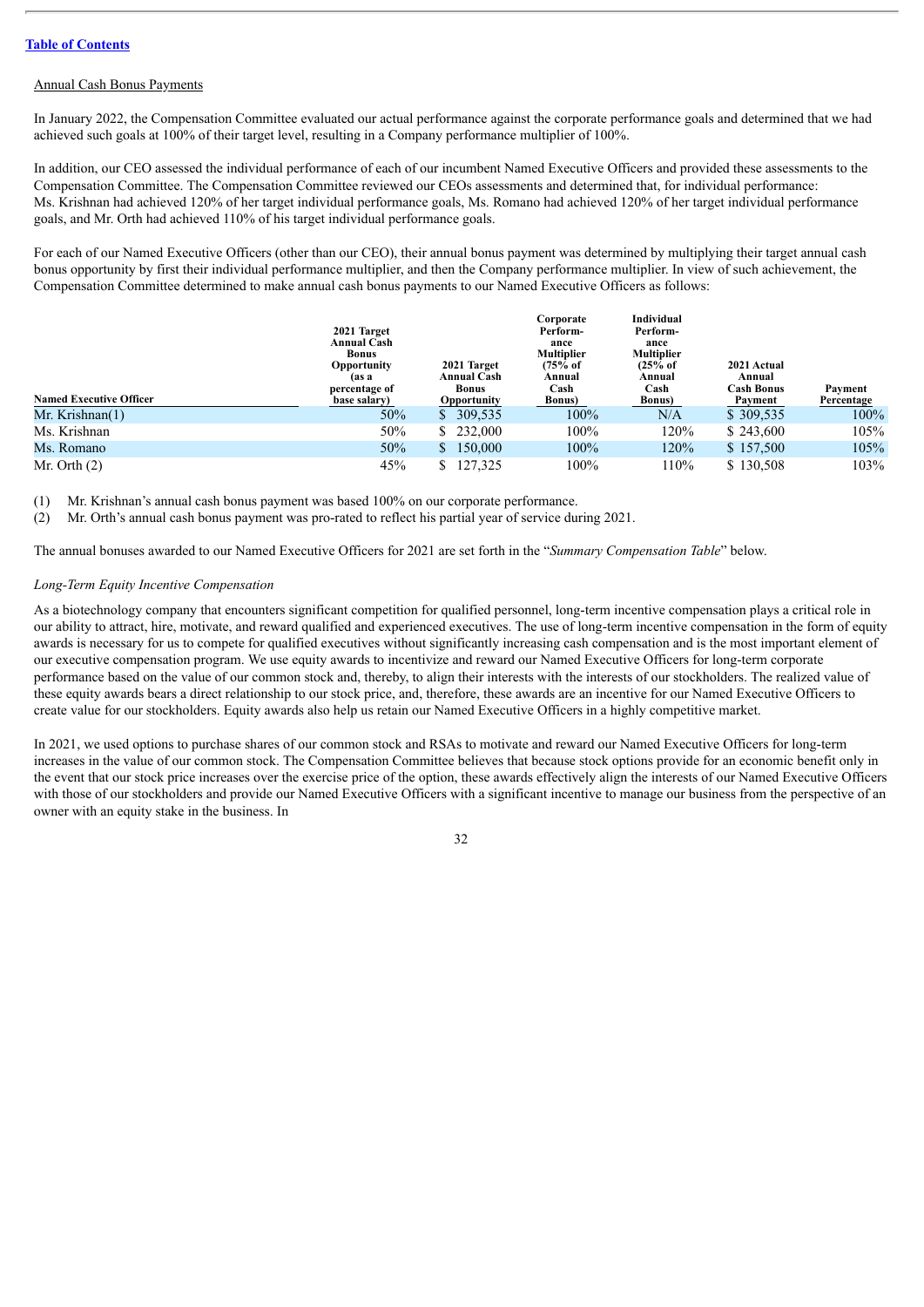addition, because RSAs have value to the recipient even in the absence of stock price appreciation, the Compensation Committee believes that we are able to incentivize and retain our Named Executive Officers using fewer shares of our common stock than would be necessary if we used stock options exclusively to provide an equity stake in the Company. Since the value of RSAs increases with any increase in the value of the underlying shares, RSAs also provide incentives to our Named Executive Officers that are aligned with the interests of our stockholders.

To date, the Compensation Committee has not applied a rigid formula in determining the size of the equity awards to be granted to our Named Executive Officers. Instead, in making these decisions, the Compensation Committee has exercised its judgment as to the amount of the awards after considering a competitive market analysis prepared by its compensation consultant, the outstanding equity holdings of each Named Executive Officer (including the current economic value of his or her unvested equity holdings and the ability of these unvested holdings to satisfy our retention objectives), the proportion of our total shares outstanding used for annual employee long-term incentive compensation awards (our "burn rate") in relation to the annual burn rate ranges of the companies in our compensation peer group and other recently-public biotechnology and pharmaceutical companies, the potential voting power dilution to our stockholders in relation to the median practice of the companies in our compensation peer group, and the other factors described in *"Compensation-Setting Process — Setting Target Total Direct Compensation"* above. Based upon these factors, the Compensation Committee determines the size of each award at levels it considers appropriate to create a meaningful opportunity for reward predicated on the creation of long-term stockholder value.

In February 2021, as part of its annual review of our executive compensation program, and after taking into consideration a competitive market analysis prepared by its compensation consultant and the recommendations of our CEO (except with respect to his own equity award), as well as the factors described in the preceding paragraph, the Compensation Committee granted our Named Executive Officers options to purchase shares of our common stock and RSAs. Further, the Compensation Committee determined that the grant date fair value of the stock options should comprise roughly 50% of each Named Executive Officer's 2021 equity award, and the grant date fair value of the RSAs should comprise the remaining approximately 50% of the award.

The equity awards granted to our then-incumbent Named Executive Officers for 2021 were as follows:

| <b>Named Executive Officer</b> | <b>Stock Option</b><br>(number of<br>shares) | <b>RSA Awards</b><br>(number of shares) | <b>Aggregate Equity</b><br>Awards<br>(grant date fair value) |
|--------------------------------|----------------------------------------------|-----------------------------------------|--------------------------------------------------------------|
| Mr. Krishnan                   | 61.200                                       | 40,800                                  | 6,342,047                                                    |
| Ms. Krishnan                   | 42,600                                       | 28.400                                  | 4.414.562                                                    |
| Ms. Romano                     | 29,400                                       | 19.600                                  | $\mathbb{S}$<br>3.046.669                                    |

The options granted to our then-incumbent Named Executive Officers to purchase shares of our common stock vest (and become exercisable) over a four-year period which commences on February 26, 2021, on an annual basis at the rate of 25% of the total number of shares of our common stock subject to the option each year, contingent upon the Named Executive Officer's continued employment with or service to us through each applicable vesting date.

The RSAs granted to our then-incumbent Named Executive Officers also vest over a four-year period which commences on February 26, 2021, on an annual basis at the rate of 25% of the total number of RSAs subject to the award each year, contingent upon the Named Executive Officer's continued employment with or service to us through each applicable vesting date.

#### Equity Award for Mr. Orth

In connection with his appointment as our Executive Vice President and Chief Commercial Officer effective May 31, 2021, the Compensation Committee granted Mr. Orth an option to purchase 205,000 shares of our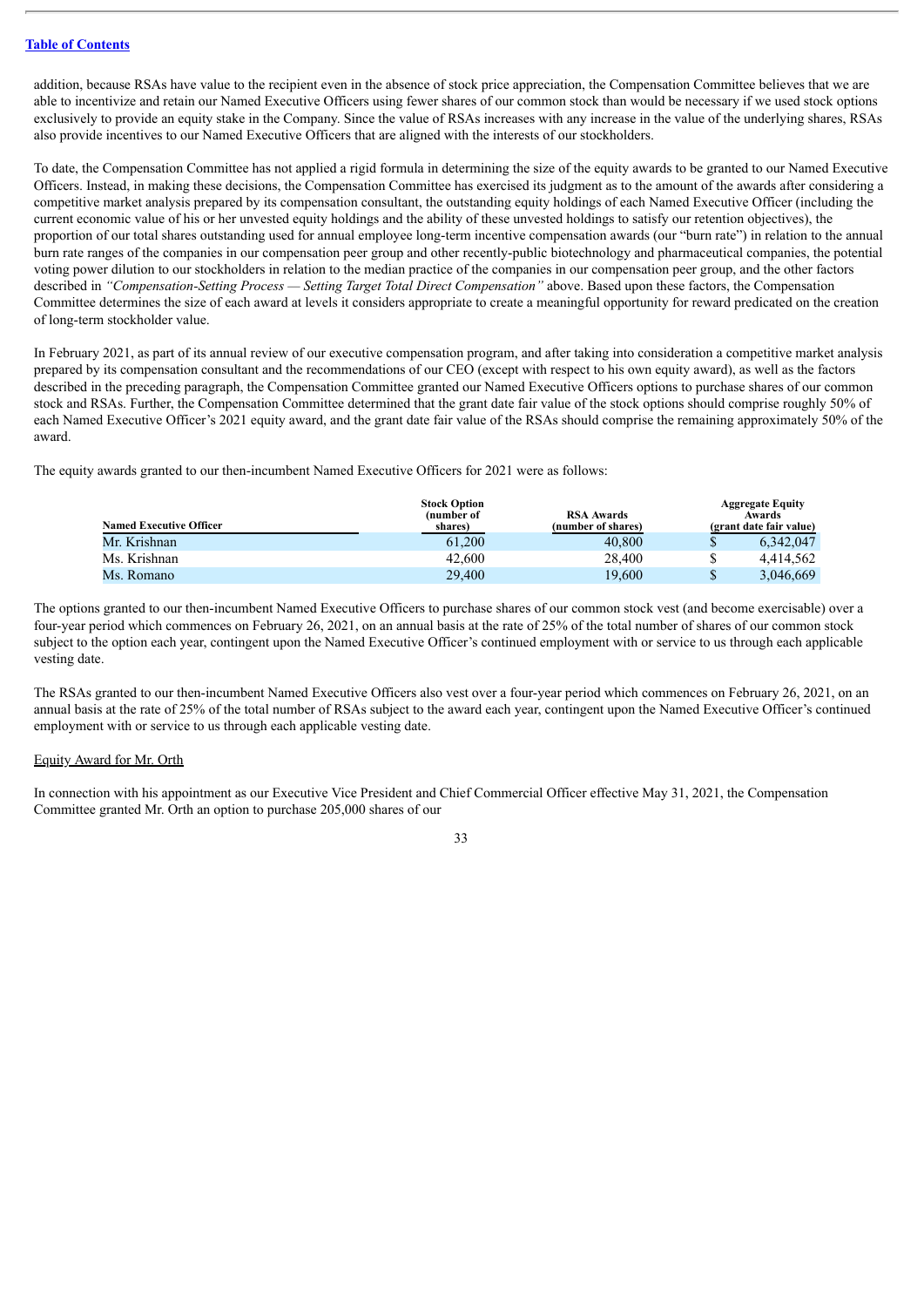common stock with a grant date fair value of approximately \$8,579,300, which vests (and become exercisable) over a four-year period which commences on May 3, 2021, on an annual basis at the rate of 25% of the total number of shares of our common stock subject to the option each year, contingent upon Mr. Orth's continued employment with or service to us through each applicable vesting date

The equity awards granted to our Named Executive Officers during 2021 are set forth in the "*Summary Compensation Table*" and the "*Grants of Plan-Based Awards Table*" below.

#### *Health and Welfare Benefits*

Our Named Executive Officers are eligible to participate in the same employee benefit plans, and on the same terms and conditions, as all other fulltime, salaried U.S. employees. These benefits include medical, dental, and vision insurance, an employee assistance program, health and dependent care flexible spending accounts, basic life insurance, accidental death and dismemberment insurance, short-term and long-term disability insurance, and commuter benefits.

We also maintain a Section 401(k) retirement plan (the "Section 401(k) Plan") that provides eligible employees, including our Named Executive Officers, with an opportunity to save for retirement on a tax-advantaged basis. Eligible employees are able to participate in the Section  $401(k)$  Plan as of the first day of the month following the date they meet the plan's eligibility requirements. Participants are able to defer up to 100% of their eligible compensation subject to applicable annual limits under the Internal Revenue Code (the "Code"). All participants' interests in their deferrals are 100% vested when contributed. Currently, we match up to 100% of a participant's first 3% of his or her eligible contributions to the Section 401(k) Plan, and we match up to 50% of the next 2% of his or her eligible contributions.

We design our employee benefits programs to be affordable and competitive in relation to the market as well as compliant with applicable laws and practices. We adjust our employee benefits programs as needed based upon regular monitoring of applicable laws and practices and the competitive market.

#### *Perquisites and Other Personal Benefits*

Currently, we do not view perquisites or other personal benefits as a significant component of our executive compensation program. Accordingly, we do not generally provide perquisites or other personal benefits to our Named Executive Officers except as generally made available to our employees or in situations where we believe it is appropriate to assist an individual in the performance of his or her duties, to make him or her more efficient and effective, and for recruitment and retention purposes. During 2021, our Named Executive Officers did not receive perquisites or other personal benefits that were, in the aggregate, \$10,000 or more for each individual, except for reimbursement of up to \$10,000 per month for our CEO and Ms. Krishnan for an apartment they lease in connection with working at our corporate headquarters in Pittsburgh, Pennsylvania.

In the future, we may provide perquisites or other personal benefits in limited circumstances, such as those described in the preceding paragraph. All future practices with respect to perquisites or other personal benefits will be approved and subject to periodic review by the Compensation Committee.

#### *Executive Of icer Employment Agreements*

We have entered into written employment agreements with each of our Named Executive Officers. Each of these agreements was approved on our behalf by our Board of Directors and/or the Compensation Committee. We believe that these arrangements were necessary to secure the continued service of these individuals in a highly competitive job market.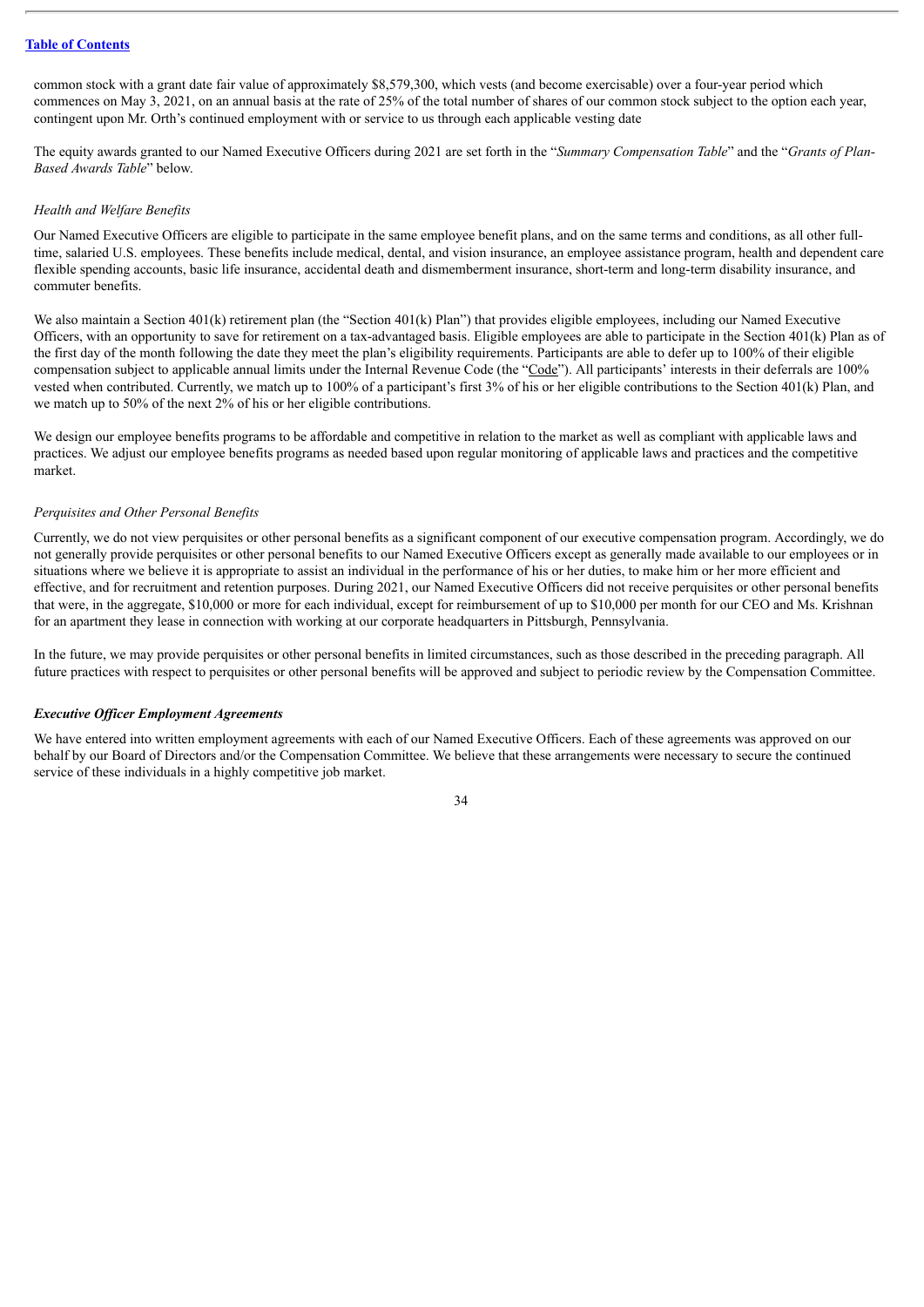Each of these employment agreements does not have a specific term, provides for "at will" employment (meaning that either we or the Named Executive Officer may terminate the employment relationship at any time without cause) and generally set forth the Named Executive Officer's initial base salary, target performance-based annual cash bonus opportunity, eligibility to receive equity awards as determined in the discretion of our board of directors or authorized committee of the board of directors, and eligibility to participate in our employee benefit plans and programs in effect for similarly situated employees during his or her employment. In addition, each Named Executive Officer agrees to execute and be bound by our Proprietary Information and Inventions Agreement and to comply with non-disclosure and non-competition covenants contained in the employment agreement.

For detailed descriptions of the employment agreements with our Named Executive Officers, see "*Employment Agreements*" below.

#### *Post-Employment Compensation*

Pursuant to her employment agreement, in the event that we terminate Ms. Romano's employment for any reason other than for cause, we will pay her an amount equal to four weeks of her then-current base salary, which payment may, at our request, be conditioned upon her execution of a usual and customary general release of claims in our favor.

Pursuant to his employment agreement, in the event that we terminate Mr. Orth's employment for any reason other than for cause, we will pay him an amount equal to six months of his then-current base salary, which payment may, at our request, be conditioned upon his execution of a usual and customary general release of claims in our favor.

#### *Other Compensation Policies*

## *Prohibition of Hedging and Pledging of Securities*

Under our Insider Trading Policy, our employees, including officers, and the members of our Board of Directors are prohibited from engaging in any of the following activities involving our common stock, except with the prior written consent of our Corporate Compliance Officer or our Board of Directors:

- short sales (for purposes of our Insider Trading Policy, "short sales" means any transaction in which a person may benefit from a decline in the market price of our common stock);
- buying or selling puts or calls;
- trading in options (other than those granted by us);
- engaging in derivative transactions relating to our securities (for example, exchanged traded options, hedging transactions, etc.); and
- making or maintaining purchases of our securities on margin including pledging our securities to secure a loan or other obligation.

#### *Tax and Accounting Considerations*

The Compensation Committee takes the applicable tax and accounting requirements into consideration in designing and overseeing our executive compensation program.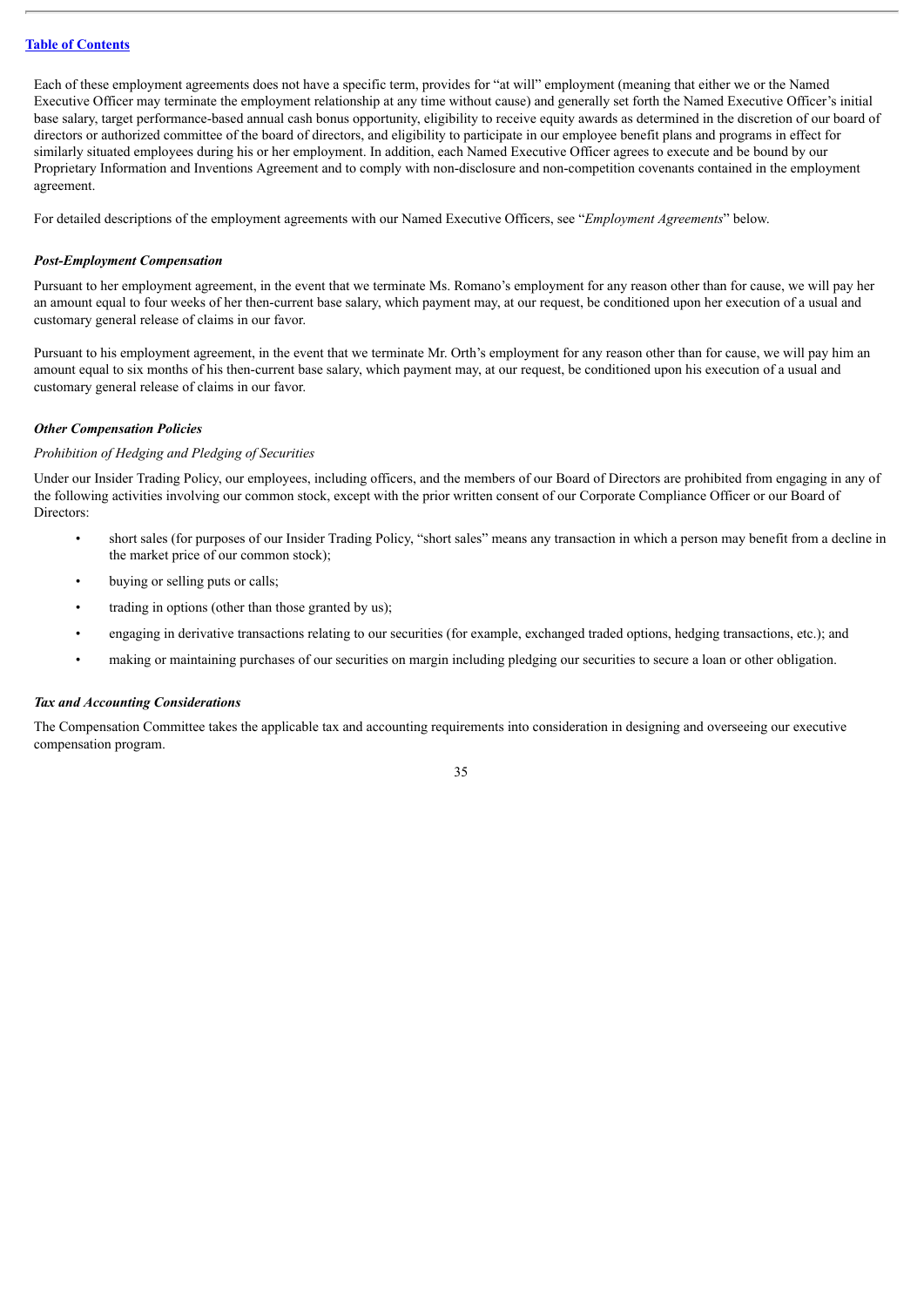#### *Deductibility of Executive Compensation*

Under Section 162(m) of the Code, compensation paid to our covered executive officers (including our CEO, Chief Accounting Officer, and other Named Executive Officers), and except for certain grandfathered arrangements and certain compensation paid pursuant to a compensation plan in existence before the effective date of our initial public offering, will not be deductible to the extent it exceeds \$1 million. In 2021, the Compensation Committee considered the potential future effects of Section 162(m) when determining Named Executive Officer compensation and the Compensation Committee is expected to consider the potential future effects of Section 162(m) when determining future Named Executive Officer compensation.

#### *Accounting for Stock-Based Compensation*

The Compensation Committee takes accounting considerations into account in designing compensation plans and arrangements for our executive officers and other employees. Chief among these is ASC Topic 718, the standard which governs the accounting treatment of certain stock-based compensation. Among other things, ASC Topic 718 requires us to record a compensation expense in our income statement for all equity awards granted to our executive officers and other employees. This compensation expense is based on the grant date "fair value" of the equity award and, in most cases, will be recognized ratably over the award's requisite service period (which, generally, will correspond to the award's vesting schedule). This compensation expense is also reported in the compensation tables below, even though recipients may never realize any value from their equity awards.

#### **Compensation Committee Report**

The Compensation Committee has reviewed and discussed the Compensation Discussion and Analysis included in this Proxy Statement with management and, based on such review and discussions, the Compensation Committee recommended to the Board that the Compensation Discussion and Analysis be incorporated by reference in the Company's Annual Report on Form 10-K for fiscal 2021 and included in this Proxy Statement.

The Compensation Committee

Daniel S. Janney (Chair) Julian S. Gangolli Dino A. Rossi

The information contained in this report shall not be deemed to be "soliciting material," to be "filed" with the SEC, or to be subject to Regulation 14A or Regulation 14C (other than as provided in Item 407 of Regulation S-K) or to the liabilities of Section 18 of the Securities Exchange Act of 1934, as amended, and shall not be deemed to be incorporated by reference in future filings with the SEC except to the extent that we specifically incorporate it by reference into a document filed under the Securities Act of 1933, as amended, or the Securities Exchange **Act of 1934, as amended.**

#### **Compensation Committee Interlocks and Insider Participation**

During the year ended December 31, 2021, the Compensation Committee consisted of Messrs. Janney, Rossi and Gangolli. No member of our Compensation Committee then in service had ever been an officer or employee of the Company or had any other relationship requiring disclosure herein. None of our executive officers then in office served as a member of the board of directors or compensation committee of any other entity that had one or more of its officers serving on our Board or Compensation Committee.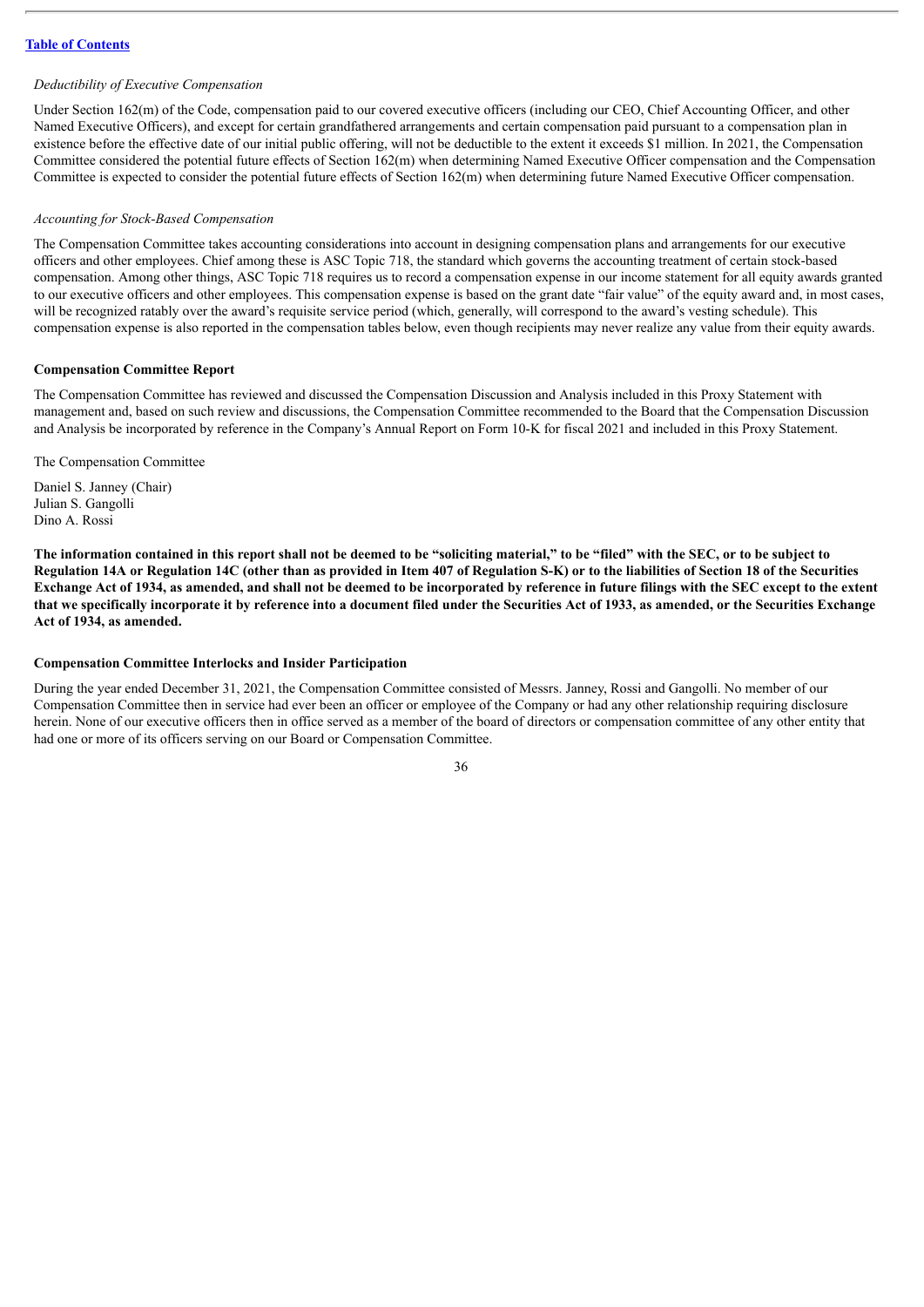## **Summary Compensation Table**

The following table sets forth a summary of all compensation earned, awarded or paid, as applicable, to our Named Executive Officers in the fiscal years ended December 31, 2021, 2020 and 2019.

| <b>Name and Principal Position</b> | Fiscal<br>Year | <b>Salary</b><br>(S) | <b>Bonus</b><br>$\left( \mathbb{S}\right)$ | <b>Stock</b><br>Awards<br>$($ S $)$ $(1)$ | Option<br>Awards<br>(5)(2) | <b>All Other</b><br>Compensation<br>(S) | Total<br>(S) |
|------------------------------------|----------------|----------------------|--------------------------------------------|-------------------------------------------|----------------------------|-----------------------------------------|--------------|
| Krish S. Krishnan                  | 2021           | 580,997              | 309,535                                    | 3,218,708                                 | 3,123,339                  | 118,400(3)                              | 7,350,978    |
| Chair and Chief                    | 2020           | 498,220              | 254,153                                    |                                           |                            | 11,400(5)                               | 763,773      |
| <b>Executive Officer</b>           | 2019           | 365,725              | 254,153                                    |                                           |                            | 11,200(5)                               | 631,078      |
| Kathryn A. Romano(4)               | 2021           | 283,333              | 157,500                                    | 1,546,242                                 | 1,500,427                  | 11,600(5)                               | 3,499,103    |
| Chief Accounting Officer           | 2020           | 190.580              | 75,628                                     |                                           | 1,720,684                  | 6,667(5)                                | 1,993,559    |
|                                    | 2019           |                      |                                            |                                           |                            |                                         |              |
| Suma M. Krishnan                   | 2021           | 453,359              | 243,600                                    | 2,240,473                                 | 2,174,089                  | 11,600(5)                               | 5,123,121    |
| President, R&D                     | 2020           | 392,215              | 200,078                                    |                                           |                            | 10,683(5)                               | 602,976      |
|                                    | 2019           | 305,642              | 140,054                                    |                                           |                            | 11,200(5)                               | 456,896      |
| Andrew C. Orth(6)                  | 2021           | 269.091              | 130,508                                    |                                           | 8,579,300                  | 9,917(5)                                | 9,003,059    |
| <b>Chief Commercial Officer</b>    | 2020           |                      |                                            |                                           |                            |                                         |              |
|                                    | 2019           |                      |                                            |                                           |                            |                                         |              |

(1) Represents the grant-date fair value of the restricted stock award. The restricted stock vests in four equal annual installments.

(2) Represents the grant-date fair value of the option award. The options vest in four equal annual installments.

(3) \$106,800 represents reimbursement for apartment rental payments and \$11,600 represents the employer matching contribution to the executive's 401(k) plan contributions.

(4) Ms. Romano was appointed as Chief Accounting Officer of the Company in January 2020.

(5) Represents the employer matching contribution to the executive's 401(k) plan contributions.

(6) Mr. Orth was appointed as Chief Commercial Officer of the Company in May 2021. His salary and bonus were pro-rated to reflect his partial year of service.

## **Grants of Plan-Based Awards**

The following table shows information regarding grants of plan-based awards during the fiscal year ended December 31, 2021 to the Company's Named Executive Officers.

| Name              | Grant<br>Date | All other stock<br>awards:<br>Number of shares of<br>stock or units $(\#)$ | <b>All Other</b><br><b>Option Awards:</b><br>Number of<br><b>Securities</b><br>Underlying<br><b>Options</b><br>(# ) | <b>Exercise or</b><br><b>Base Price</b><br>of Stock and<br>Option<br>Awards<br>(S/share)(1) | <b>Grant Date</b><br><b>Fair Value of</b><br><b>Stock and</b><br>Option<br>Awards<br>(S)(2) |
|-------------------|---------------|----------------------------------------------------------------------------|---------------------------------------------------------------------------------------------------------------------|---------------------------------------------------------------------------------------------|---------------------------------------------------------------------------------------------|
| Krish S. Krishnan | 2/26/2021     | 40,800(3)                                                                  |                                                                                                                     |                                                                                             | 3,218,708                                                                                   |
|                   | 2/26/2021     |                                                                            | 61,200(4)                                                                                                           | 78.89                                                                                       | 3,123,339                                                                                   |
| Kathryn A. Romano | 2/26/2021     | 19,600(3)                                                                  |                                                                                                                     |                                                                                             | 1,546,242                                                                                   |
|                   | 2/26/2021     |                                                                            | 29,400(4)                                                                                                           | 78.89                                                                                       | 1,500,427                                                                                   |
| Suma M. Krishnan  | 2/26/2021     | 28,400(3)                                                                  |                                                                                                                     |                                                                                             | 2,240,473                                                                                   |
|                   | 2/26/2021     |                                                                            | 42,600(4)                                                                                                           | 78.89                                                                                       | 2,174,089                                                                                   |
| Andrew C. Orth    | 5/31/2021     |                                                                            | 205,000(4)                                                                                                          | 65.24                                                                                       | 8,579,300                                                                                   |

(1) The exercise price of these stock options is equal to the closing price of our common stock on the NASDAQ Capital Market on the grant date.

(2) Amounts represent the grant date fair value of the Named Executive Officer's stock options and restricted stock, calculated in accordance with FASB ASC 718. The grant date fair value of our stock options is calculated using a Black-Scholes valuation model.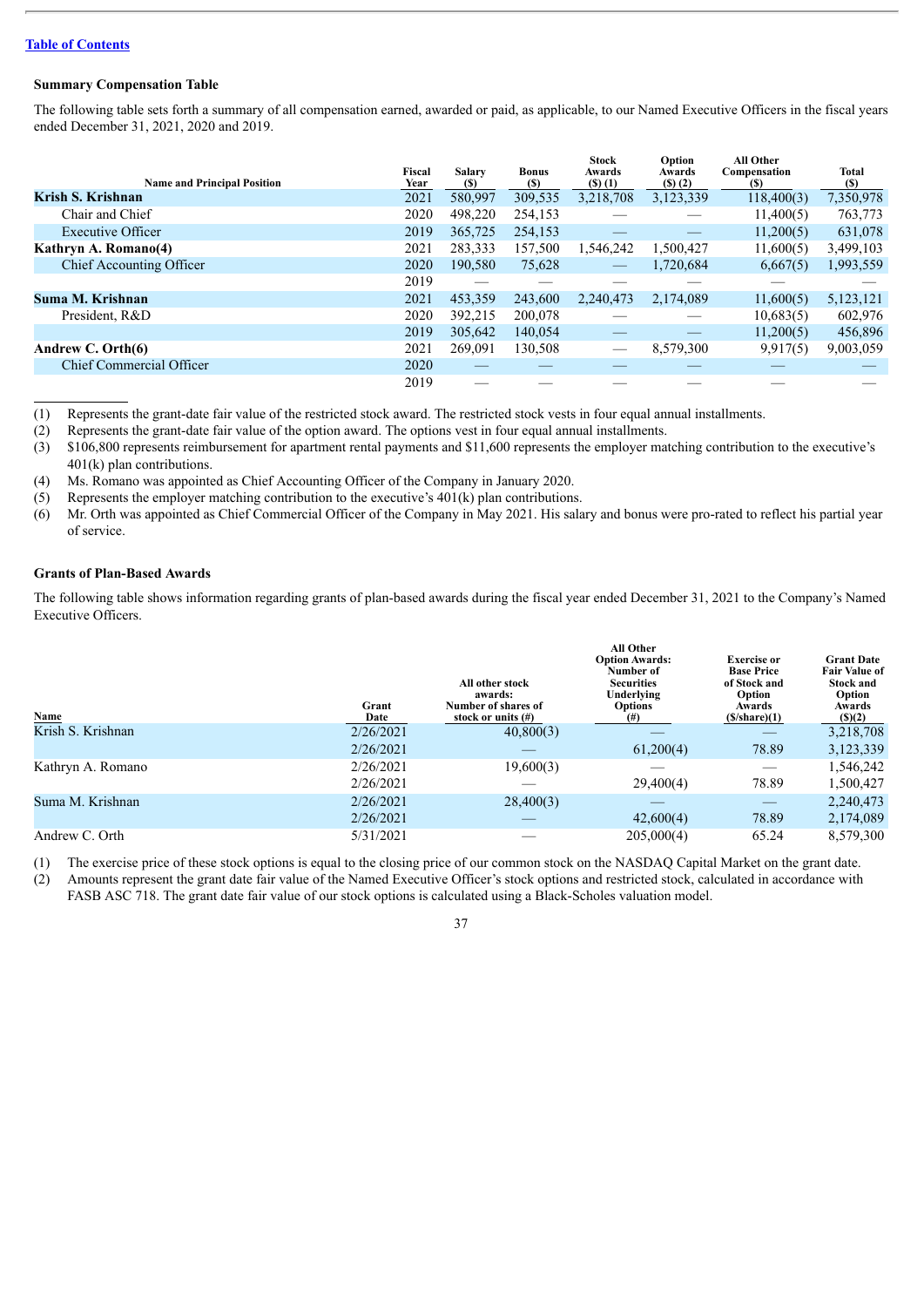- (3) Restricted stock subject to time-based vesting criteria described in the footnotes to the *Outstanding Equity Awards at Fiscal Year End December 31, 2021* table below.
- (4) Options subject to time-based vesting criteria described in the footnotes to the *Outstanding Equity Awards at Fiscal Year End December 31, 2021* table below.

## **Outstanding Equity Awards at Fiscal Year-End December 31, 2021**

The following table presents information about our Named Executive Officers outstanding equity awards as of December 31, 2021.

|                   |                                                                                        | <b>Option Awards</b> (1)                                                                      | <b>Stock Awards(1)</b>                       |                              |                                                                         |                                                                                |
|-------------------|----------------------------------------------------------------------------------------|-----------------------------------------------------------------------------------------------|----------------------------------------------|------------------------------|-------------------------------------------------------------------------|--------------------------------------------------------------------------------|
| Name              | Number of<br>securities<br>underlying<br>unexercised<br>options<br>(4)<br>exercisable) | Number of<br>securities<br>underlying<br>unexercised<br>options<br>$^{(#)}$<br>unexercisable) | Option<br>exercise<br>price<br>(S/<br>share) | Option<br>expiration<br>date | Number of shares<br>or units of stock<br>that have not<br>vested $(\#)$ | Market value<br>of shares or<br>units of stock<br>that have not<br>vested (\$) |
| Krish S. Krishnan |                                                                                        | 61,200(2)                                                                                     | 78.89                                        | 2/25/2031                    |                                                                         |                                                                                |
|                   |                                                                                        |                                                                                               |                                              |                              | 40,800(3)                                                               | 2,853,960                                                                      |
| Kathryn A. Romano | 12,500                                                                                 | 37,500(4)                                                                                     | 52.26                                        | 1/30/2030                    |                                                                         |                                                                                |
|                   |                                                                                        | 29,400(2)                                                                                     | 78.89                                        | 2/25/2031                    |                                                                         |                                                                                |
|                   |                                                                                        |                                                                                               |                                              |                              | 19,600(3)                                                               | 1,371,020                                                                      |
| Suma M. Krishnan  |                                                                                        | 42,600(2)                                                                                     | 78.89                                        | 2/25/2031                    |                                                                         |                                                                                |
|                   |                                                                                        |                                                                                               |                                              |                              | 28,400(3)                                                               | 1,986,580                                                                      |
| Andrew C. Orth    |                                                                                        | 205,000(5)                                                                                    | 65.24                                        | 5/30/2031                    |                                                                         |                                                                                |

(1) All stock options and restricted stock awards were granted under our 2017 IPO Stock Incentive Plan. The market value of the restricted stock award is based on the closing price of \$69.95 per share for our common stock on December 31, 2021, as reported on the NASDAQ Capital Market.

- (2) Represents options to purchase shares of our common stock granted on February 26, 2021. The shares underlying these options vest in four equal annual installments beginning on February 26, 2022, subject to continued service with us through each applicable vesting date.
- (3) Restricted stock award vests in four equal annual installments beginning on February 26, 2022, subject to continued service with us through each applicable vesting date.
- (4) Represents options to purchase shares of our common stock granted on January 31, 2020. The shares underlying these options vest in four equal annual installments beginning on January 31, 2021, subject to continued service with us through each applicable vesting date.
- (5) Represents options to purchase shares of our common stock granted on May 31, 2021. The shares underlying these options vest in four equal annual installments beginning on May 31, 2022, subject to continued service with us through each applicable vesting date.

## **Option Exercises and Stock Vested**

During the year ended December 31, 2021, the Named Executive Officers did not exercise any stock options and no awards of restricted stock vested.

## **Employment Agreements**

## *Krish S. Krishnan*

We entered into an "at-will" employment agreement with Krish S. Krishnan dated as of July 1, 2017. Prior to entering into this agreement, between April 15, 2016, on which date we commenced operations, and June 30, 2017, Mr. Krishnan served as our President and Chief Executive Officer without compensation. Under the terms of the employment agreement, Mr. Krishnan served as President and Chief Executive Officer with a base salary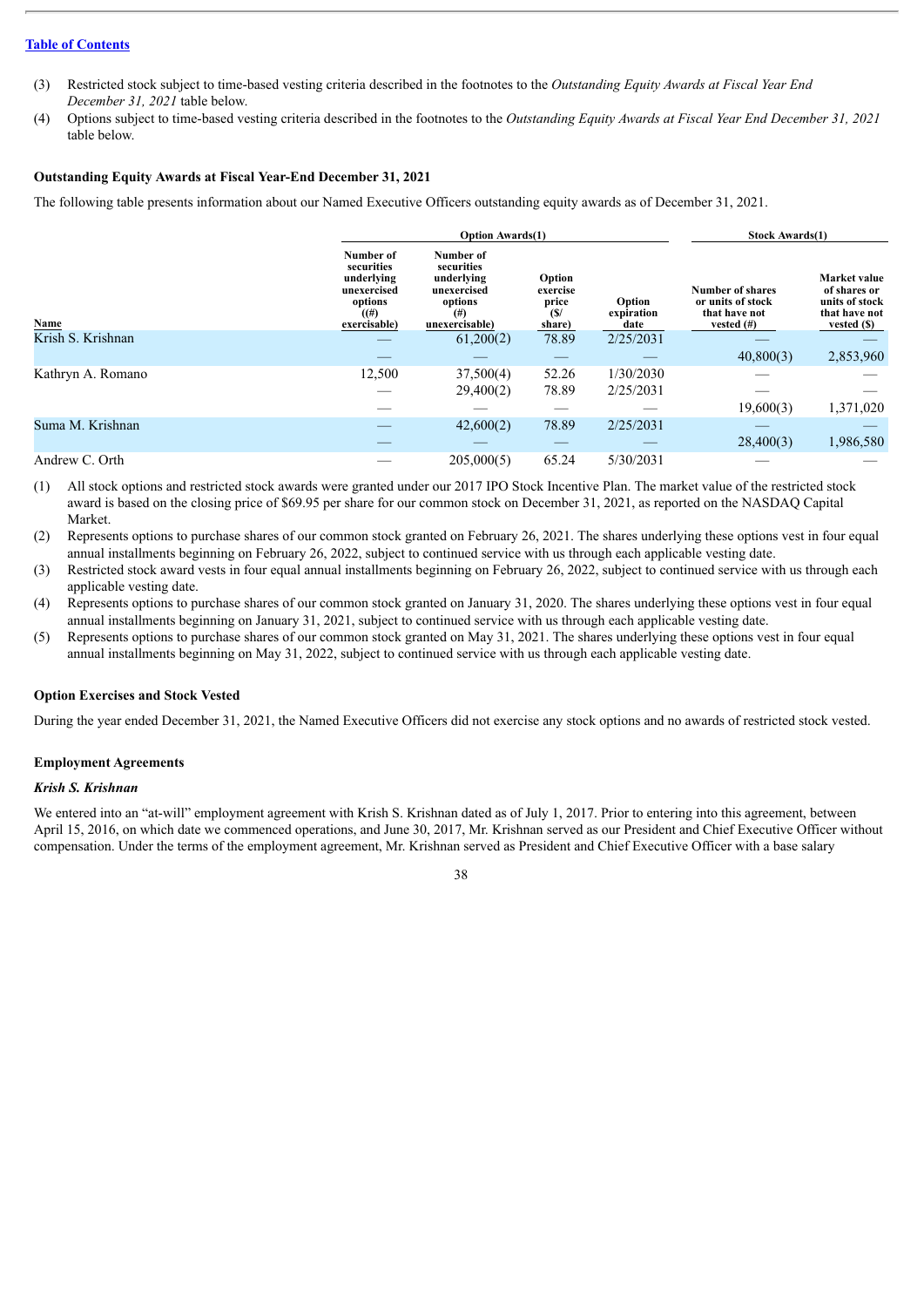of sixty thousand dollars (\$60,000) per year, in addition to benefits made available by the Company to similarly situated employees. Upon closing of our initial public offering, Mr. Krishnan's base salary increased to \$200,000 per year. On June 1, 2018, Mr. Krishnan's annual base compensation was increased to \$470,000, of which \$200,000 was paid in cash and the remaining \$270,000 of which was provided in the form of a grant of restricted shares of the Company's Common Stock. On June 1, 2019, Mr. Krishnan's annual base compensation was increased to \$484,100, all paid in cash. His target bonus was set at 50% of his base salary. On June 1, 2020, Mr. Krishnan's annual base compensation was increased to \$508,305, all paid in cash. On March 1, 2021, Mr. Krishnan's annual base compensation was increased to \$572,000, on August 1, 2021, Mr. Krishnan's annual base compensation was increased to \$619,069, and on March 1, 2022 Mr. Krishnan's annual base compensation was increased to \$650,000, all paid in cash.

Mr. Krishnan's employment agreement provides that he will be bound by the terms of the Company's Proprietary Information and Inventions Agreement and that he shall not disclose to the Company, or use, any third-party proprietary information or trade secrets.

#### *Suma M. Krishnan*

We entered into an "at-will" employment agreement with Suma M. Krishnan dated as of May 1, 2017. Prior to entering into this agreement, and between the dates of April 15, 2016, the date we commenced operations, and May 1, 2017, Ms. Krishnan served as the Company's Chief Operating Officer without compensation. Under the terms of the employment agreement, Ms. Krishnan serves as the President, R&D. She received a base salary of sixty thousand dollars (\$60,000) per year, in addition to benefits made available by the Company to similarly situated employees. Upon the closing of our initial public offering, Ms. Krishnan's base salary increased to \$200,000 per year. On June 1, 2018, Ms. Krishnan's annual base salary was increased to \$367,000 of which \$200,000 was paid in cash and the remaining \$167,000 of which was provided in the form of a grant of restricted shares of the Company's Common Stock. On June 1, 2019, Ms. Krishnan's annual base salary was increased to \$381,100, all paid in cash. On June 1, 2020, Ms. Krishnan's annual base compensation was increased to \$400,155, all paid in cash, and her target bonus was increased to 50% of her base salary. On March 1, 2021, Ms. Krishnan's annual base compensation was increased to \$464,000 and on March 1, 2022, Ms. Krishnan's annual base compensation was increased to \$525,000, all paid in cash. Ms. Krishnan's employment agreement provides that she will be bound by the terms of the Company's Proprietary Information and Inventions Agreement and that she shall not disclose to the Company or use any third-party proprietary information or trade secrets.

#### *Kathryn A. Romano*

We entered into an "at-will" employment agreement with Kathryn A. Romano dated as of January 20, 2020. Under the terms of her employment agreement, Ms. Romano serves as the Chief Accounting Officer with a base salary of \$200,000 per year and her target bonus was 40% of her base salary, in addition to benefits made available by the Company to similarly situated employees. On March 1, 2021, Ms. Romano's annual base compensation was increased to \$300,000 and her target bonus was increased to 50% of her base salary. On March 1, 2022, Ms. Romano's annual base compensation was increased to \$350,000. Ms. Romano's employment agreement provides that in the event of termination by the Company for any reason other than for "cause", the Company shall pay Ms. Romano an amount equal to four weeks of her then-current base salary (currently \$26,923), which payment may, at the request of the Company, be conditioned upon Ms. Romano's execution of a usual and customary general release in favor of the Company. Ms. Romano's employment agreement provides that she will be bound by the terms of the Company's Proprietary Information and Inventions Agreement and that she shall not disclose to the Company or use any third-party proprietary information or trade secrets. Ms. Romano's agreement provides that she will be bound by a non-competition covenant.

## *Andrew C. Orth*

We entered into an "at-will" employment agreement with Andrew C. Orth dated as of April 2, 2021. Under the terms of his employment agreement, Mr. Orth serves as the Chief Commercial Officer with a base salary of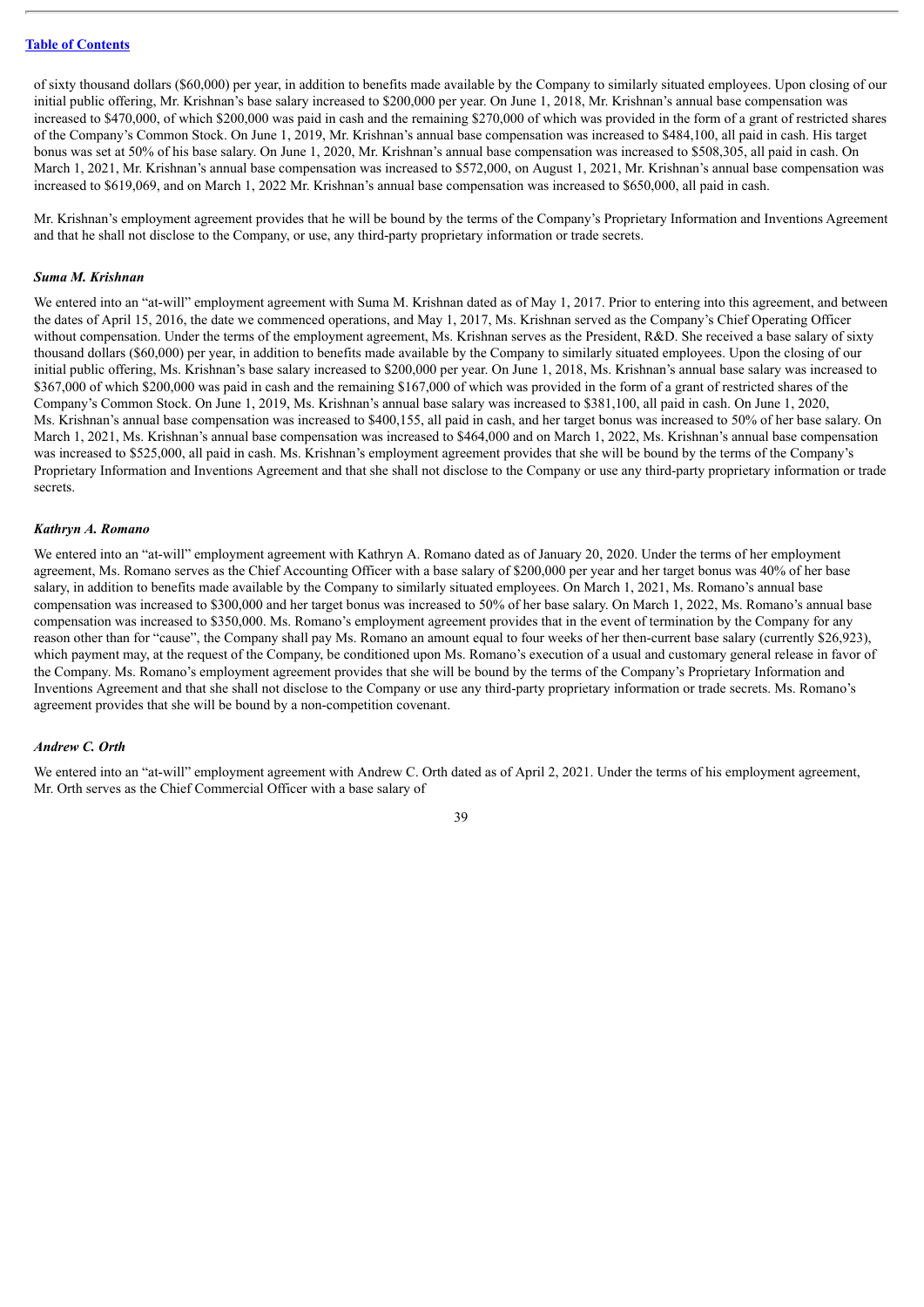\$425,000 per year and his target bonus is 45% of his base salary, in addition to benefits made available by the Company to similarly situated employees. On March 1, 2022, Mr. Orth's annual base compensation was increased to \$450,000. Mr. Orth's employment agreement provides that in the event of termination by the Company for any reason other than for "cause", the Company shall pay Mr. Orth an amount equal to six months of his then-current base salary (currently \$225,000), which payment may, at the request of the Company, be conditioned upon Mr. Orth's execution of a usual and customary general release in favor of the Company. Mr. Orth's employment agreement provides that he will be bound by the terms of the Company's Proprietary Information and Inventions Agreement and that he shall not disclose to the Company or use any third-party proprietary information or trade secrets. Mr. Orth's employment agreement provides that he will be bound by a non-competition covenant.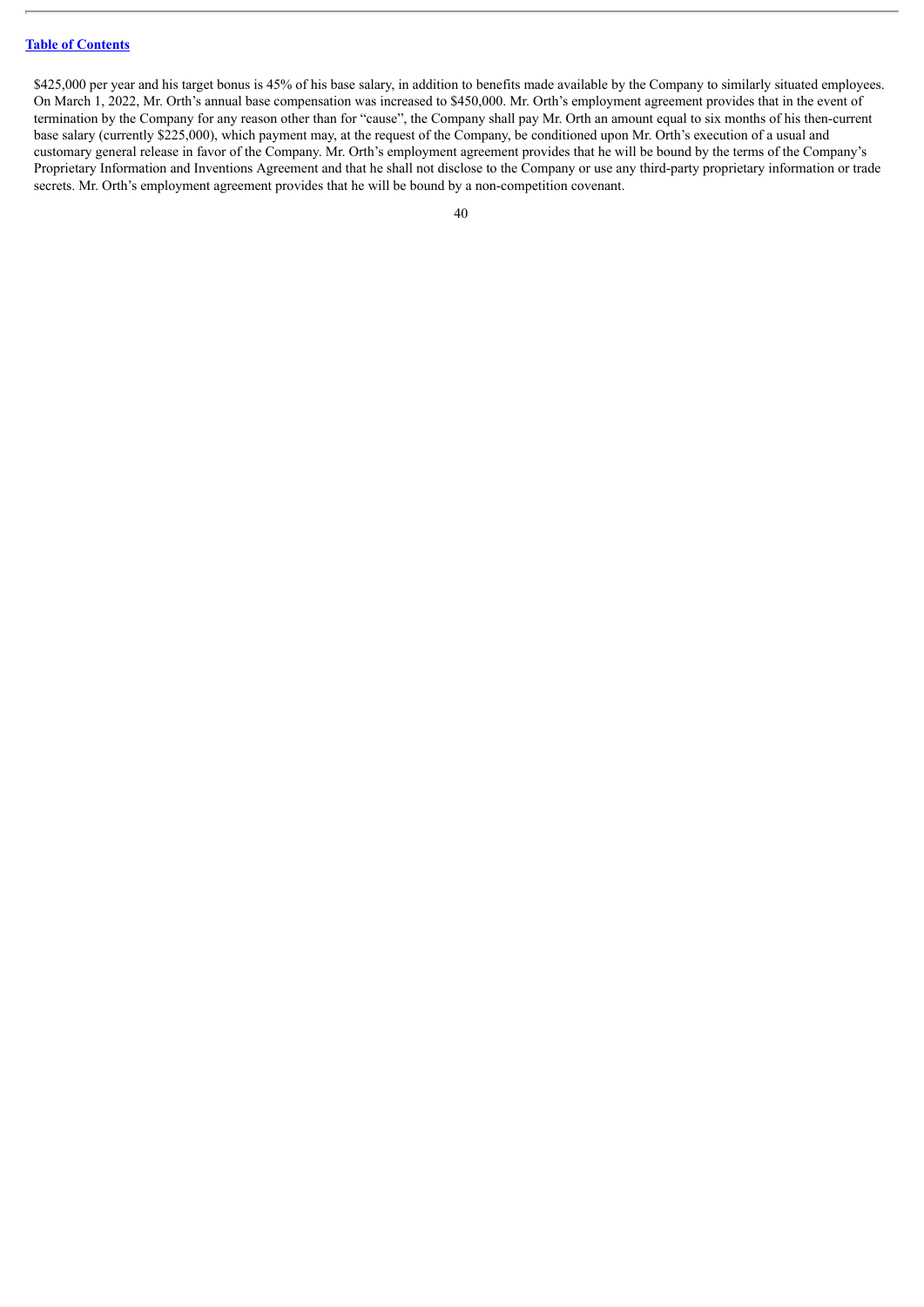## **REPORT OF THE AUDIT COMMITTEE**

<span id="page-44-0"></span>The Audit Committee is currently composed of Messrs. Rossi, Janney and Gangolli, with Mr. Rossi serving as its chairperson. The members of the Audit Committee are appointed by and serve at the discretion of the Board.

One of the principal purposes of the Audit Committee is to assist the Board in the oversight of the integrity of the Company's financial statements. The Company's management team has the primary responsibility for the financial statements and the reporting process, including the system of internal controls and disclosure controls and procedures. In fulfilling its oversight responsibilities, the Audit Committee reviewed and discussed the audited financial statements in the Annual Report on Form 10-K for the fiscal year ended December 31, 2021 with our management.

The Audit Committee also is responsible for assisting the Board of Directors in the oversight of the qualification, independence and performance of the Company's independent auditors. The Audit Committee reviewed with the independent auditors, who are responsible for expressing an opinion on the conformity of those audited financial statements with generally accepted accounting principles, their judgments as to the quality, not just the acceptability, of the Company's accounting principles and such other matters as are required to be discussed with the Audit Committee under generally accepted auditing standards and those matters required to be discussed pursuant to the applicable standards of the Public Company Accounting Oversight Board ("PCAOB") and the SEC.

The Audit Committee has received both the written disclosures and the letter from Mayer Hoffman McCann P.C. required by applicable requirements of the PCAOB regarding the independent accountant's communications with the Audit Committee concerning independence and has discussed with Mayer Hoffman McCann P.C. its independence. In addition, the Audit Committee has considered whether the provision of non-audit services, and the fees charged for such non-audit services, by Mayer Hoffman McCann P.C. are compatible with maintaining the independence of Mayer Hoffman McCann P.C. from management and the Company.

Based on the reviews and discussions referred to above, the Audit Committee recommended to the Board that the Company's audited financial statements for 2021 be included in its Annual Report on Form 10-K for the fiscal year ended December 31, 2021 for filing with the SEC.

Respectfully submitted,

The Audit Committee of the Board of Directors Dino A. Rossi (Chairman) Daniel S. Janney Julian S. Gangolli

The Audit Committee Report above does not constitute "soliciting material" and will not be deemed "filed" or incorporated by reference into any of our filings under the Securities Act of 1933, as amended, which might incorporate SEC filings by reference, in whole or in part, **notwithstanding anything to the contrary set forth in those filings.**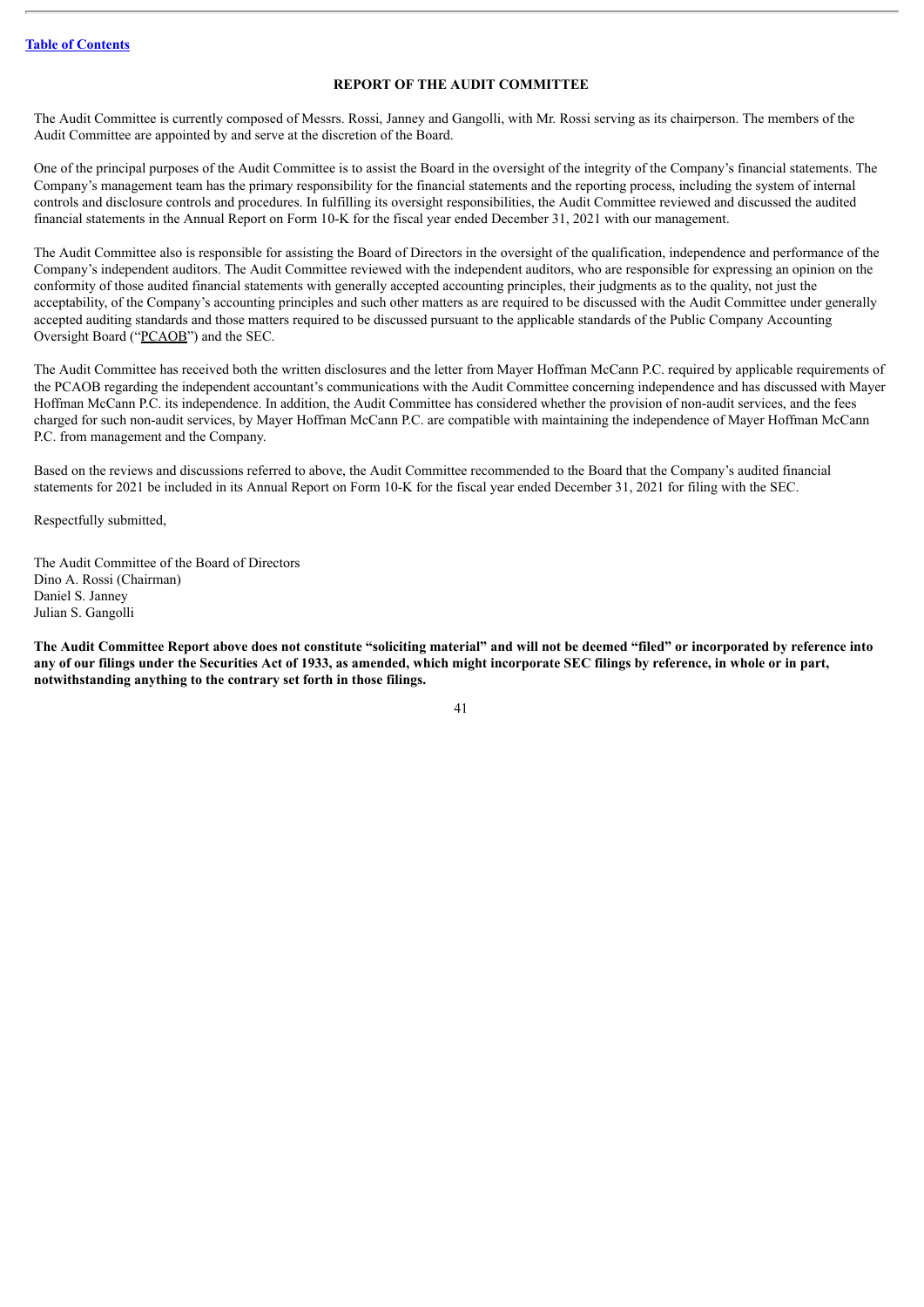## **PRINCIPAL STOCKHOLDERS**

<span id="page-45-0"></span>The following table sets forth certain information as of April 1, 2022, regarding the beneficial ownership of shares of our Common Stock by (a) each of our directors, (b) each of our Named Executive Officers, (c) all of our directors and executive officers as a group, and (d) each person known to us to be the beneficial owner of more than five percent of our Common Stock. Unless otherwise indicated, all shares are owned directly and the indicated person has sole voting and dispositive power with respect to such shares. The SEC has defined "beneficial ownership" of a security to mean the possession, directly or indirectly, of voting power and/or dispositive power with respect to such security. A stockholder is also deemed to be, as of any date, the beneficial owner of all securities that such stockholder has the right to acquire within 60 days after that date through (a) the exercise of any option, warrant or right, (b) the conversion of a security, (c) the power to revoke a trust, discretionary account or similar arrangement, or (d) the automatic termination of a trust, discretionary account or similar arrangement.

Unless otherwise indicated, the address of each person listed below is c/o Krystal Biotech, Inc., 2100 Wharton Street, Suite 701, Pittsburgh, Pennsylvania 15203.

| Name                                                        | Number of<br><b>Shares</b><br><b>Beneficially</b><br>Owned | $%$ of All<br>Shares (1) |
|-------------------------------------------------------------|------------------------------------------------------------|--------------------------|
| Krish S. Krishnan(2)                                        | 1,968,988                                                  | $7.8\%$                  |
| Suma M. Krishnan (3)                                        | 1,902,913                                                  | $7.6\%$                  |
| Kathryn A. Romano (4)                                       | 50,478                                                     | $\ast$                   |
| Andrew C. Orth $(5)$                                        | 51,350                                                     | $\ast$                   |
| Julian S. Gangolli (6)                                      | 33,033                                                     | $\ast$                   |
| Kirti Ganorkar                                              |                                                            | $\ast$                   |
| Daniel S. Janney (7)                                        | 290,790                                                    | $1.2\%$                  |
| Christopher Mason (8)                                       | 12,277                                                     | *                        |
| Dino A. Rossi (9)                                           | 163,174                                                    | $\ast$                   |
| E. Rand Sutherland (10)                                     | 1,511                                                      | $\ast$                   |
| All executive officers and directors as a group (10 people) | 4,474,514                                                  | 17.8%                    |
| More than 5% Beneficial Owners                              |                                                            |                          |
| FMR LLC $(11)$                                              | 1,978,289                                                  | $7.9\%$                  |
| Redmile Group, LLC (12)                                     | 1,820,898                                                  | $7.2\%$                  |
| BlackRock, Inc. (13)                                        | 1,605,496                                                  | $6.4\%$                  |
| Point72 Asset Management, L.P. (14)                         | 1,860,670                                                  | $7.4\%$                  |

Represents beneficial ownership of less than one percent.

(1) Based on an aggregate of 25,199,081 shares of our Common Stock outstanding as of April 1, 2022.

(2) Includes 50,000 shares of common stock held by the Krishnan Family Trust. Mr. and Ms. Krishnan are each joint beneficial owners of the trust with joint voting and investment control of the entity. Includes 90,000 shares of common stock held by the Krishnan Spousal Trust. Includes 15,300 shares of common stock issuable upon the exercise of options exercisable within 60 days after April 1, 2022.

- (3) Includes 50,000 shares of common stock held by the Krishnan Family Trust. Mr. and Ms. Krishnan are each joint beneficial owners of the trust with point voting and investment control of the entity. Includes 90,000 shares of common stock held by the SMK Trust. Includes 10,650 shares of common stock issuable upon the exercise of options exercisable within 60 days after April 1, 2022.
- (4) Includes 32,500 shares of common stock issuable upon the exercise of options exercisable within 60 days after April 1, 2022.
- (5) Includes 51,250 shares of common stock issuable upon the exercise of options exercisable within 60 days after April 1, 2022.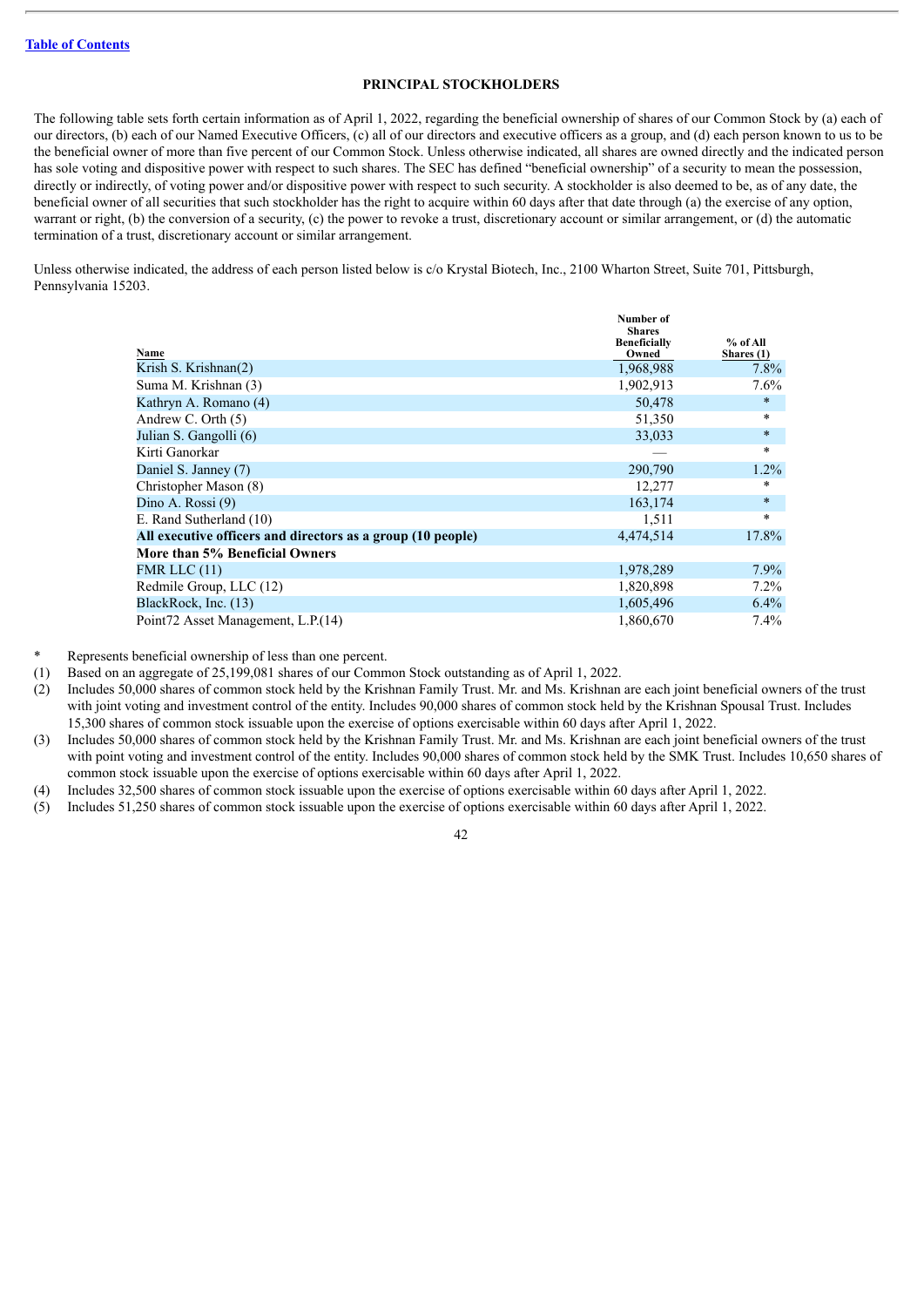- (6) Represents 33,033 shares of common stock issuable upon the exercise of options exercisable within 60 days after April 1, 2022.
- (7) Includes 58,428 shares of common stock issuable upon the exercise of options exercisable within 60 days after April 1, 2022. Directly beneficially owned by Alta Bioequities, L.P. Alta Bioequities Management, LLC is the general partner of Alta Bioequities, L.P. and may be deemed to have sole voting and investment power over the shares beneficially owned by Alta Bioequities, L.P. Mr. Janney is the Managing Director of Alta Bioequities Management, LLC and disclaims beneficial ownership of such shares except to the extent of his pecuniary interest therein.
- (8) Represents 12,277 shares of common stock issuable upon the exercise of options exercisable within 60 days after April 1, 2022.
- (9) Includes 39,483 shares of common stock issuable upon the exercise of options exercisable within 60 days after April 1, 2022.
- (10) Represents 1,511 shares of common stock issuable upon the exercise of options exercisable within 60 days after April 1, 2022.
- (11) The information regarding FMR LLC is based solely on a Schedule 13G/A filed by FMR LLC on February 9, 2022. According to the FMR LLC Schedule 13G/A, Select Biotechnology Portfolio has sole voting power with respect to 1,978,284 shares of common stock, and FMR LLC and Abigail P. Johnson, a Director, Chairman and Chief Executive Officer of FMR LLC, each have sole dispositive power with respect to 1,978,289 shares of common stock. The address of FMR, LLC is 245 Summer Street, Boston, Massachusetts 02210.
- (12) The information regarding Redmile Group, LLC ("Redmile) is based solely on a Schedule 13G/A filed by Redmile Group, LLC on February 14, 2022. Redmile's beneficial ownership is comprised of 1,820,898 shares of common stock owned by certain private investment vehicles and/or separately managed accounts managed by Redmile, which shares of common stock may be deemed beneficially owned by Redmile as investment manager of such private investment vehicles and/or separately managed accounts. The common stock may also be deemed beneficially owned by Jeremy C. Green as the principal of Redmile. Redmile and Mr. Green each disclaim beneficial ownership of these shares, except to the extent of its or his pecuniary interest in such shares, if any. According to the Schedule 13G/A, the reporting persons had shared voting power and shared dispositive power with respect to 1,820,898 shares of common stock. The address of Redmile Group, LLC is One Letterman Drive, Building D, Suite D3-300, The Presidio of San Francisco, San Francisco, California 94129.
- (13) The information regarding BlackRock, Inc. is based solely on a Schedule 13G/A filed by BlackRock, Inc. on February 3, 2022. The address for BlackRock, Inc. is 55 East 52nd Street, New York, NY 10055.
- (14) Based on information contained in Schedule 13G/A filed on February 14, 2022, by (i) Point72 Asset Management, L.P. ("Point72 Asset Management") with respect to shares of common Stock held by certain investment funds it manages; (ii) Point72 Capital Advisors, Inc. ("Point72 Capital Advisors") with respect to shares of common Stock held by certain investment funds managed by Point72 Asset Management; (iii) Cubist Systematic Strategies, LLC ("Cubist Systematic Strategies") with respect to shares of common Stock held by certain investment funds it manages; and (iv) Steven A. Cohen with respect to shares of common Stock beneficially owned by Point72 Asset Management, Point72 Capital Advisors, and Cubist Systematic Strategies. According to the Schedule 13G/A, Point72 Asset Management and Point72 Capital Advisors had shared voting power and shared dispositive power with respect to 1,856,156 shares of common stock, Cubist Systematic Strategies had shared voting power and shared dispositive power with respect to 4,514 shares of common stock, and Steven A. Cohen had shared voting power and shared dispositive power with respect to 1,860,670 shares of common stock. The address of the principal business office of (i) Point72 Asset Management, Point72 Capital Advisors, and Mr. Cohen is 72 Cummings Point Road, Stamford, CT 06902; and (ii) Cubist Systematic Strategies is 55 Hudson Yards, New York, NY 10001.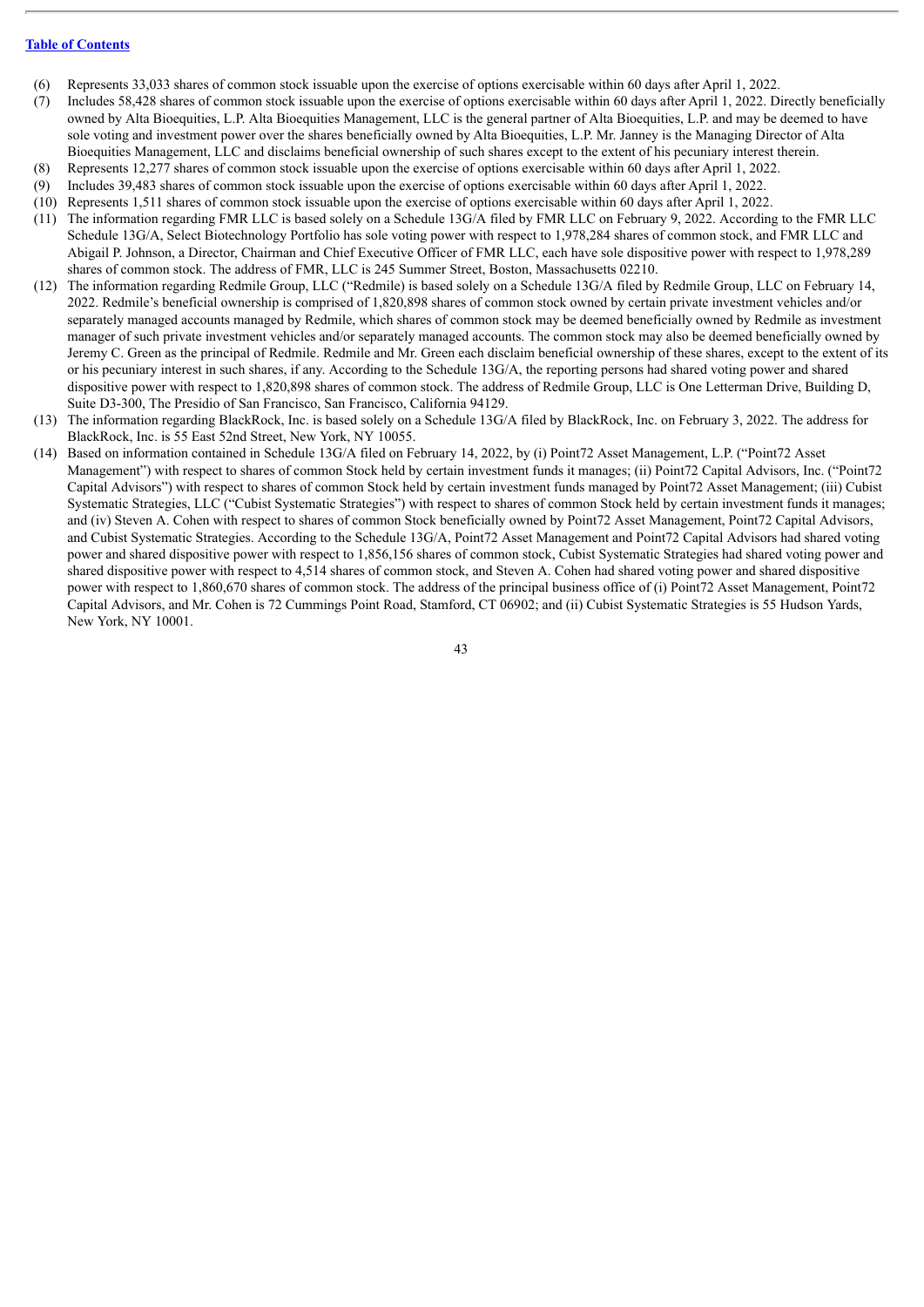## **EQUITY COMPENSATION PLAN INFORMATION**

<span id="page-47-0"></span>The following table provides information as of December 31, 2021 with respect to shares of our common stock that may be issued under the Company's equity compensation plans.

| <b>Plan Category</b>                   | <b>Number of Securities to be</b><br><b>Issued Upon Exercise of</b><br><b>Outstanding Options,</b><br><b>Warrants and Rights</b><br>(A) | Weighted-<br><b>Average Exercise</b><br>Price<br>of Outstanding<br>Options,<br>Warrants and<br><b>Rights</b> | <b>Number of Securities Remaining</b><br><b>Available for Future Issuance</b><br><b>Under Equity Compensation Plans</b><br>(Excluding Securities Reflected)<br>in Column $(A)$ ) |
|----------------------------------------|-----------------------------------------------------------------------------------------------------------------------------------------|--------------------------------------------------------------------------------------------------------------|----------------------------------------------------------------------------------------------------------------------------------------------------------------------------------|
| Equity compensation plans approved by  |                                                                                                                                         |                                                                                                              |                                                                                                                                                                                  |
| security holders $(1)$                 | 2,043,179(2)                                                                                                                            | 57.00                                                                                                        | 1,135,606(3)                                                                                                                                                                     |
| Equity compensation plans not approved |                                                                                                                                         |                                                                                                              |                                                                                                                                                                                  |
| by security holders                    |                                                                                                                                         | N/A                                                                                                          |                                                                                                                                                                                  |
| Total                                  | 2,043,179                                                                                                                               | 57.00                                                                                                        | 1,135,606                                                                                                                                                                        |
|                                        |                                                                                                                                         |                                                                                                              |                                                                                                                                                                                  |

(1) Consists of the 2017 IPO Stock Incentive Plan (the "Plan"). The Plan provides that an additional number of shares will automatically be added to the shares authorized for issuance under the Plan on January 1 of each year. The number of shares added each year will be equal to 4% of the outstanding shares on the immediately preceding December 31.

(2) Consists of shares underlying outstanding options and excludes 98,800 shares related to restricted stock awards under the Plan.

(3) Consists of shares available under the Plan. This does not include 1,004,367 shares added to the Plan pursuant to its terms on January 1, 2022.

For additional information regarding our equity compensation plan, please refer to Note 8 of Notes to Consolidated Financial Statements included in Part II, Item 8 of our Annual Report on Form 10-K for the year ended December 31, 2021.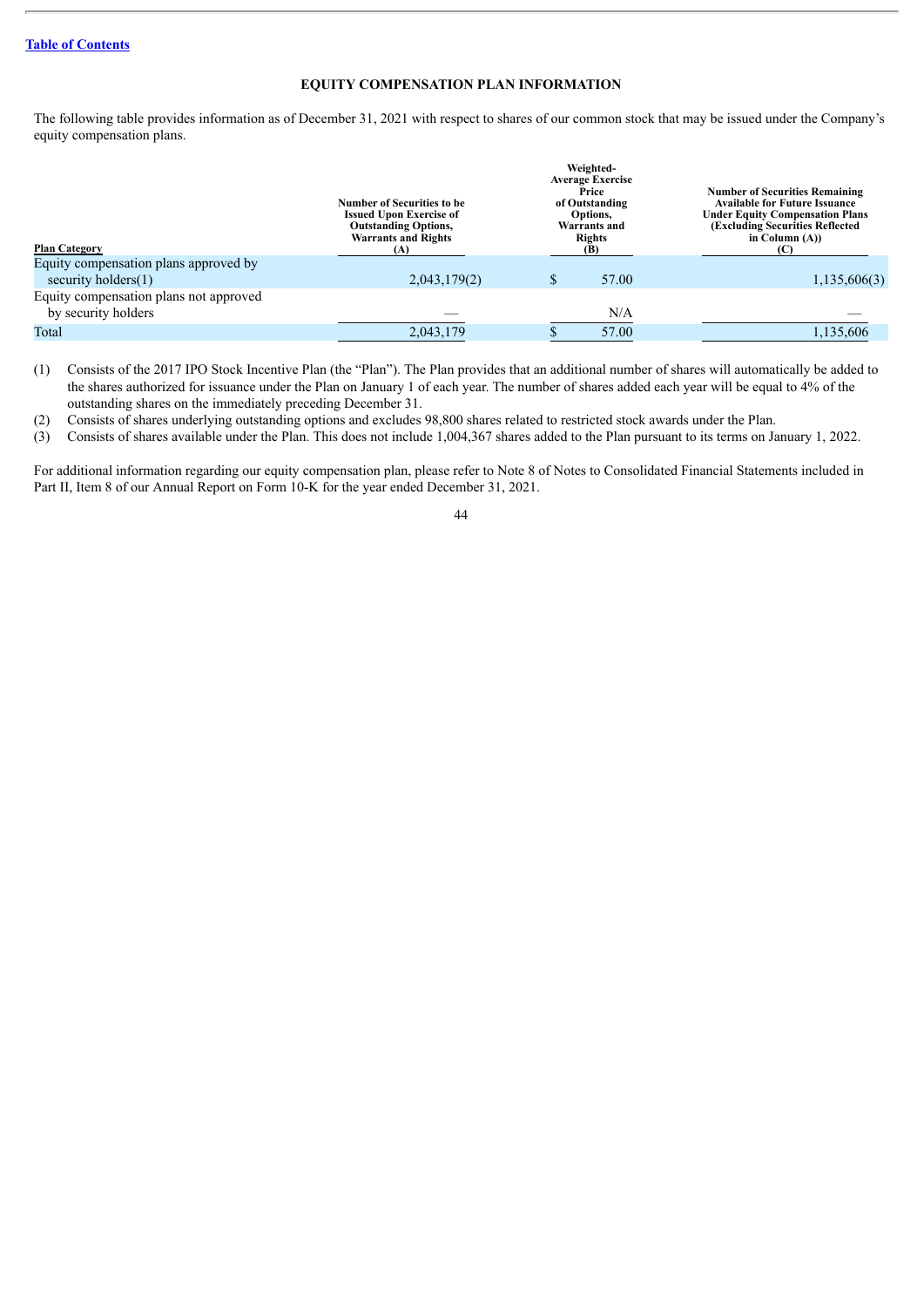## **CERTAIN RELATIONSHIPS AND RELATED PARTY TRANSACTIONS**

## <span id="page-48-0"></span>**Related Party Transaction Policy**

We have adopted a written related-person transactions policy that provides that our executive officers, directors, nominees for election as a director, beneficial owners of more than 5% of our common stock and any members of the immediate family of the foregoing persons, are not permitted to enter into a material related-person transaction with us without the review and approval of our Audit Committee, or a committee composed solely of independent directors in the event it is inappropriate for our Audit Committee to review such transaction due to a conflict of interest. The policy provides that any request for us to enter into a transaction with an executive officer, director, nominee for election as a director, beneficial owner of more than 5% of our common stock or with any of their immediate family members or affiliates, in which the amount involved exceeds \$120,000 will be presented to our Audit Committee for review, consideration and approval. In approving or rejecting any such proposal, we expect that our Audit Committee will consider the relevant facts and circumstances available and deemed relevant to the Audit Committee, including, but not limited to, whether the transaction is on terms no less favorable than terms generally available to an unaffiliated third party under the same or similar circumstances and the extent of the related person's interest in the transaction.

## **Related Party Transactions**

#### *Indemnification of Of icers and Directors*

Our charter and bylaws provide for certain indemnification rights for our directors and officers and we entered enter into an indemnification agreement with each of our executive officers and directors, providing for procedures for indemnification and advancement by us of certain expenses and costs relating to claims, suits or proceedings arising from their service to us or, at our request, service to other entities, as officers or directors, or in certain other capacities, to the maximum extent permitted by Delaware law.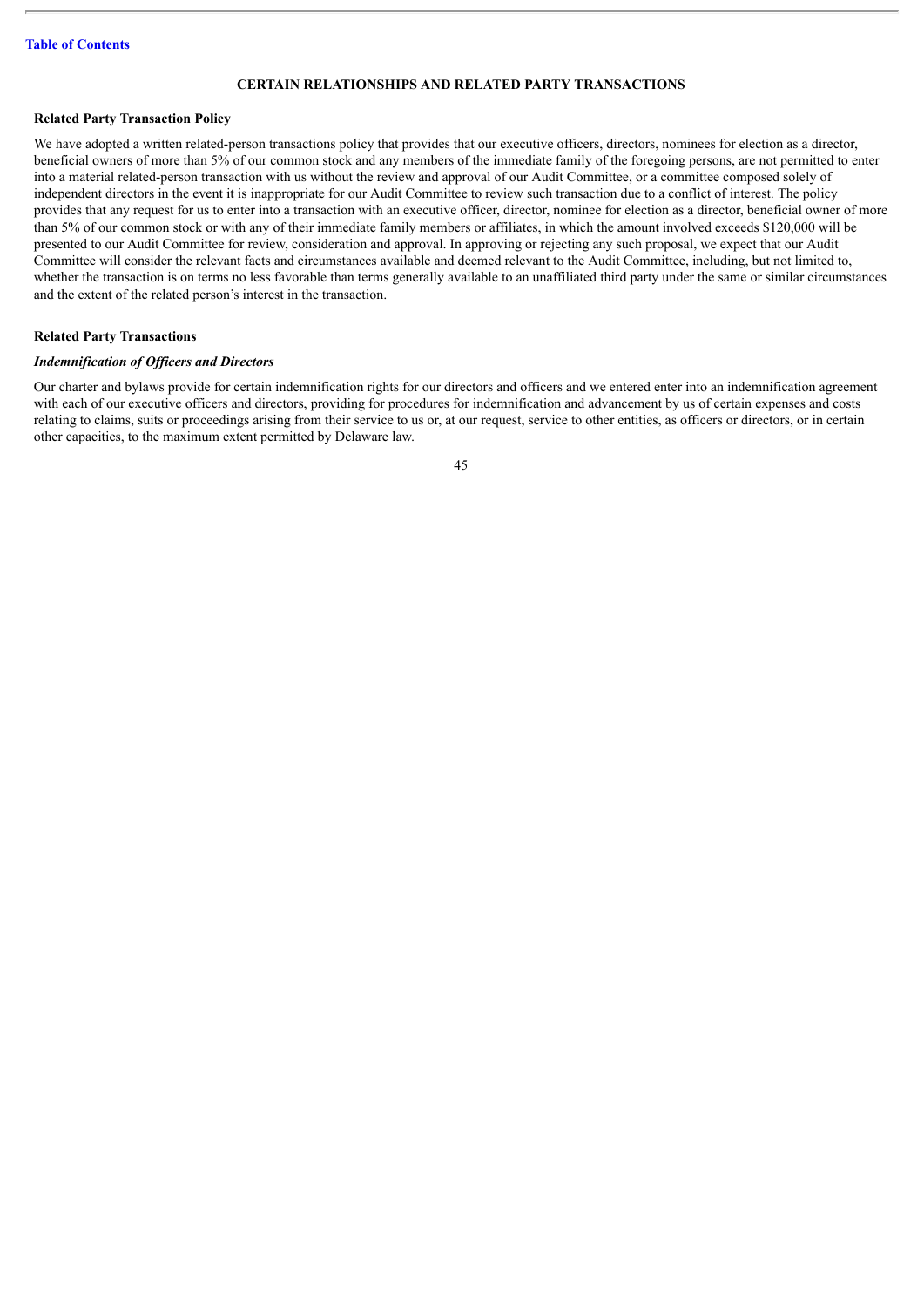#### **OTHER MATTERS**

## <span id="page-49-0"></span>**Delinquent Section 16 Reports**

Section 16(a) of the Exchange Act requires that our executive officers and directors, and persons who own more than 10% of a registered class of our equity securities, file reports of ownership and changes in ownership on Forms 3, 4 and 5 with the SEC. Executive officers, directors and greater than 10% stockholders are required by the SEC to furnish us with copies of all Forms 3, 4 and 5 that they file.

To our knowledge, based solely on a review of the copies of such reports furnished to us and written representations that no other reports were required during the fiscal year ended December 31, 2021, all reports filed under Section 16(a) were filed in a timely manner.

## **Other Matters to Come Before the 2022 Annual Meeting**

No other matters are to be presented for action at the Annual Meeting other than as set forth in this Proxy Statement. If other matters properly come before the meeting, however, the persons named in the accompanying proxy card will vote all proxies solicited by this Proxy Statement as recommended by the Board, or, if no such recommendation is given, in their own discretion.

#### **Stockholders Proposals and Nominations for the 2023 Annual Meeting**

Any stockholder proposal pursuant to Rule 14a-8 of the rules promulgated under the Exchange Act, to be considered for inclusion in our proxy materials for the 2023 Annual Meeting must be received at our principal executive offices no later than December 8, 2022.

In addition, any stockholder who wishes to propose a nominee to the Board or propose any other business to be considered by the stockholders (other than a stockholder proposal included in our proxy materials pursuant to Rule 14a-8 of the rules promulgated under the Exchange Act) must comply with the advance notice provisions and other requirements of Section 2.9 of our bylaws, which are on file with the SEC and may be obtained from our Secretary upon request. These notice provisions require that nominations of persons for election to the Board and the proposal of business to be considered at the 2023 Annual Meeting must be received no earlier than December 8, 2022 and no later than January 7, 2023.

#### **Householding of Proxy Materials**

The SEC has adopted rules that permit companies and intermediaries (such as banks and brokers) to satisfy the delivery requirements for notices of annual meetings, proxy statements and annual reports with respect to two or more stockholders sharing the same address by delivering a single proxy statement addressed to those stockholders. This process, which is commonly referred to as "householding," potentially means extra convenience for stockholders and cost savings for companies. This year, a single notice of the annual meeting of stockholders, or copy of the Proxy Statement and annual report, will be delivered to multiple stockholders sharing an address unless contrary instructions have been received from the affected stockholders. Once you have received notice from your bank or broker that it will be householding communications to your address, householding will continue until you are notified otherwise or until you revoke your consent. If, at any time, you no longer wish to participate in householding and would prefer to receive a separate proxy statement and annual report, please notify your bank or broker, and direct your written request to Krystal Biotech, Inc. at 2100 Wharton Street, Suite 701, Pittsburgh, Pennsylvania 15203, Attention: Corporate Secretary, or contact us by telephone at (412) 586-5830. Stockholders who currently receive multiple copies of the proxy statement at their address and would like to request householding of their communications should contact their bank or broker.

```
* * * *
```
By Order of the Board of Directors,

John Thomas *General Counsel and Corporate Secretary*

Pittsburgh, Pennsylvania April 7, 2022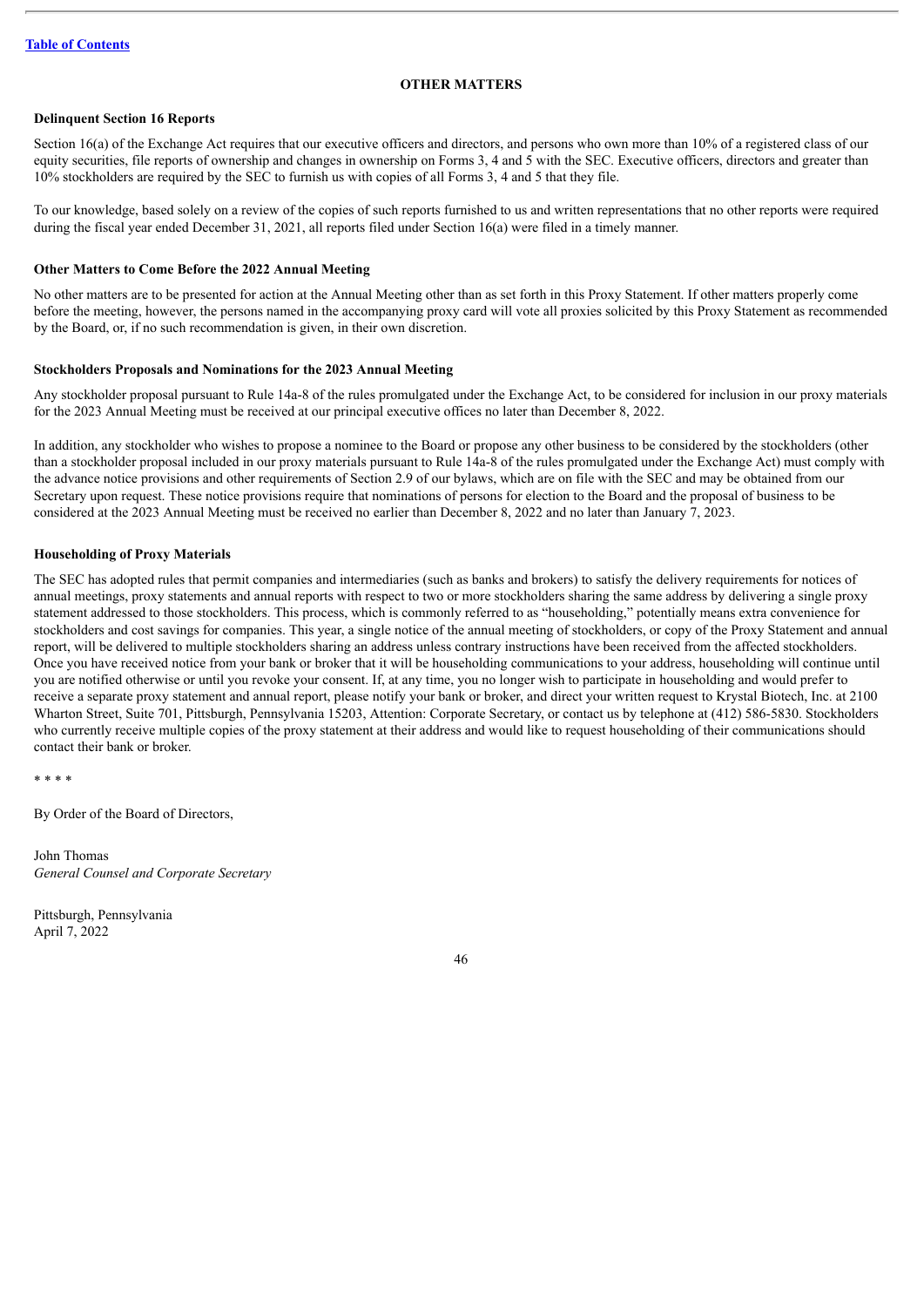*KRYSTAL BIOTECH, INC. 2100 WHARTON ST, STE 701 PITTSBURGH, PA <sup>15203</sup>* **VOTE BY INTERNET**



*Before The Meeting -* Go to **www.proxyvote.com or scan the QR Barcode above**

Use the Internet to transmit your voting instructions and for electronic delivery of information<br>up until 11:59 p.m. Eastern Time on May 19, 2022. Have your proxy card in hand when you<br>access the web site and follow the in electronic voting instruction form.

*During The Meeting* - Go to **www.virtualshareholdermeeting.com/KRYS2022**

You may attend the meeting via the Internet and vote during the meeting. Have the information that is printed in the box marked by the arrow available and follow the instructions.

**VOTE BY PHONE - 1-800-690-6903**<br>Use any touch-tone telephone to transmit your voting instructions up until 11:59 p.m. Eastern<br>Time on May 19, 2022. Have your proxy card in hand when you call and then follow the<br>instructio

**VOTE BY MAIL** Mark, sign and date your proxy card and return it in the postage-paid envelope we have provided or return it to Vote Processing, c/o Broadridge, 51 Mercedes Way, Edgewood, NY 11717.

TO VOTE, MARK BLOCKS BELOW IN BLUE OR BLACK INK AS FOLLOWS:

— — — — — — — — — — — — — — — —

D65712-P66269 KEEP THIS PORTION FOR YOUR RECORDS — — — — — — — — — — — — — — — — — — — — — — — — — — — — — — — —

|                                                                                                                                                                                                                                                                                                                                                                                                                                    |                                                                                                           |            |                         |               | THIS PROXY CARD IS VALID ONLY WHEN SIGNED AND DATED.                                                                                                  |  |                       |                  | DETACH AND RETURN THIS PORTION ONLY |
|------------------------------------------------------------------------------------------------------------------------------------------------------------------------------------------------------------------------------------------------------------------------------------------------------------------------------------------------------------------------------------------------------------------------------------|-----------------------------------------------------------------------------------------------------------|------------|-------------------------|---------------|-------------------------------------------------------------------------------------------------------------------------------------------------------|--|-----------------------|------------------|-------------------------------------|
|                                                                                                                                                                                                                                                                                                                                                                                                                                    | <b>KRYSTAL BIOTECH, INC.</b><br>The Board of Directors recommends you vote<br>FOR the following:          | For<br>All | Withhold For All<br>All | <b>Except</b> | To withhold authority to vote for any individual<br>nominee(s), mark "For All Except" and write the<br>number(s) of the nominee(s) on the line below. |  |                       |                  |                                     |
| 1 <sub>1</sub>                                                                                                                                                                                                                                                                                                                                                                                                                     | Election of Class II Directors                                                                            | - 1        |                         | П             |                                                                                                                                                       |  |                       |                  |                                     |
|                                                                                                                                                                                                                                                                                                                                                                                                                                    | Nominees:                                                                                                 |            |                         |               |                                                                                                                                                       |  |                       |                  |                                     |
|                                                                                                                                                                                                                                                                                                                                                                                                                                    | 01) Daniel S. Janney<br>02) Dino A. Rossi<br>03) E. Rand Sutherland                                       |            |                         |               |                                                                                                                                                       |  |                       |                  |                                     |
|                                                                                                                                                                                                                                                                                                                                                                                                                                    | The Board of Directors recommends you vote FOR the following proposal:                                    |            |                         |               |                                                                                                                                                       |  | For                   | Against          | Abstain                             |
|                                                                                                                                                                                                                                                                                                                                                                                                                                    | December 31, 2022.                                                                                        |            |                         |               | 2. To ratify the appointment of Mayer Hoffman McCann P.C. as our independent registered public accounting firm for our fiscal year ending             |  |                       |                  |                                     |
|                                                                                                                                                                                                                                                                                                                                                                                                                                    | The Board of Directors recommends you vote FOR the following proposal:                                    |            |                         |               |                                                                                                                                                       |  | For                   | Against          | Abstain                             |
| 3.                                                                                                                                                                                                                                                                                                                                                                                                                                 | Approval of the compensation of the Company's named executive officers, on a non-binding, advisory basis. |            |                         |               |                                                                                                                                                       |  |                       |                  |                                     |
|                                                                                                                                                                                                                                                                                                                                                                                                                                    | The Board of Directors recommends you vote EVERY YEAR on the following proposal:<br>Every                 |            |                         |               |                                                                                                                                                       |  | Every<br>year 2 years | Every<br>3 years | Abstain                             |
|                                                                                                                                                                                                                                                                                                                                                                                                                                    | executive officers as being held every year, every two years, or every three years.                       |            |                         |               | Non-binding advisory approval of the frequency of the future stockholder advisory votes on the compensation of the Company's named                    |  |                       |                  |                                     |
|                                                                                                                                                                                                                                                                                                                                                                                                                                    | NOTE: Such other business as may properly come before the meeting or any adjournment thereof.             |            |                         |               |                                                                                                                                                       |  |                       |                  |                                     |
| Please sign exactly as your name(s) appear(s) hereon. When signing as attorney,<br>executor, administrator, or other fiduciary, please give full title as such. Joint owners<br>should each sign personally. All holders must sign. If a corporation or partnership,<br>please sign in full corporate or partnership name by authorized officer.<br>Signature [PLEASE SIGN WITHIN BOX]<br>Signature (Joint Owners)<br>Date<br>Date |                                                                                                           |            |                         |               |                                                                                                                                                       |  |                       |                  |                                     |